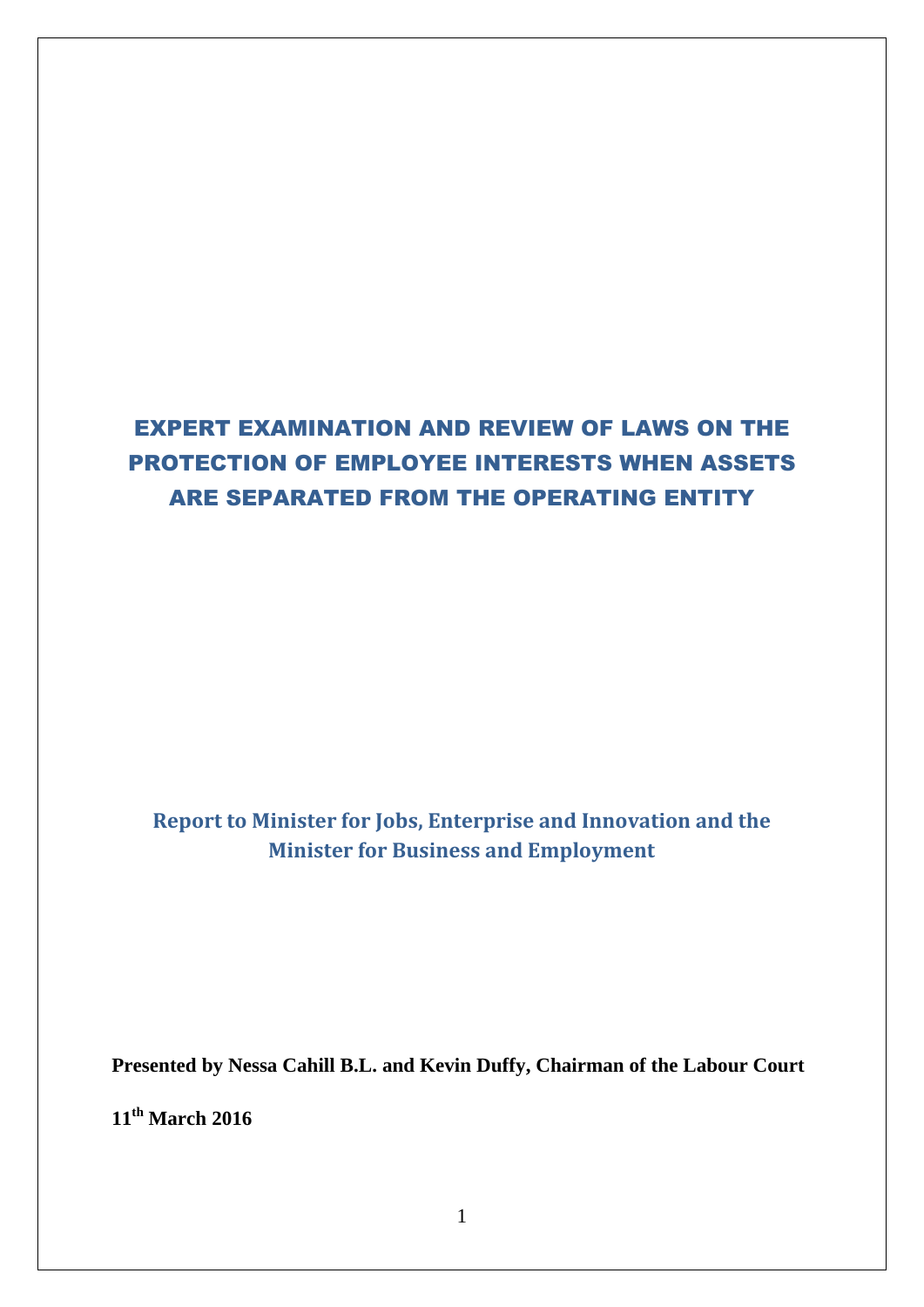# **1. Introduction**

- 1.1. On 14<sup>th</sup> January 2016 the Minister for Jobs, Enterprise and Innovation, Mr Richard Bruton T.D and the Minister for Business and Employment Mr Ged Nash T.D commissioned a twin track examination of protections in law for employees, with a particular focus on ways of ensuring limited liability and corporate restructuring are not used to avoid a company's obligations to its  $employes<sup>1</sup>$ .
- 1.2. As part of this process the Ministers appointed Nessa Cahill B.L and Kevin Duffy, Chairman of the Labour Court, to examine the legal protections available for employees' interests in situations where assets of significant value are separated from the operating entity which is the employer.
- 1.3. A copy of the terms of reference for the review ("*the Terms of Reference*") is annexed to this report.

# **Methodology**

- 1.4. In accordance with the Terms of Reference we have first considered the current corpus of employment law and company law and examined whether the existing provisions could be used to address the type of issues giving rise to this report. In the course of our examination of these issues we invited submissions from the Irish Congress of Trade Unions ("*ICTU*") and from the Irish Business and Employers' Confederation ("*Ibec*"). Comprehensive and helpful submissions were received from both bodies. We also met with both organisations to discuss the content of their submissions.
- 1.5. We also met with the Company Law Review Group ("*the CLRG*"), which is involved in a parallel examination of related issues from the perspective of company law.
- 1.6. The views of all bodies consulted have been fully considered and taken into account in formulating our conclusions.

 $1 \text{ A}$  press release was issued by the Ministers on  $14^{\text{th}}$  January 2016 announcing the establishment of the examination, its scope and purpose.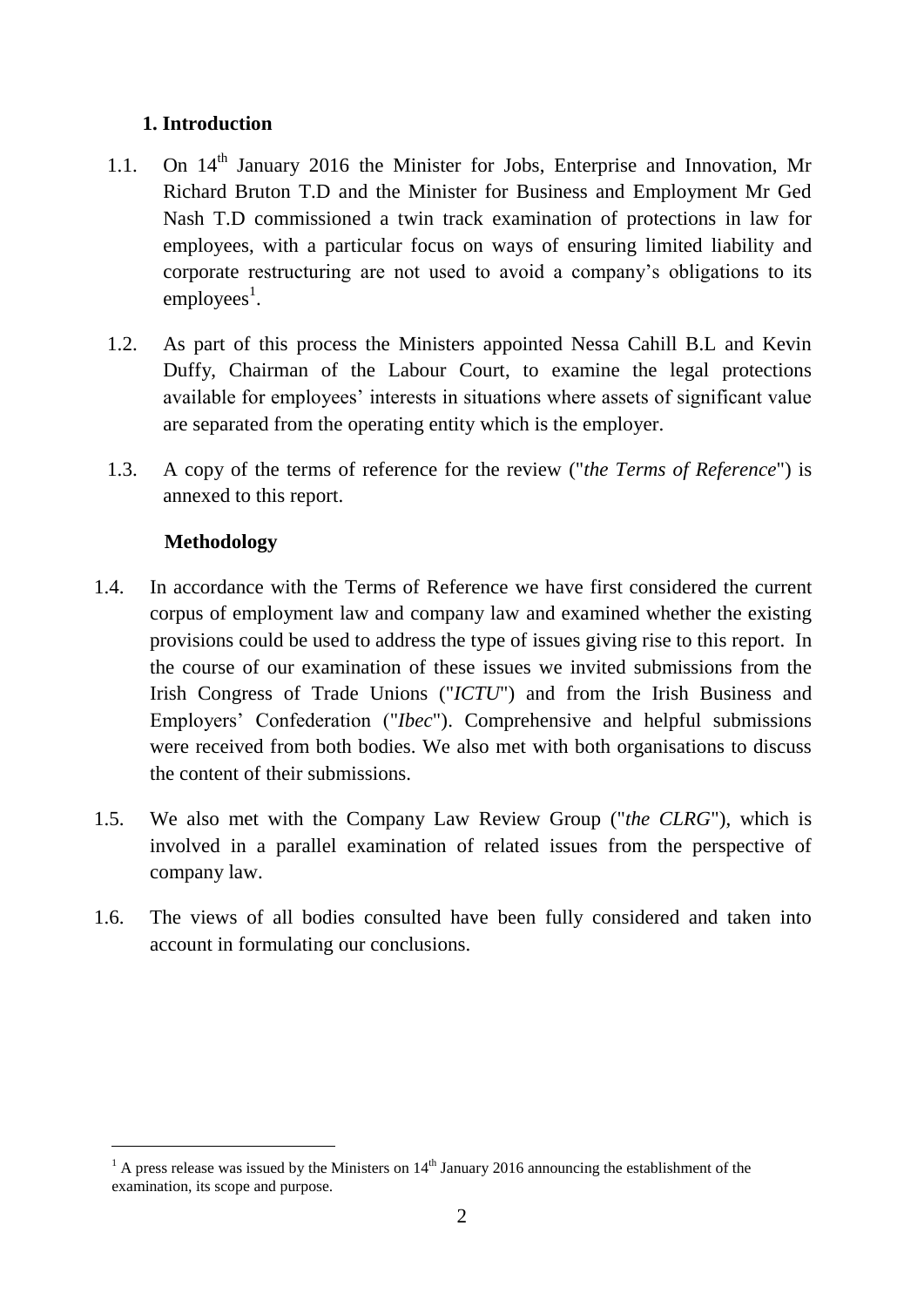### **Background**

- 1.7. This examination was commissioned against the background of concerns at the circumstances in which employees formerly employed at Clery's department store in Dublin were made redundant. All of those employees, most of whom had accrued significant service, were made redundant when the company by which they were employed became insolvent and was placed in liquidation. They were dismissed without notice and, it is claimed, the employer did not engage in the type of consultation with their representatives, in this case their trade union, envisaged by the Protection of Employment Acts 1977 to 2014 ("*the Protection of Employment Acts*"). The employer did not pay the statutory redundancy lump sums to which they were entitled under the Redundancy Payments Acts 1967 to 2014 ("*the Redundancy Payments Acts*") nor did they receive payment from the employer of other amounts due to them arising from their employment, such as payment in *lieu* of notice and compensation in respect of accrued holidays.
- 1.8. The principal disquiet surrounding this case stems from the fact that the employer's insolvency was preceded by a company restructuring which involved a separation into two different entities of the principal property asset and the operations of the business. When the operating entity subsequently became insolvent and went into liquidation, the employees lost their employment without warning or notice and, as an apparent result of the transfer of this asset, the monies owing to the employees were not paid.
- 1.9. The State will now be obliged to pay those debts out of the Social Insurance Fund under the Insolvency Payments Scheme which is governed by the Protection of Employees (Employers' Insolvency) Act 1984 to 2012 ("*the Employers' Insolvency Act*"), in circumstances in which the primary asset that would otherwise have been available to discharge those debts had been transferred to another company.
- 1.10. While the transaction that produced this result may have been lawful, it is difficult to avoid the conclusion that it would be preferable if it were not. While, in reality, little can be done to reverse what occurred in the case of the former employees of Clery's, the relevant Ministers wish to have an examination undertaken into ways in which a similar occurrence can be avoided in the future.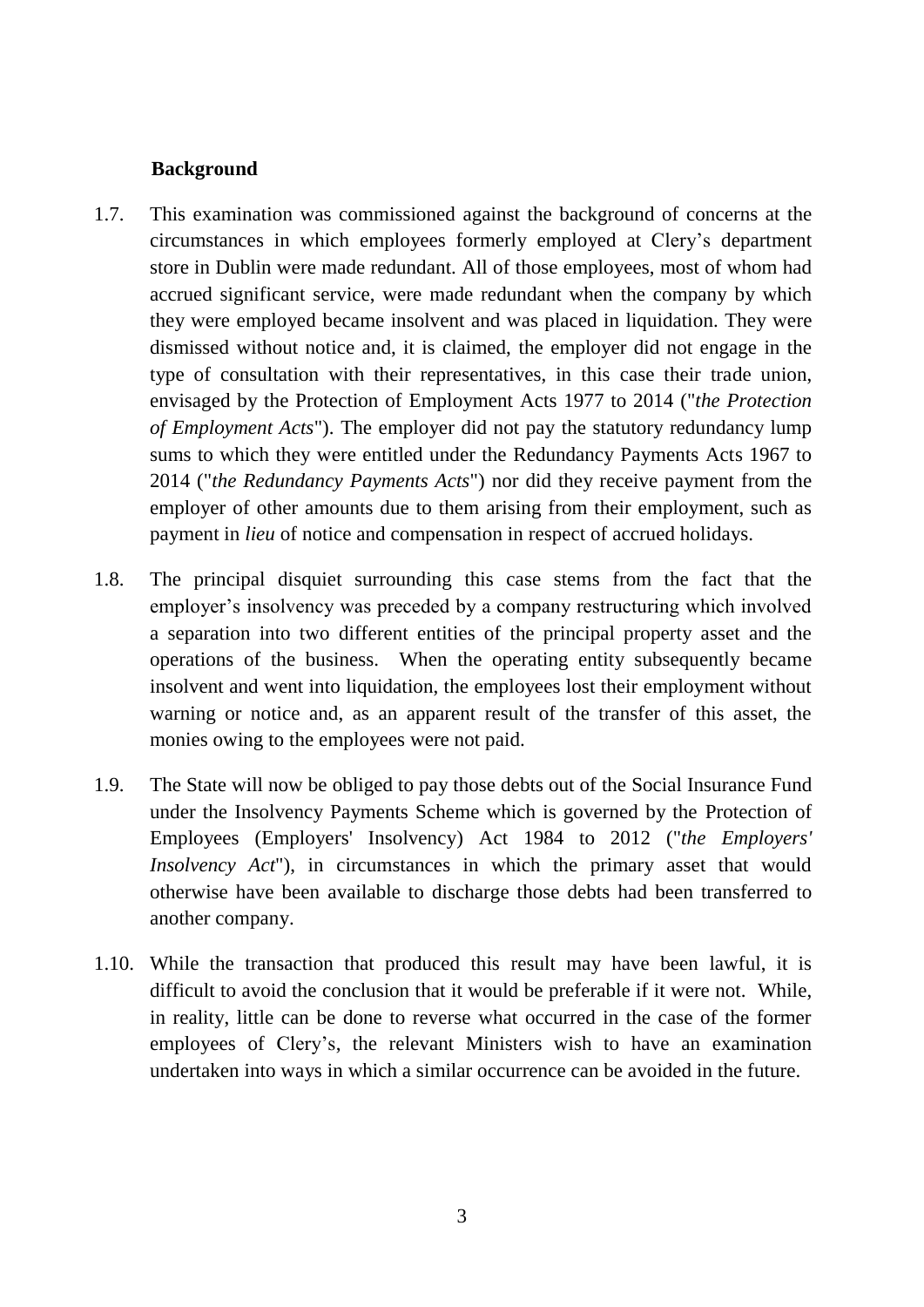### **2. Terms of Reference**

- 2.1. The Terms of Reference for this exercise identify the matters for consideration in what appears to be a narrow context. We are asked to consider how employees' interests can be protected in situations where assets are separated from the operations and the operating entity subsequently becomes insolvent and goes into liquidation. Hence, the focus of the examination is on how the legitimate interests of employees could more effectively be safeguarded in situations in which collective redundancies arise from the liquidation of an employer following corporate restructuring in which assets that might otherwise have been available to protect those interests are transferred to a related person.
- 2.2. The Terms of Reference also recognise that in addition to what may be described as statutory entitlements accruing on redundancy, employees may have an expectation of obtaining additional benefits, usually in the form of enhanced redundancy payments. It has been emphasised that in the case of the Clery's closure workers were denied an opportunity to seek to negotiate enhanced terms in line with the general practice within the distributive trade. We are asked to consider how the ability of employees to seek better terms and conditions could be protected and enhanced.
- 2.3. The Terms of Reference raise certain specific questions, such as
	- whether more effective use could be made of existing employment legislation
	- when any new measures to protect employees' interests may be triggered, at the time of the transaction or at the time of the liquidation
	- whether asset transfers should be capable of being set aside
	- whether employees' entitlements could be "*ringfenced*" in the event of the transfer of an asset and
	- how employees could negotiate better terms and conditions, beyond their statutory entitlements.
- 2.4. While the Terms of Reference do mention the cases of Clerys and Connolly Shoes, it must be emphasised that this examination is not intended to and does not address the facts or circumstances of any particular collective redundancy or insolvency situation that has occurred.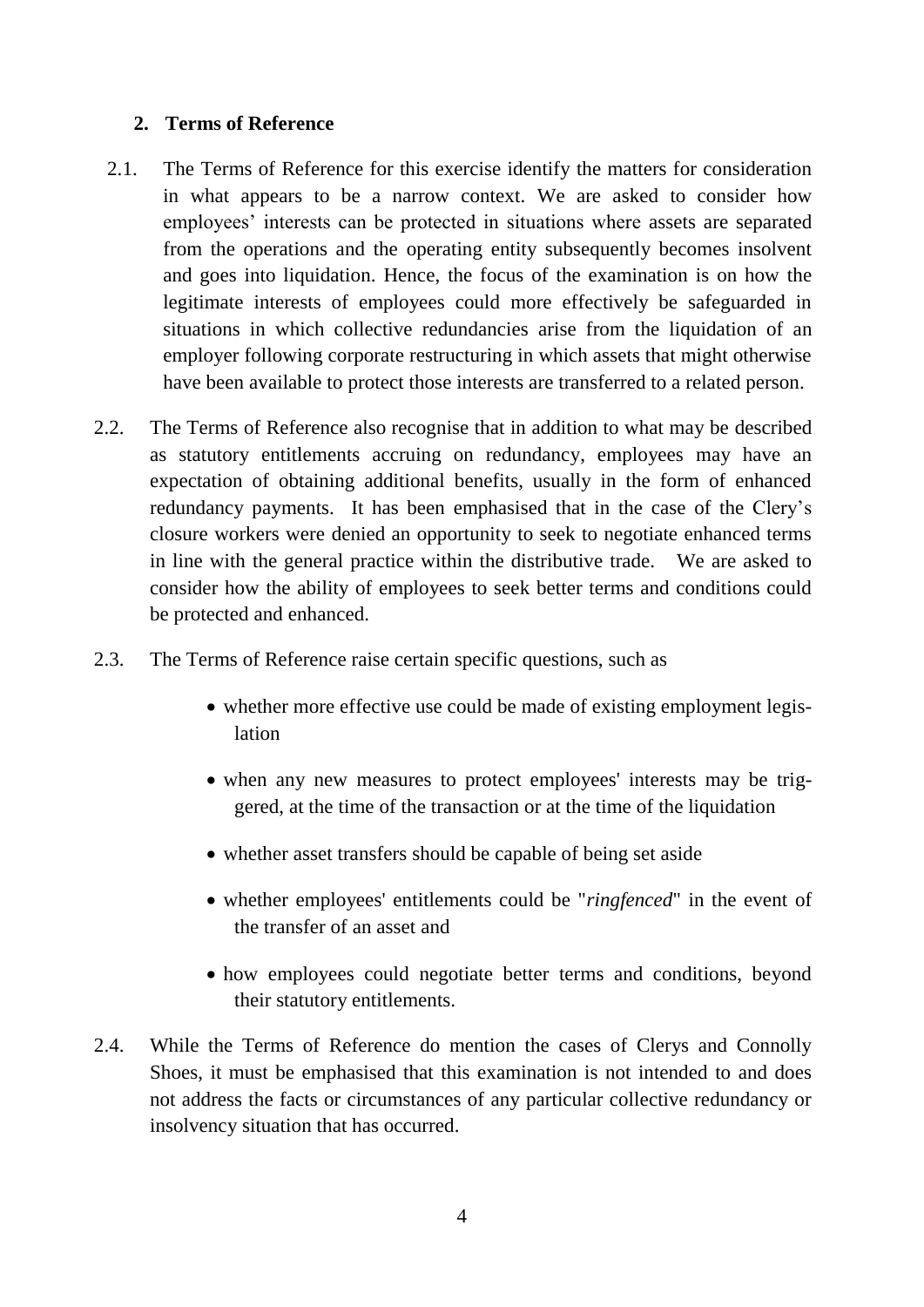### 3. **Executive Summary**

- 3.1. Part I of this examination sets out the existing provisions of employment legislation that may be most relevant to the issues raised in the Terms of Reference. Part II sets out the most relevant provisions of the Companies Act 2014. In Part III, certain proposals for reform are considered. The conclusions are summarised in Part IV.
- 3.2. The proposals that are made are predominantly concerned with amendments to employment legislation. There are certain proposals for the introduction of provisions that are derived from or relate to provisions of the Companies Act 2014, but there is no proposal to amend the existing provisions of the Companies Act 2014. The focus here is instead on attempting to facilitate and extend the use of the existing provisions of the Companies Act in the protection of employees' interests.
- 3.3. The proposals that are made need to be considered in conjunction with each other. No one proposal alone will provide the answers sought by the Terms of Reference. Further, the proposals need to be considered in light of the existing provisions of employment and company law, some of which are set out in this examination. The proposals may be summarised as follows:
- 3.4. Proposal 1 aims to ensure that employees will have the opportunity to consult with their employer for a period of not less than 30 days before any collective redundancy can take effect, whether the employer is insolvent or not. Certain issues and consequences of this proposal are also addressed, including the consequences of non-compliance with the consultation requirement and ramifications for directors under the Companies Act 2014. This proposal must be considered in conjunction with Proposal 4.
- 3.5. Under Proposal 2, if a person who is related to the employer is contemplating a decision in relation to an asset of significant value, that that person knows (or should know) will lead to collective redundancies in the employer, then there is an obligation on that related person to notify the employer, who in turn is obliged to commence the 30 day consultation period with the employees. This proposal should ensure that if a related person intends to refuse to renew a lease or intends to sell the property in which the employer's business is transacted, for example, there must at that stage be a period of consultation with employees, but only if it is known (or could reasonably be known) that this decision will result in collective redundancies. This should help employees in negotiating better terms and conditions before the decision in question is taken or implemented. Certain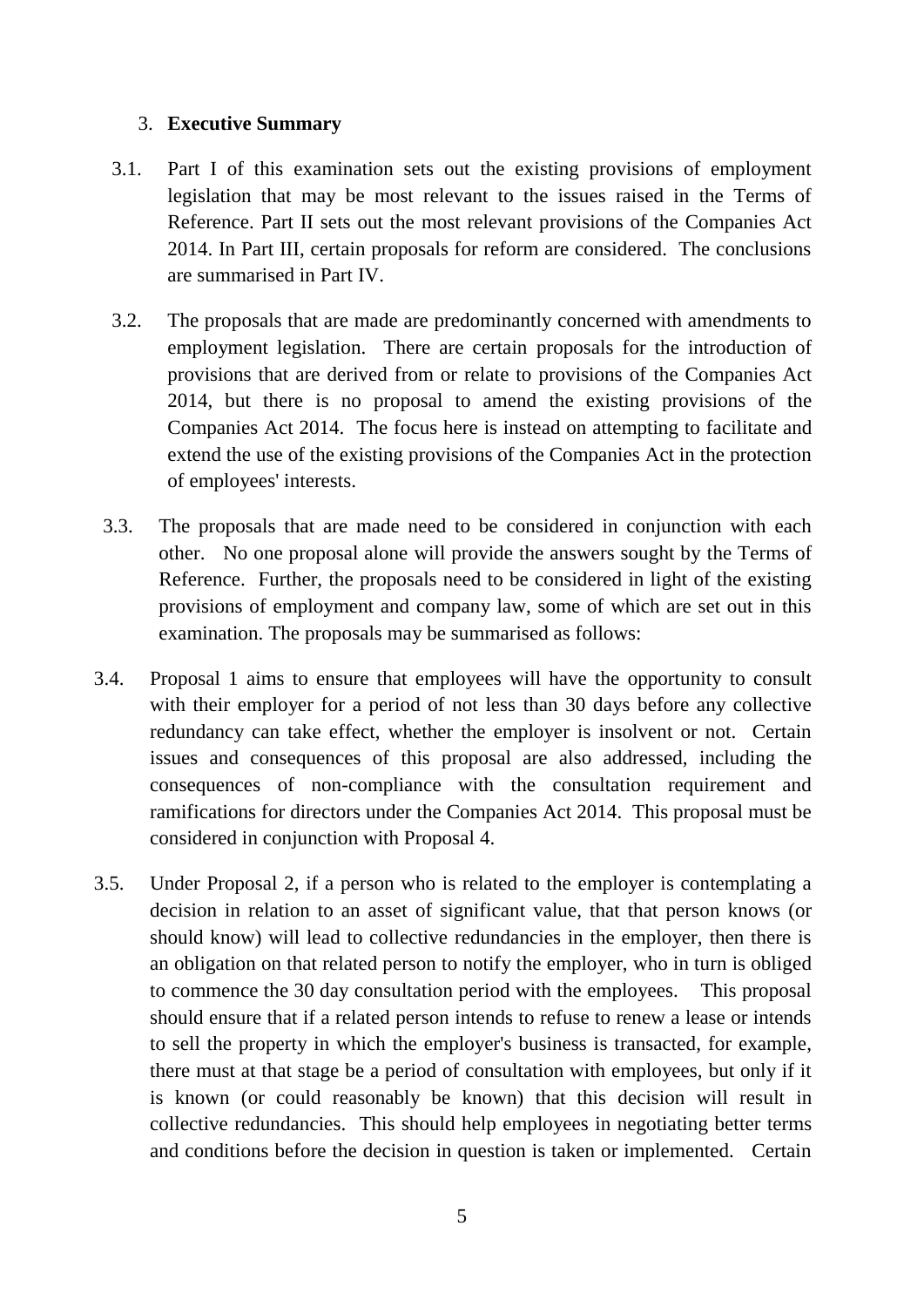related practical and consequential matters are also considered as part of this proposal.

- 3.6. Proposal 3 deals with the sanctions and redress available for failing to respect employees' rights to a 30 day consultation period. It is proposed that the compensation limit of four weeks' pay be increased to a maximum of 2 years' pay.
- 3.7. Proposal 4 addresses the mechanism for recovering an asset or proceeds of an asset in circumstances where the transfer of the asset had the effect of perpetrating a fraud on the employees. This draws directly from section 608 of the Companies Act 2014, but is adapted to cover employers and transferors who are not companies. It also includes provision for a directors' statement and actuarial/accounting report that may be relied upon as a defence to such an application. Provision is made for the Minister to delegate the bringing of such an application to the liquidator, and to provide funding to the liquidator towards that end.
- 3.8. Proposal 5 is complementary to Proposal 2 and provides for an application for an injunction in specified circumstances.
- 3.9. Proposal 6 is concerned with enhanced redundancy payments and aims to provide a means of fairly allowing such payments to be calculated and awarded. In situations of insolvency, of course, any such payments would ultimately be borne by the Minister through the Social Insurance Fund and it is therefore necessary to consider this proposal in conjunction with Proposal 4.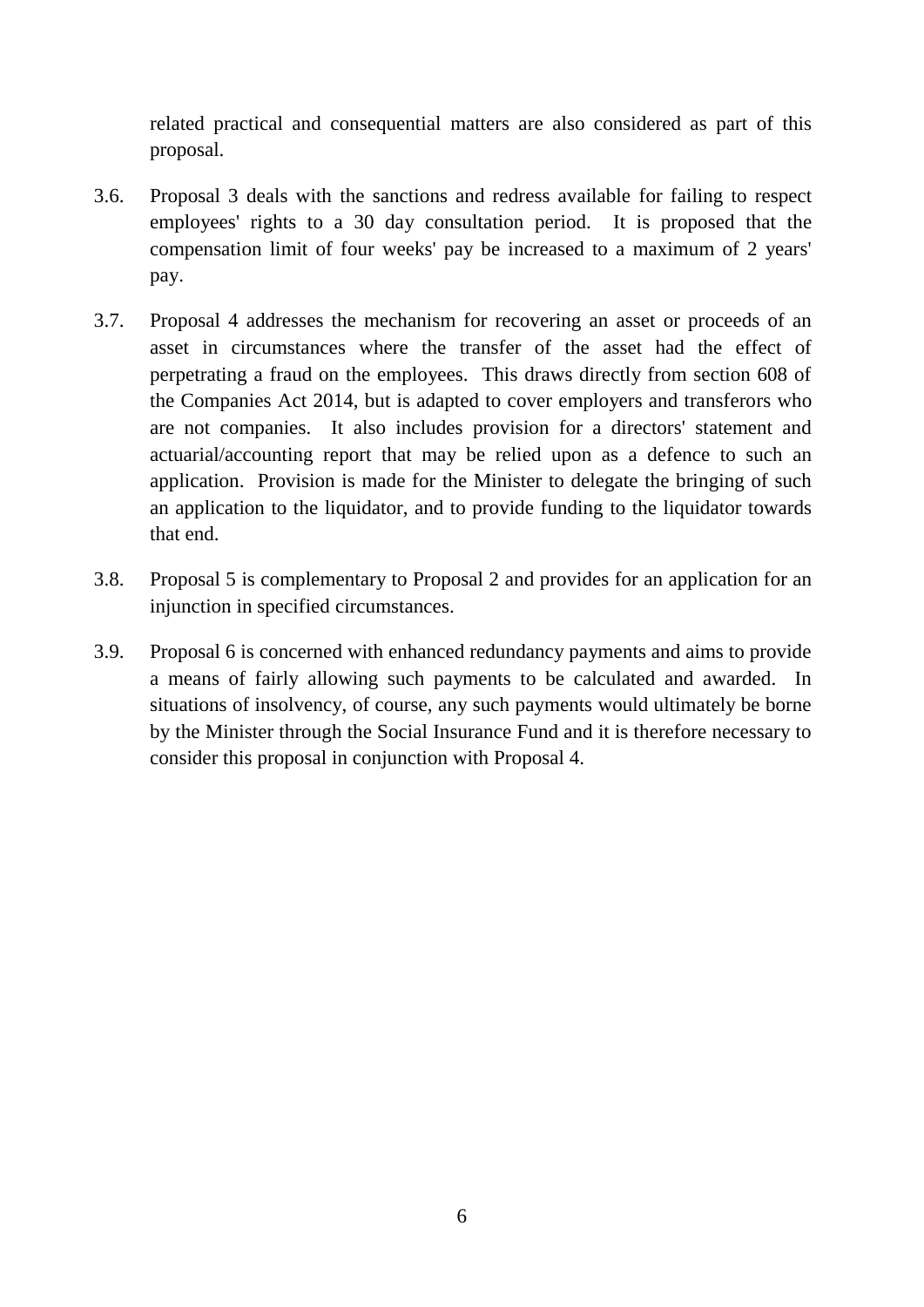# **Part I**

# **4. Current Employment Legislation**

- **4.1.** The terms of reference require us to consider if the safeguarding of employees' interests in this type of situation could be achieved by a more effective use of current legislative provisions. The extent to which there is potential to do so under current employment rights enactments should first be considered. There are four such enactments that have been identified in that regard: -
	- 1. The Protection of Employment Acts 1977 2014
	- 2. The Protection of Employee (Employers Insolvency) Acts 1984 2012
	- 3. The Employees (Provision of Information and Consultation) Act 1996
	- 4. The European Communities (Protection of Employees on Transfer of Undertakings) Regulations (S.I. No 131 of 2003).

# **5. Protection of Employment Act**

- 5.1. This Act was enacted to satisfy Ireland's obligations under Council Directive 75/129EEC on the approximation of laws of the Member States on collective redundancies. Directive 75/129 was amended by Directive 92/56/EEC. The principal purpose of the amending Directive was to provide that workers have at their disposal "*effective administrative and / or judicial procedures in order to ensure that the obligations laid down in the Directive are fulfilled*".
- 5.2. Directive 75/129/EEC and Directive 92/56/EEC were consolidated in 1998 and the obligations of Member States of the European Union where collective redundancies arise are now contained in Directive 98/59/EC.
- 5.3. Article 2.1 of Directive 98/59/EC provides: -

*"Where an employer is contemplating collective redundancies, he shall begin consultations with the workers' representatives in good time with a view to reaching an agreement".*

5.4. Two points of particular significance can be extracted from the wording of this Article. Firstly, it provides that consultation must begin when the employer is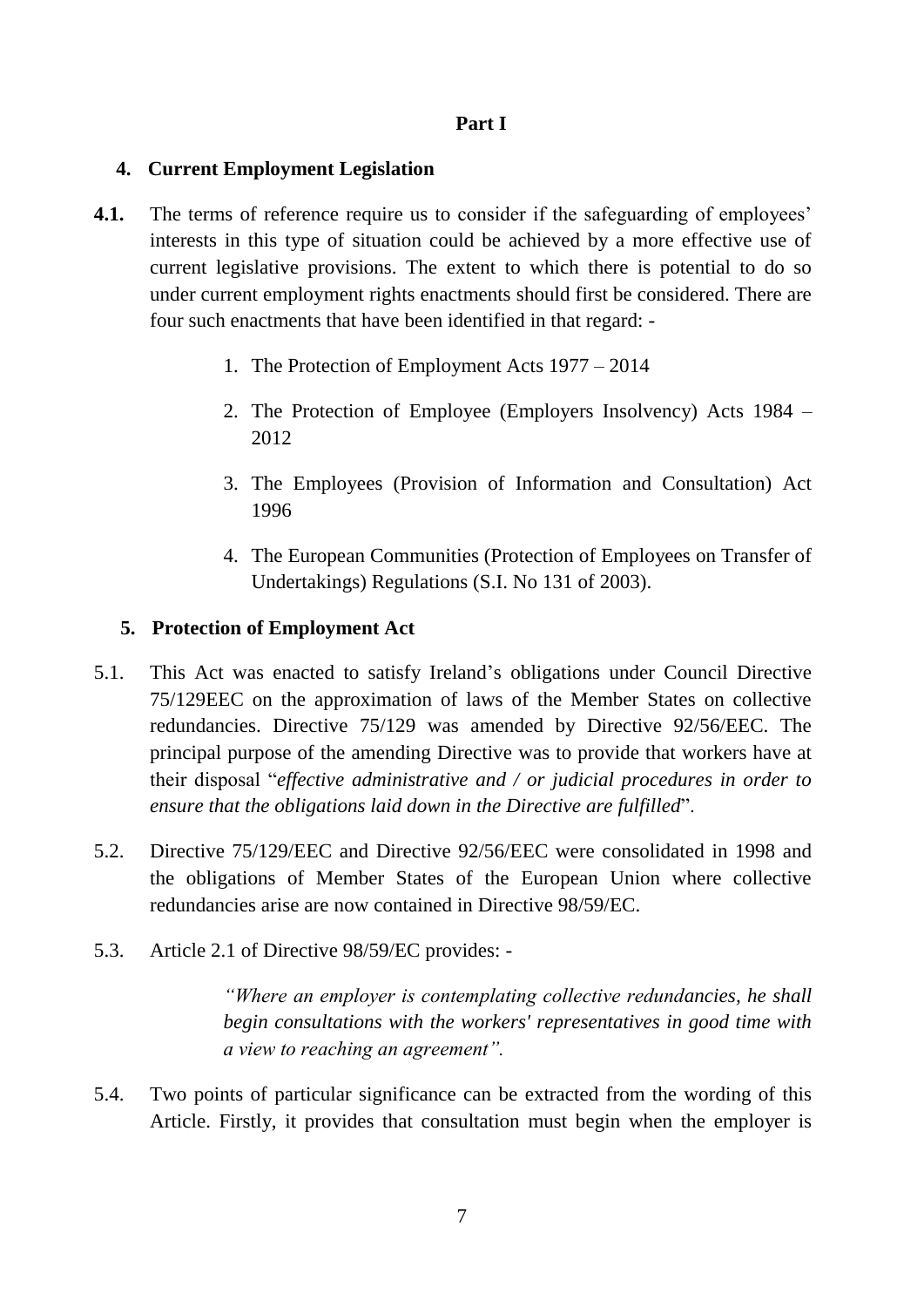*contemplating* collective redundancies. In case C-188/03, *Junk v Kuhnel<sup>2</sup>* , the Court of Justice of the European Union (formally the ECJ) held that the consultation process must commence before notice of dismissal is given. Secondly, the Article makes it clear that the purpose of the consultation required by the Directive is with a view to reaching agreement. In practical terms, in unionised employments in particular, the mandatory consultation process is used to try and conclude a collective agreement on matters relating to the redundancies, including the level of compensation payable to those losing their jobs. In that context the process of consultation required by the Directive equates in practice to collective bargaining.

- 5.5. Article 2 of the Directive is given effect in Irish law by section 9 of the 1977 Act which provides for a consultation period of at least 30 days before the first notice of dismissal is given. The consultation must be with employee representatives, which includes, *inter alia*, a trade union, an excepted body or a staff association.
- 5.6. Section 10 of the Act provides, in effect, that for the purpose of consultation, employee representatives must be furnished with all relevant information in relation to the redundancies in contemplation.
- 5.7. Article 6 of the Directive is also significant. It provides: -

*"Member States shall ensure that judicial and/or administrative procedures for the enforcement of obligations under this Directive are available to the workers' representatives and/or workers"*

- 5.8. That Article was given effect in Irish law by the European Communities (Protection of Employment) Regulations 2000 (S.I. 488 of 2000). Those Regulations provide that where an employer contravenes sections .9 or 10 of the 1977 Act a complaint can be made to a Rights Commissioner (now an Adjudication Officer). However, the maximum compensation that can be awarded is the equivalent of four weeks' pay. By way of contrast, most employment rights legislation provides that compensation can be awarded to an employee by way of redress for a contravention of a statutory employment right in an amount up to two years' pay.
- 5.9. The Act as originally enacted did not make provision for the processing of complaints by employees in cases where their employer failed to comply with the consultation or notification requirements of the Directive. Following the initiation of proceedings against the State for failure to comply with the Directive by the

 $2$  [2005] ECR 1-885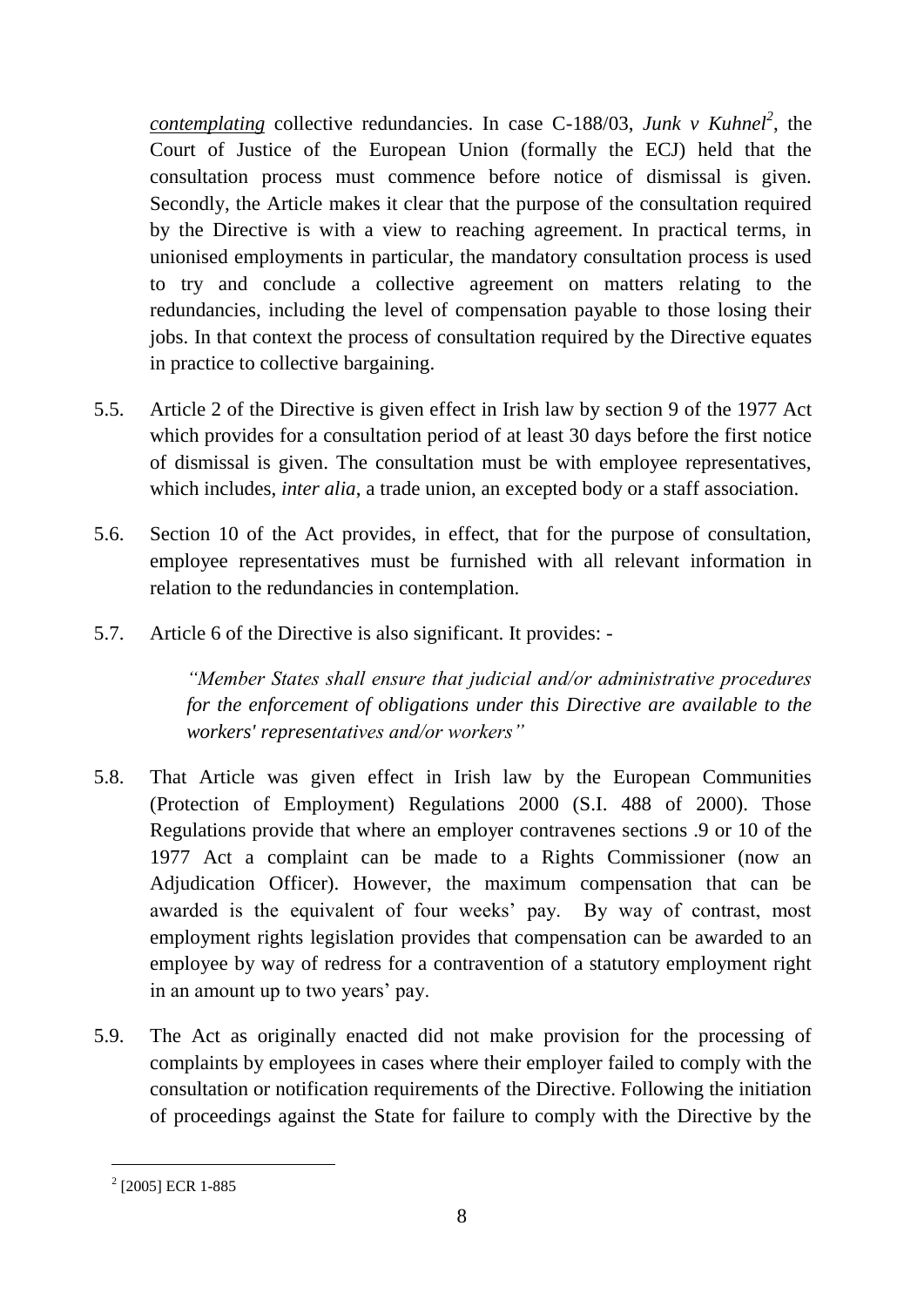European Commission, S.I. 488/2000 was enacted by Ministerial Order pursuant to the European Communities Act 1972.

5.10. Section 10A of the Act of 1977 (as inserted by Article 10 of the Protection of Employment Order 1996, S.I. 370 of 1996) provides: -

> *"Sections 9 and 10 shall apply to an employer irrespective of whether the decision regarding collective redundancies is being taken by the employer or by an undertaking which controls the employer and it shall not be a defence on the part of the employer that the necessary information had not been provided to the employer by a controlling party, or parties, which took the decision leading to the collective redundancies."*

- 5.11. Article 2(4) of Directive 98/59/EC contains a similarly worded provision.
- 5.12. That section provides, in effect, that it is no defence for the employer to claim that the decision which resulted in the Act being contravened was taken by another undertaking or person.
- 5.13. In addition to any civil redress that may be ordered to employees, a failure to comply with either section 9 or 10 of the Act constitutes a criminal offence which, on summary conviction, can lead to a fine of  $\epsilon$ 5,000 (s.11 of the Act).
- 5.14. Section 12 of the Act obliges an employer who is contemplating collective redundancies to inform the Minister for Jobs, Enterprise and Innovation as soon as possible and in any event at least 30 days before the first redundancies are to take effect. Subsection (3) of that section obliges the employer to furnish employee representatives with a copy of the notice sent to the Minister. Employee representatives may then forward any observations that they have relating to the notification. Significantly, subsection (4) of this section (as inserted by Article 11 of the Protection of Employment Order 1996) provides: -

*"(4) In the case of collective redundancies arising from the employer's business being terminated following bankruptcy or winding up proceedings or for any other reason as a result of a decision of a court of competent jurisdiction the person responsible for the affairs of the business need comply with subsection (1) only if the Minister so requests.".*

A failure to comply with s.12 of the Act constitutes a criminal offence liable to a fine of up to  $\epsilon$ 5,000.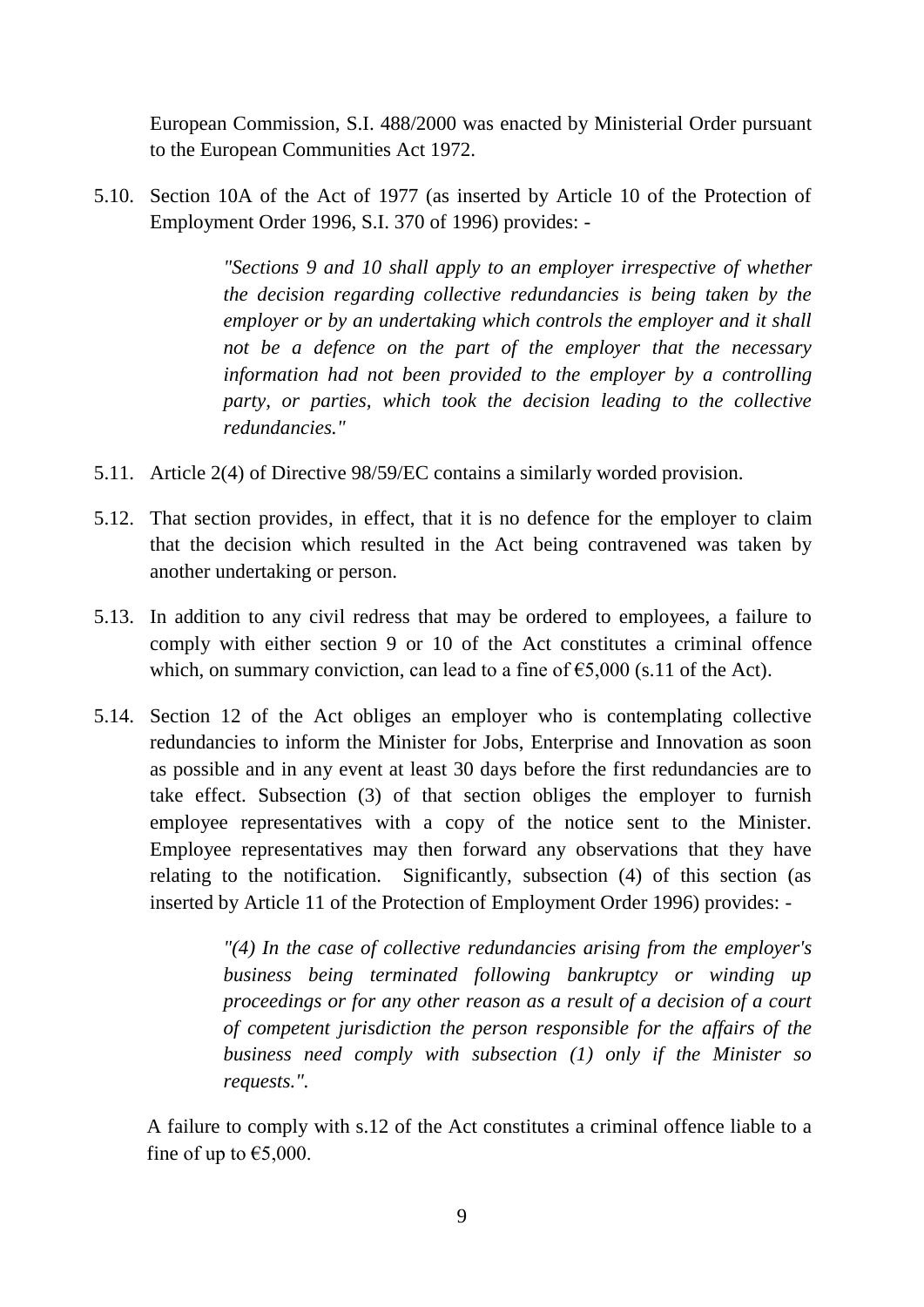5.15. Section 14(1) of the Act provides that redundancies cannot take effect before the expiry of the 30 day period commencing with the date of notification to the Minister. A failure to comply with that provision constitutes an indictable offence subject to a fine of up to  $\epsilon$ 250,000 (subsection (2)). However, subsection (3) of this section (inserted by Article 12 of the 1996 Order) provides: -

> *"Subsections (1) and (2) shall not apply in the case of collective redundancies arising from the employer's business being terminated following bankruptcy or winding up proceedings or for any other reason as a result of a decision of a court of competent jurisdiction.".*

5.16. Notwithstanding the apparent savers for redundancies occasioned by insolvency, section 22 of the Act effectively provides a further safeguard for employers. It provides: -

> *"Where an employer is convicted of an offence under section 11 or 14, he may plead in mitigation of the penalty for that offence that there were substantial reasons related to his business which made it impracticable for him to comply with the section under which the offence was committed".*

5.17. Section 21 of the Act makes limited provision for holding officers or directors of a company liable for offences committed by a company. It provides: -

> *"Where an offence under this Act committed by a body corporate is proved to have been committed with the consent or connivance of, or to be attributable to any neglect on the part of, any director, manager, secretary or other officer of the body corporate or any person who was purporting to act in any such capacity, he as well as the body corporate shall be guilty of that offence and shall be liable to be proceeded against and punished accordingly".*

5.18. There may be difficulties in maintaining criminal proceedings where it could be pleaded that immediate closure of the business was the only viable option because the actual employer was insolvent and unable to continue paying wages. But even if a criminal prosecution was taken it would do nothing to alleviate the plight of workers who believe that they were deprived of adequate compensation on losing their employment.

### *Duty of a Liquidator to Consult*

5.19. The Court of Justice of the European Union has made it clear that the obligation to consult with employee representatives and to provide them with relevant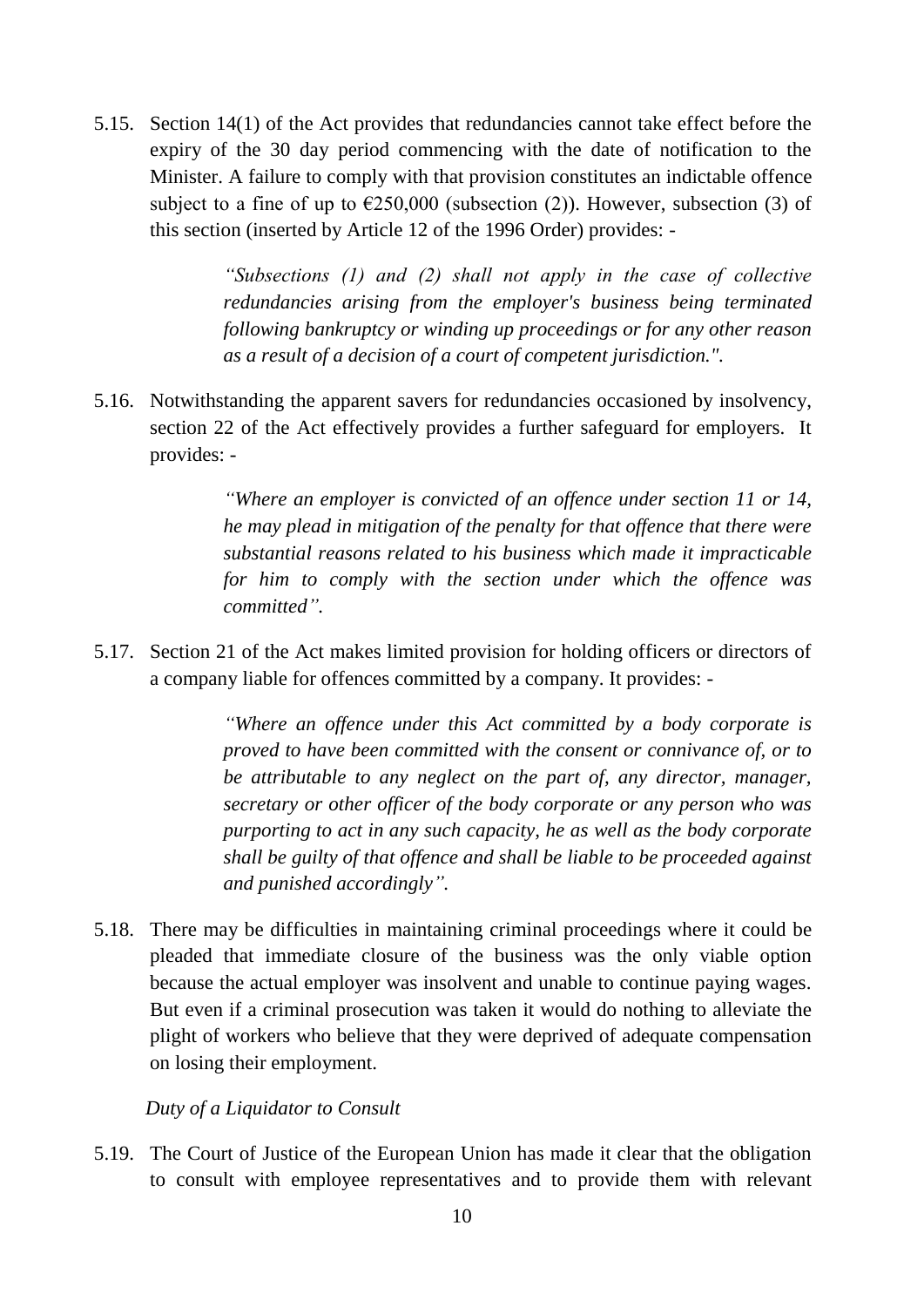information continued to apply in circumstances where the employer is under the control of a Court appointed liquidator. In case C-235/10, *Claes v Landank Luxembourg SA<sup>3</sup>* the Court of Justice was asked to give a preliminary ruling on whether the employer, which had been placed in liquidation by a National Court, was required to comply with Articles 1-3 of Directive 98/59/EC (which correspond to sections 9, 10 and 12 of the Act of 1977) Article L 125–1(1) of the Luxembourg Code du Travail ( Labour Code ) provided, in effect, that employment contracts can be terminated with immediate effect in the event of the activities of an employer ceasing, *inter alia*, following a declaration of insolvency except where the activities are carried on by the liquidator.

5.20. In a judgement delivered on 3rd March 2011, the Court held that the Directive does not permit any derogation from the obligations imposed by Articles 1-3 thereof. The Court went on to point out, (at par 53, 54): -

> "*In an insolvency, the legal personality of the establishment whose dissolution and winding up have been ordered by a judicial decision exists for limited purposes only, in particular for the requirements of that procedure and until the publication of the accounts for the closure of the liquidation procedure. Nevertheless, such an establishment has a duty, up until the moment when its legal personality definitively ceases to exist, to fulfil the obligations incumbent on employers under Articles 2 and 3 of Directive 98/59.*

> *As long as the management of the establishment in question remains in place, even with limited powers of management, it must fulfil the obligations of employers under Articles 2 and 3 of Directive 98/59."*

- 5.21. This case was recently relied upon by an Adjudication Officer of the WRC in considering a complaint by 61 former employees of Clery's in proceedings under the Act of 1977 and the European Communities (Protection of Employment) Regulations 2000. In her decision the Adjudication Officer found that the Liquidator had contravened sections 9 and 10 of the Act and she awarded the Complainant various amounts in compensation.
- 5.22. What was in issue in *Claes v Landank Luxembourg SA* was the obligation of a liquidator under Articles 2 and 3 of Directive 98/59 EEC, which concern the obligation to consult employee representatives and to notify the competent national authority (in this jurisdiction, the Minister) in respect to proposed

<sup>&</sup>lt;sup>3</sup> [2011] I.C.R 1364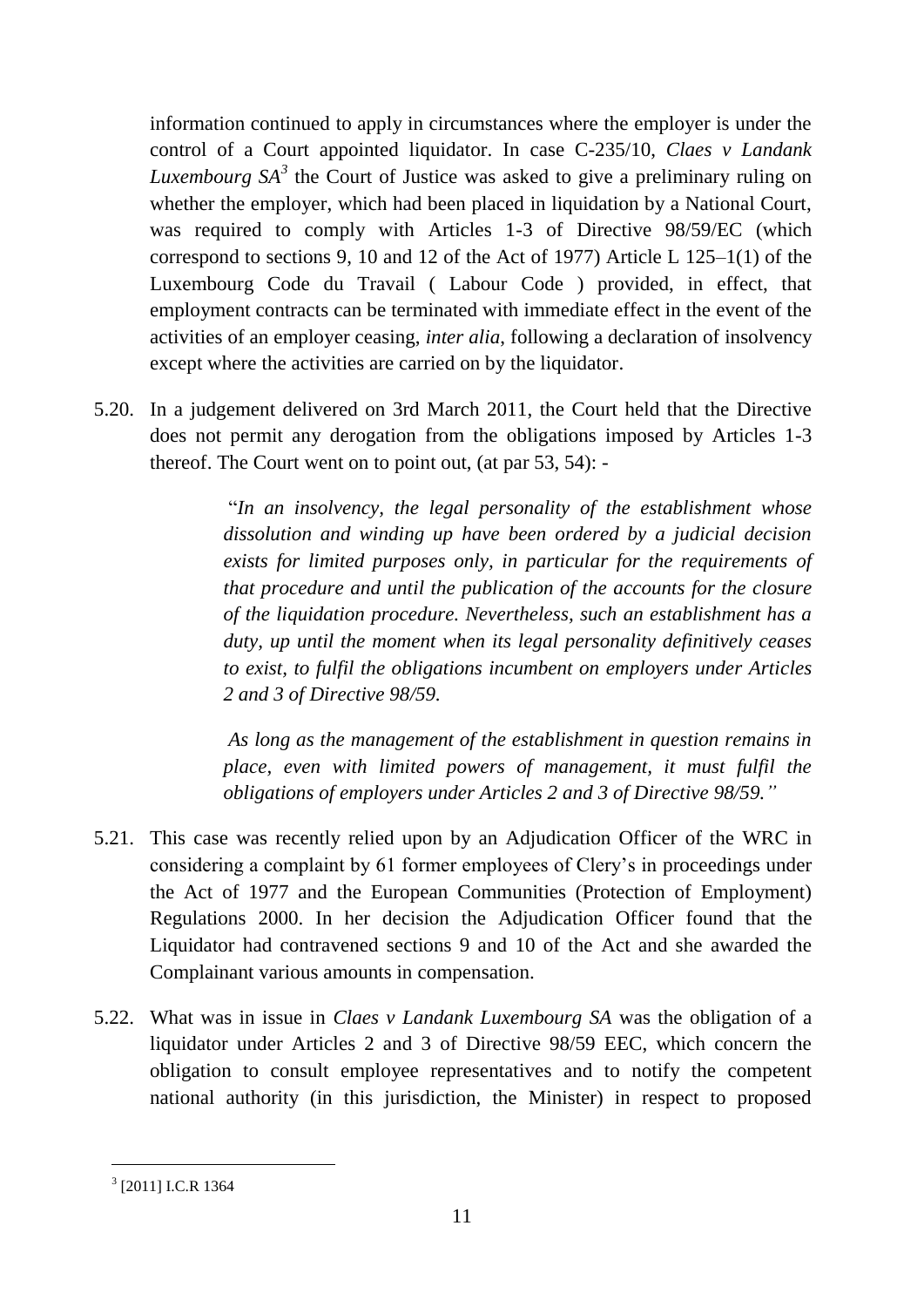collective redundancies. Article 4 of the Directive was not directly in issue in that case.

- 5.23. Article 4 of the Directive provides, in effect, that collective redundancies cannot be put into effect until the expiry of the 30 day period after the competent authority is informed of the proposed redundancies. That Article is given effect in Irish law by section 14(1) of the Act of 1977. However, as referred to above, subsection (3) of that section provides, in effect, that the constraint imposed by subsection (1) does not apply in the case of collective redundancies arising from the termination of a business as a result of a Court Order<sup>4</sup>. Given that in *Claes*  $\nu$ *Landank Luxembourg SA* the Court of Justice only ruled on the obligations imposed on a liquidator by Articles 2 and 3 of the Directive, the decision in that case cannot be relied upon as authority from the proposition that section 14(3) of the Act is inconsistent with the Directive.
- 5.24. Based on the foregoing, it appears that the Act does oblige a liquidator to comply with sections 9 and 10 of the Act where collective redundancies are in contemplation but a liquidator is not restrained by the Act from giving effect to the redundancies before the expiry of the 30 day period following notification to the Minister.

# **6. The Protection of Employees (Employers Insolvency) Acts 1984 – 2012**

- 6.1. This Act was enacted to implement Directive 80/987/EEC on the protection of employees in the event of the insolvency of their employer. That Directive was amended by Directive 2002/74/EC. The Directives have been consolidated in Directive 2008/94/EC. The Act provides, in effect, for the discharge by the Minister for Social Protection, out of the insolvency fund, of debts owing to employees arising from their employment where those debts cannot be met by their employer due to insolvency.
- 6.2. The range of debts to which the Act applies are set out at section 6(2). They include awards made by statutory tribunals under specified employment rights enactments. In general the award must have been made *"not earlier than the commencement of the relevant period".* Section 6(2)(b) of the Act provides: -

*"Any amount, damages, fine or compensation referred to in subparagraphs (viii), (ix), (x), [(xi), (xiv), (xv), (xvi), (xvii), (xviii), (xix), (xx), (xxi), (xxii), (xxiii), (xxiv), (xxv), (xxvi), (xxvii), (xxviii) or (xxix)] of paragraph (a) of this subsection shall be regarded as being a debt to* 

<sup>4</sup> This subsection was inserted by Article 12 of the Protection of Employment Order 1996 (S.I. 370 of 1996)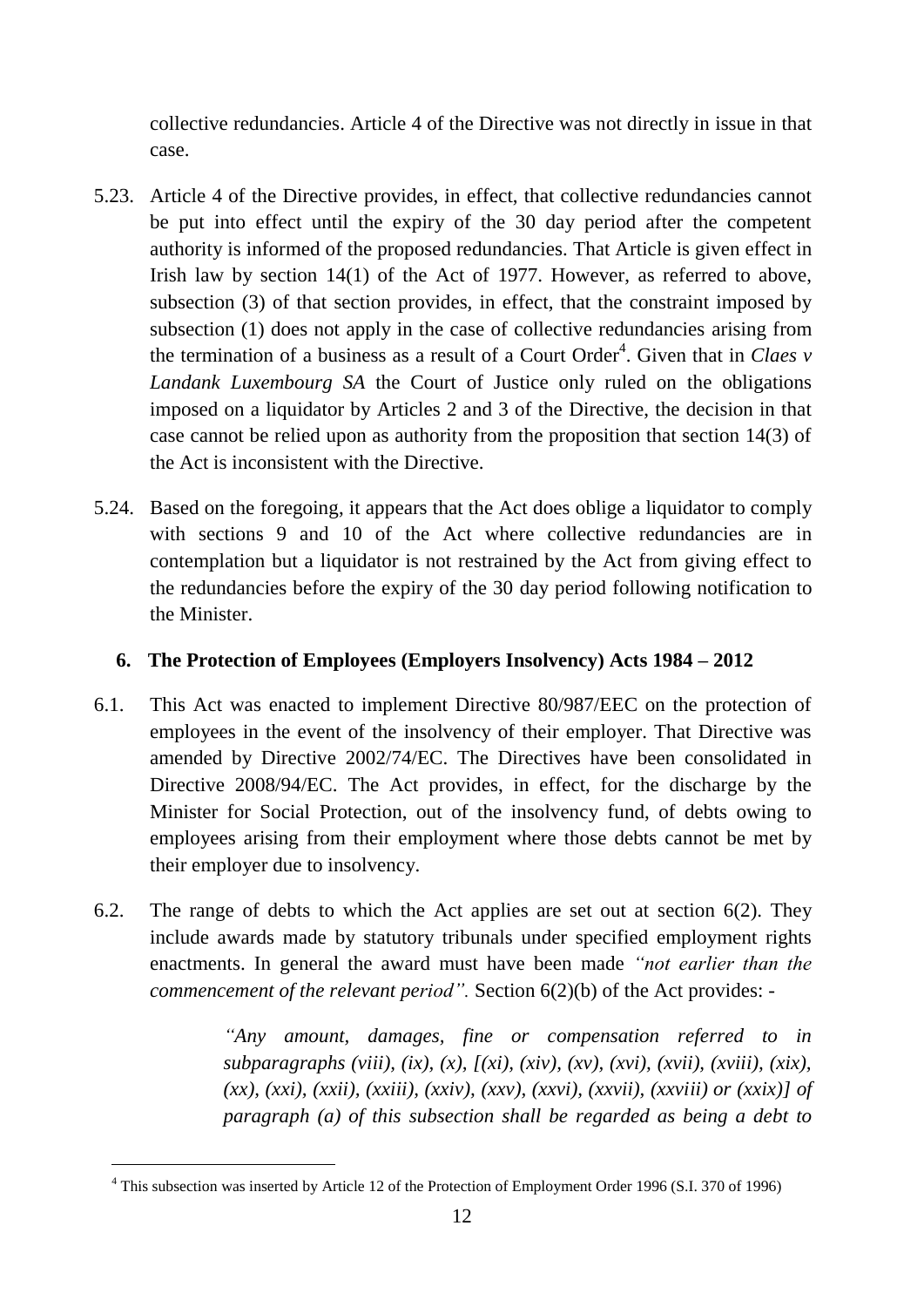*which this section applies if, and only if, the relevant recommendation, decision, determination, award or order was made during, or after the expiration of, the relevant period".*

6.3. The expression "*relevant period*" is defined by s. 6(9) as "*the period of 18 months immediately preceding the "relevant date"*. The *relevant date* for this purpose is defined by  $s.6(9)(a)$  as: -

"the relevant date*" means—*

- *(a) in relation to a debt which is an amount, damages, fine or compensation referred to in subparagraph*  $[(iii)(I)], (v), (vi), (viii), (ix), (xi), (xi)$  *(xiii), (xiv), (xv), (xvi), (xvii), (xviii), (xix), (xx), (xxi), (xxii), (xxiii), (xxiv), (xxv), (xxvi), (xxvii), (xxviii) or (xxix)] of subsection (2)(a) of this section, the date on which the relevant employer became insolvent or the date on which the relevant recommendation, decision, determination, award or order is made, whichever is the later"*
- 6.4. The combined effect of these definitions appears to be that an award to which the Act relates is recoverable where it is made in the 18 month period before the date on which employer became insolvent, or after that date. That construction appears to be in line with the understanding of the Department of Social Protection. The Guide to the scheme published by the Department provides, having listed the range of awards covered, as follows: -

*"Entitlements under the above legislation are covered only where the determination, decision, order, etc., was made no earlier than 18 months prior to the date of insolvency of the employer or after that date, and has not been appealed, or by which the appeal deadline has passed. The Scheme is extended from time to time to include new entitlements."*

- 6.5. Section 10 of the Act transfers to the Minister all rights and remedies of the employees in respect to debts met out of the Insolvency Fund and those debts are given priority for the purpose of the Bankruptcy Acts and the Companies Acts. For the purpose of the Act the amount of an employee's earning that exceeds  $\epsilon$ 600 per week is disregarded (s.6(4)(a))
- 6.6. This Act ensures that any monies legally owing to an employee, which cannot be recovered against the employer by reason of the employer's insolvency, can be recovered from the insolvency fund. However, the Act does not apply to any amount that may be agreed in respect of enhanced redundancy payments or such amount as may be recommended by the Labour Court under the Industrial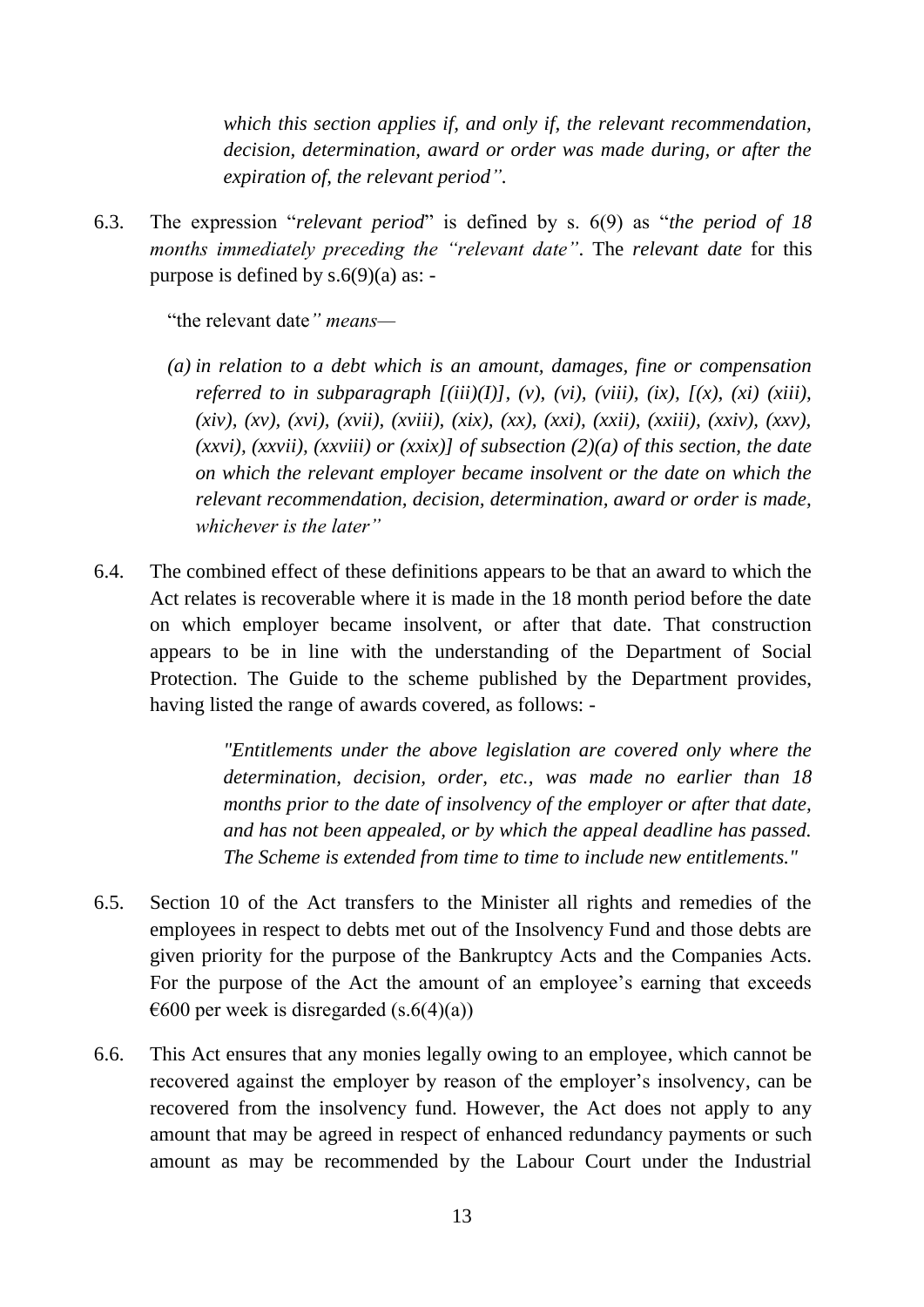Relations Acts. That would appear to be the case even in circumstances where enhanced payments are provided for by a collective agreement or established within the employment by custom and practice.

# **7. The Employees (Provision of Information and Consultation) Act 1996**

- 7.1. This Act was enacted to give effect to Directive 2002/14/EC, which provides a general framework for the provision of information to, and consultation with employees. Information is broadly defined by the Act as the transmission by the employer to employees or their representatives of data in order to acquaint them with the subject matter and to examine it. Consultation is defined as the exchange of views and the establishment of dialogue between the employer and employees or their representatives.
- 7.2. The principal obligation imposed on employers by the Act is to establish arrangements for the provision of information and for consulting with employees. There is no absolute obligation on an employer to provide such arrangements. The obligation only arises in employments that have at least 50 employees. Moreover, the obligation only arises where the employer is requested to establish arrangements by 10% of employees or 100 employees, whichever is the lessor. Section 14(4) of the Act allows an employer to withhold information which, on objective criteria, would be prejudicial or harmful to the undertaking
- 7.3. For present purposes, the most significant feature of this legislation is the absence of any general right of redress in circumstances in which an employer fails to provide information to, or to consult with, employees. Section 15 make provision for the reference of disputes to the Labour Court concerning a limited range of issues, including a refusal of an employer to provide information on grounds that it would be prejudicial or harmful to the undertaking or where the employer refuses to provide information on grounds that it is prohibited from doing so by any enactment. This provision has never been tested. But it would appear that it could only arise where an employee seeks specific information and it is refused on one of the grounds listed.
- 7.4. Overall it is difficult to envisage how this legislation could be of any utility in dealing with the type of situation giving rise to this examination. Firstly, a dispute can only be referred to the Labour Court in relation to a refusal to provide information on the grounds referred to a subsections (4) and (5) of s.14, rather than in relation to a failure to provide information. Secondly, where corporate restructuring occurs information in relation to it may only become available to the employer after it has occurred.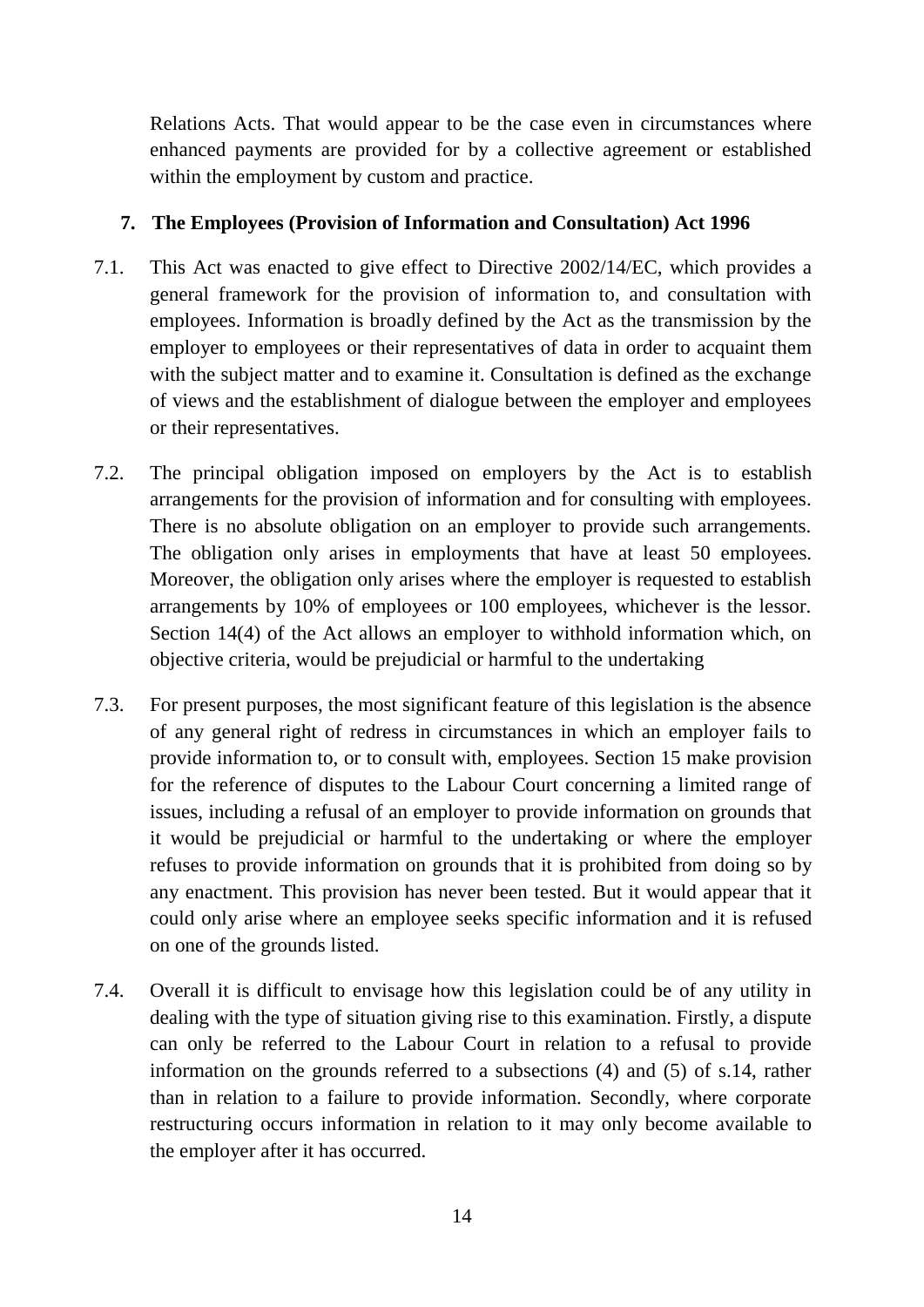# **8. The European Communities (Protection of Employees on Transfer of Undertakings) Regulations (S.I. No 131 of 2003)**

8.1. These Regulations give effect in Irish Law to Directive 2001/23/EC. That is the third Directive on the approximation of laws of the Member States on the safeguarding of employees' rights in the event of a transfer of an undertaking, business or part of a business.

The Regulations apply to: -

*"…..any transfer of an undertaking, business, or part of an undertaking or business from one employer to another employer as a result of a legal transfer (including the assignment or forfeiture of a lease) or merger"*

- 8.2. In the Regulations *"transfer"* means the transfer of an economic entity which retains its identity. The term *"economic entity"* means an organised grouping of resources which has the objective of pursuing an economic activity whether or not that activity is for profit or whether it is central or ancillary to another economic or administrative entity.
- 8.3. In case C-13/97 *Süzen v Zehnacker Gebäudereinigung GmbH Krankenhausservice and Lefarth GmbH<sup>5</sup>* the CJEU described the objective of the Directive thus (at paragraph 10): -

*"The aim of the directive is to ensure continuity of employment relationships within a business, irrespective of any change of ownership. The decisive criterion for establishing the existence of a transfer within the meaning of the directive is whether the entity in question retains its identity, as indicated inter alia by the fact that its operation is actually continued or resumed."*

Later, at paragraph 12, the Court said: -

*"As has been held—most recently in Merckx and Neuhuys—the directive is applicable wherever, in the context of contractual relations, there is a change in the natural or legal person who is responsible for carrying on the business and who incurs the obligations of an employer towards employees of the undertaking."*

8.4. In Case C-24/85 *Spijkers v Gebroeders Benedik Abattoir CV and Another<sup>6</sup>* the Court of Justice held that in deciding if there has been a transfer it is necessary to

<sup>5</sup> [1997] ECR 1- 1259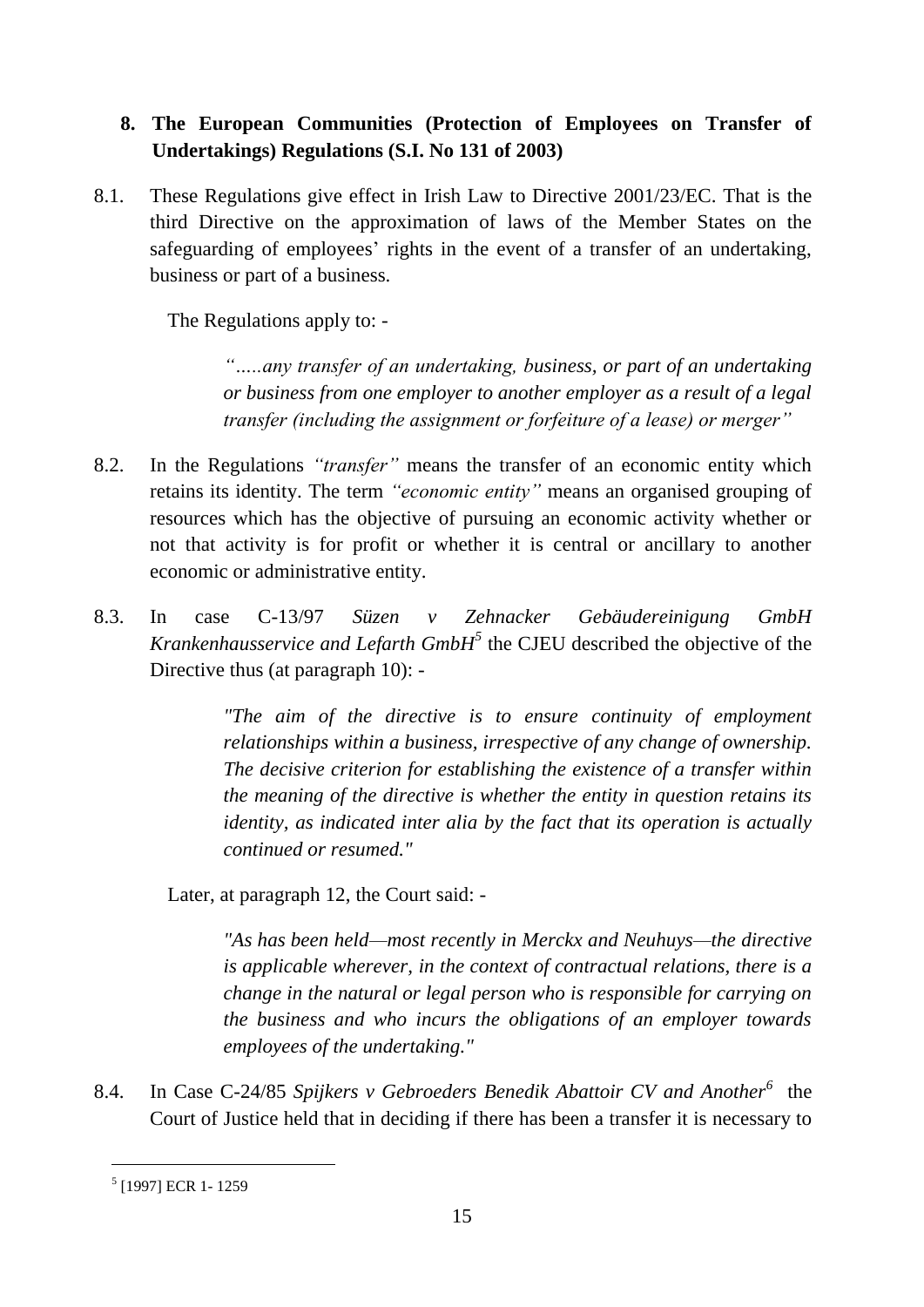determine whether what has been sold is an economic entity which is still in existence, and this will be apparent from the fact that its operation is actually being continued or has been taken over by the new employer, with the same economic or similar activities. The Court went on to hold that in considering whether these conditions are fulfilled it is necessary to take account of all the factual circumstances of the transaction in question, including: -

- (a) the type of undertaking or business concerned;
- (b) whether the assets of the undertaking were transferred assets meaning buildings and movable property;
- (c) the value of its intangible assets, which include the goodwill of the undertaking;
- (d) were the majority of the employees of the business taken over by the transferee;
- (e) whether the customers were transferred;
- (f) the level of similarity between the activities of the undertaking before transfer and those after the transfer;
- (g) the extent of the time break, if any, between the date of transfer and the date of the resumption of the business.
- 8.5. This is not an exhaustive list and any other factors that may be relevant to a particular case should be considered. All the circumstances must be considered together in deciding whether there has been a transfer of an undertaking, business or part of a business within the meaning of the Directive. In considering that question it is the substance and not the form that will matter.
- 8.6. In *Spijkers* the Court considered if a transfer occurred where a business was closed and the premises from which it operated was sold. Mr Spijkers claimed that the purchaser of the premises was liable to him for unpaid wages. In answering a question referred by the Netherlands Court, the Court of Justice ruled as follows: -

*"Article 1(1) of Directive 77/187 of 14 February 1977 must be interpreted to the effect that the expression 'transfer of an undertaking, business or part of a business to another employer' envisages the case in which the business in question retains its identity. In order to establish* 

6 [1986] 2 C.M.L.R. 296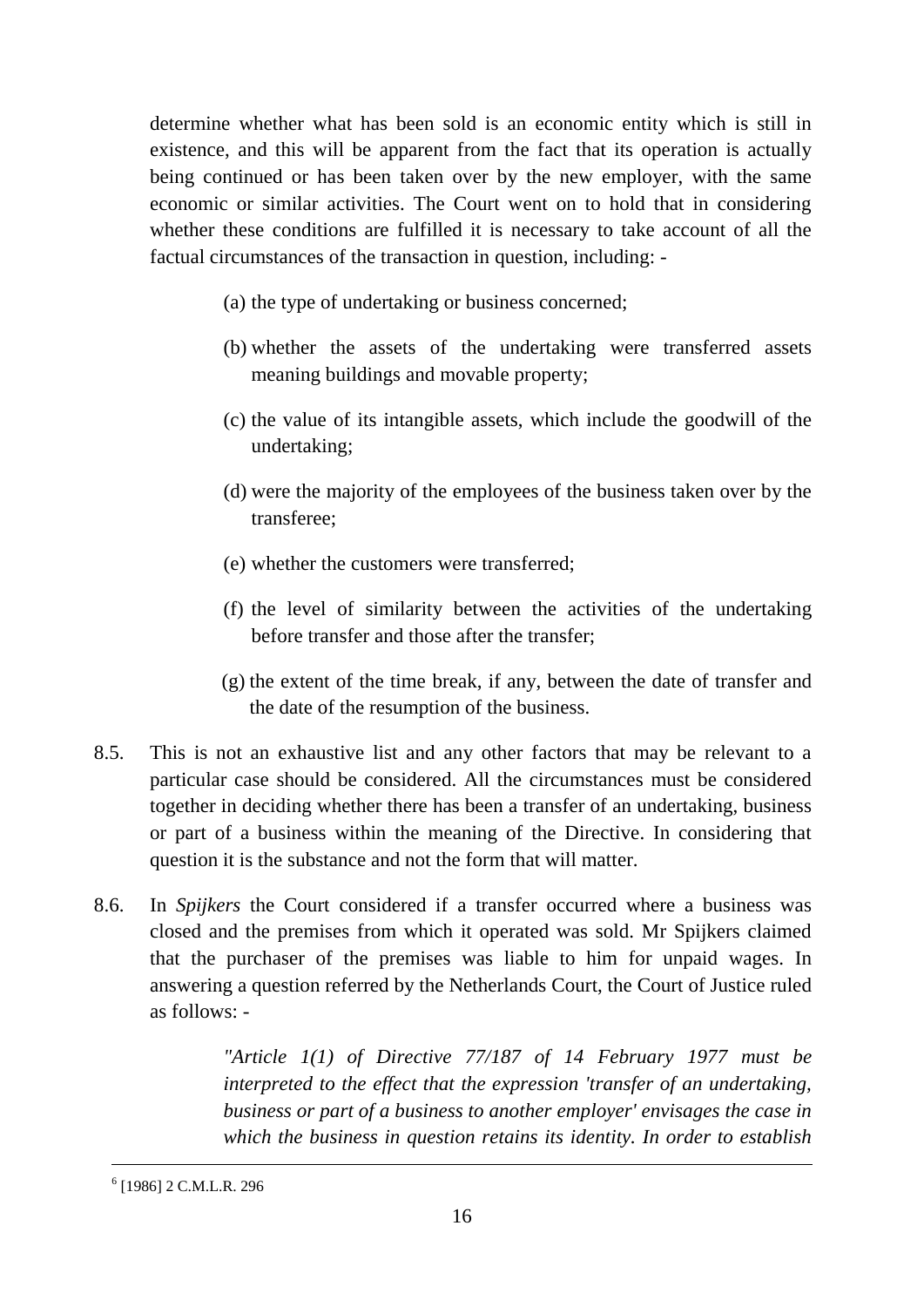*whether or not such a transfer has taken place in a case such as that before the national court, it is necessary to consider whether, having regard to all the facts characterising the transaction, the business was disposed of as a going concern, as would be indicated* inter alia *by the fact that its operation was actually continued or resumed by the new employer, with the same or similar activities."*

- 8.7. No case has been identified in which judicial consideration has been given to the question of whether the transfer of an asset of a business, in and of itself, could constitute a transfer within the meaning of the Regulations. However, it is unlikely that a positive outcome would result from taking such a case. As was stated by the Court of Justice in *Spijkers* and *Süzen,* the decisive criterion is whether the entity in question retains its identity, as indicated *inter alia* by the fact that its operation is actually continued or resumed. It would appear that in the type of situation giving rise to this examination the business was transferred to the operations company rather than to the company receiving the assets although in reality the operations company could not realistically continue trading without the assets in question and that may have been known when the decision on the restructuring was taken. Nevertheless, in this type of situation it could not realistically be said that the entity holding the assets retains the character of the former business.
- 8.8. It would appear reasonably clear that neither the Directive nor the regulations provide any realistic mechanism for protecting workers' interests in cases where the essential assets of a business, as opposed to the business itself, are transferred.

### **9. Possible Approaches**

- 9.1. Based on the forgoing analysis, none of the employment law enactments considered, as they currently stand, could safely be relied upon to redress the type of situation giving rise to this examination. It is, therefore, necessary to consider what legislative change could be considered to these enactments in order to deal with the problem.
- 9.2. Before addressing potential legislative changes, it is necessary to consider whether there are relevant provisions of company law which may be availed of in their current form or which may need to be amended or adapted.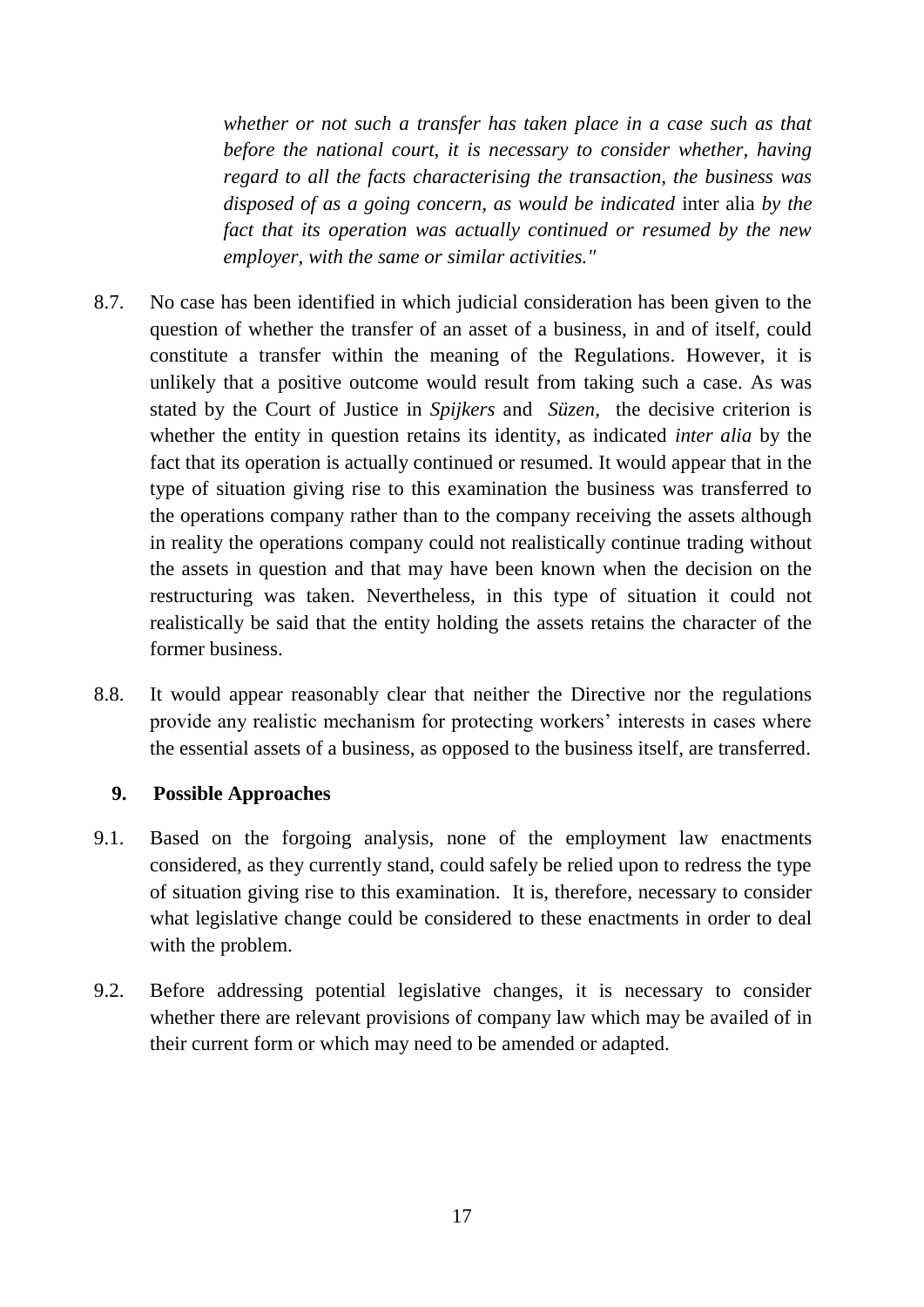### **Part II**

### **10. Companies Act 2014: Introduction**

- 10.1. It is important to emphasise that not every situation of collective redundancy arising from an employer's insolvency concerns a company. Further, not every transfer of a valuable asset that may impact on an employer's insolvency is a transfer to or involving a company. However, the Terms of Reference refer to liquidations and to bodies corporate and expressly require an examination of company law and that is therefore the primary focus of this examination.
- 10.2. It must also be emphasised at the outset that this examination does not consider every provision of the Companies Act 2014 that may be relevant to the circumstances outlined in the Terms of Reference. The purpose of this examination is, on the contrary, to identify whether there are adequate mechanisms already in existence in the Companies Act 2014 to protect employees of an insolvent employer and to reverse the effects of a transaction in which an asset of significant value was transferred leaving an employer with inadequate resources to discharge employees' accrued entitlements.
- 10.3. Thus, from the perspective of the Companies Act, there are two types of issues raised by the Terms of Reference. The first concerns the protection of employees' rights when a company is at or close to the point of insolvent liquidation.
- 10.4. The second issue relates to the treatment of transactions by a company that have had the effect of depleting the assets available in the liquidation.

### **11. Companies Act 2014: Protection of rights of employees of insolvent company**

11.1. The most significant provision of the Companies Act 2014 in respect of the first issue is section 621. This section provides for special protection of employees in the context of liquidations, by ensuring that certain employee debts rank as preferential debts in a liquidation. The Act specifies the order in which debts and liabilities are discharged in a liquidation, which involves the payment of all costs and expenses incurred in the winding up, followed by rates, revenue debts and then various categories of employee claims. Section 621(2) provides that, "*In a winding up there shall be paid in priority to all other debts*", the defined categories of rates and revenue debts, followed by:

*"(b) all wages or salary—*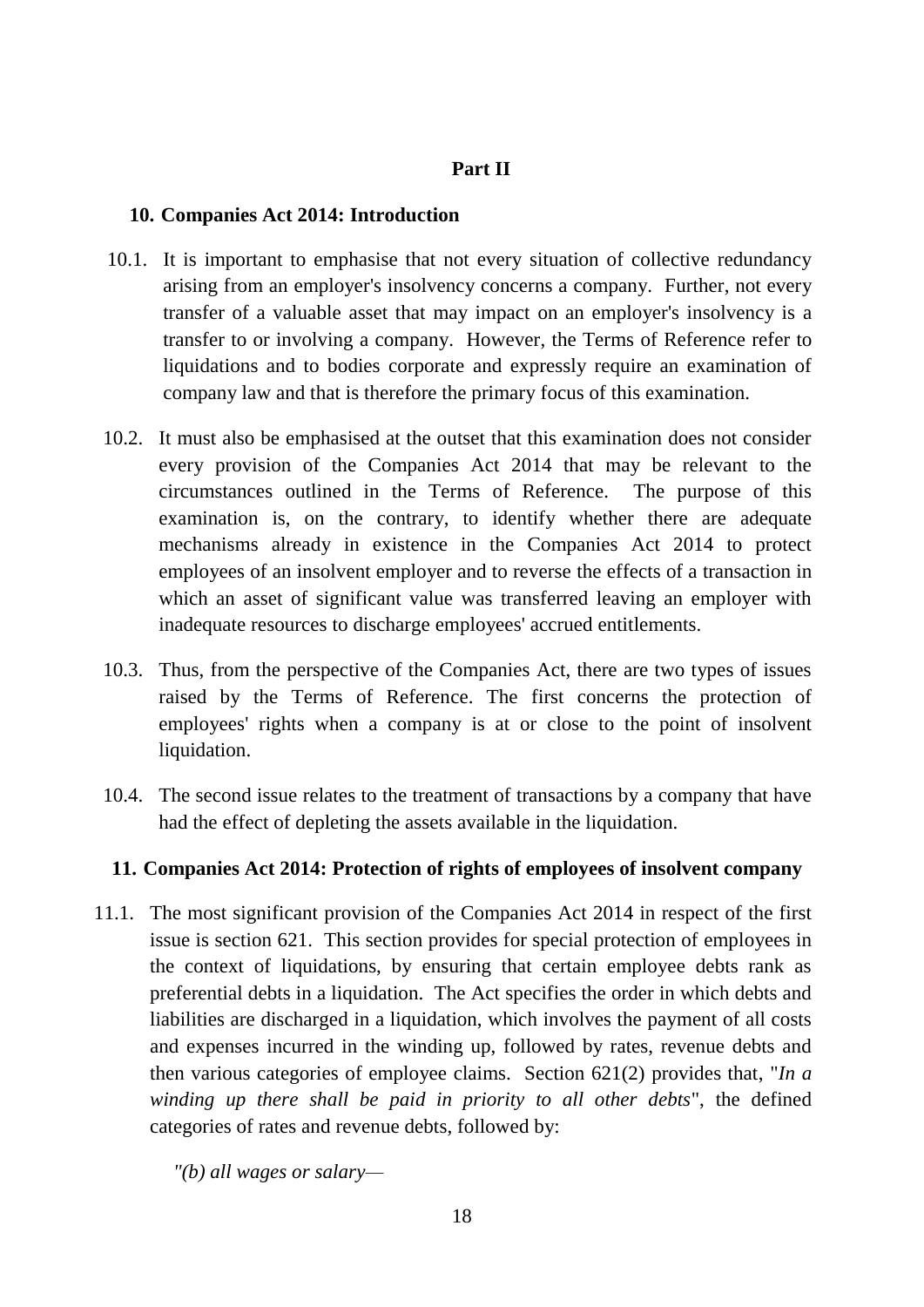*(i) whether or not earned wholly or in part by way of commission, or*

*(ii) whether payable for time or for piece work,*

*of any employee in respect of services rendered to the company during the period of 4 months before the relevant date,*

*(c) all accrued holiday remuneration becoming payable to any employee (or, in the case of the person's death, to any other person in his or her right) on the termination of the employee's employment before or by the effect of the winding up order or resolution,*

*(d) unless the company is being wound up voluntarily merely for the purposes of reconstruction or of amalgamation with another company—*

*(i) all amounts due in respect of contributions which are payable during the 12 months before the relevant date by the company as the employer of any persons under the Social Welfare Acts, and*

*(ii) all amounts due in respect of contributions which would have been payable under the provisions of [section 13](http://www.irishstatutebook.ie/2005/en/act/pub/0026/sec0013.html#sec13) (2)(d) of the [Social Welfare](http://www.irishstatutebook.ie/2005/en/act/pub/0026/index.html)  [Consolidation Act 2005](http://www.irishstatutebook.ie/2005/en/act/pub/0026/index.html) by the company as the employer of any persons in respect of any remuneration in respect of any period of employment during the 12 months before the relevant date even if such remuneration is paid after the relevant date,*

*(e) unless the company is being wound up voluntarily merely for the purposes of reconstruction or of amalgamation with another company, all amounts due from the company in respect of damages and costs or liability for damages and costs, payable to a person employed by it in connection with an accident, being an accident occurring—*

*(i) before the relevant date, and*

*(ii) in the course of the person's employment with the company,*

*save to the extent that the company is not effectively indemnified by insurers against such damages and costs,*

*(f) all sums due to any employee pursuant to any scheme or arrangement for the provision of payments to the employee while he or she is absent from employment due to ill health,*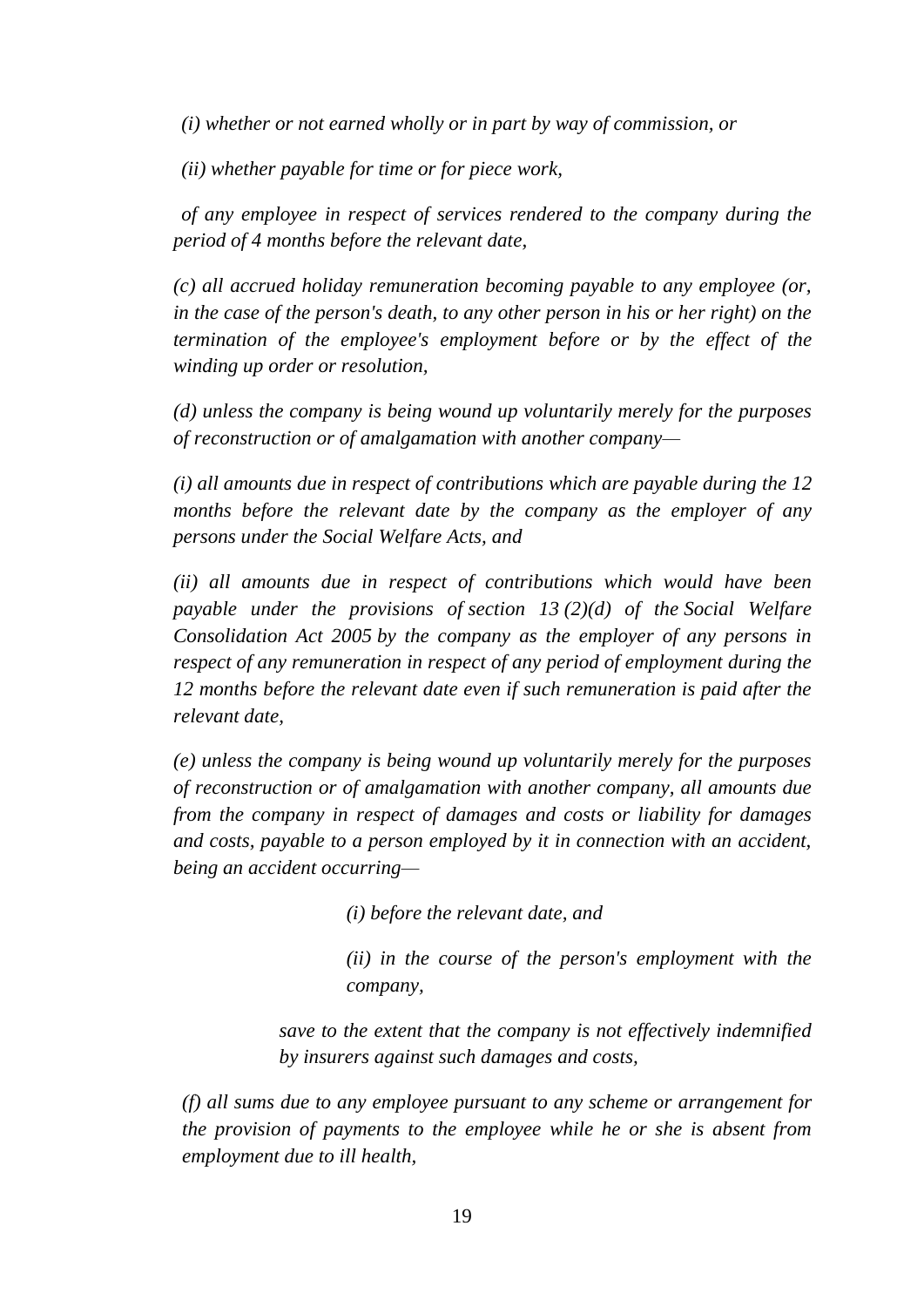*(g) any payments due at any time by the company pursuant to any scheme or arrangement for the provision of superannuation benefits to or in respect of employees of the company whether such payments are due—*

> *(i) in respect of the company's contribution to that scheme or under that arrangement, or*

*(ii) in respect of such contributions payable by the employees to the company under that scheme or arrangement which have been deducted from the wages or salaries of employees.*"

- 11.2. Other legislation, such as the Redundancy Payments Acts 1967 to 2014 (section 42) provide for priority for statutory redundancy payments. With the exception of the preferential ranking of such claims, the Companies Act does not provide particular protection for employees of a company in liquidation.
- 11.3. It may be noted that, if an asset is subject to a fixed charge, mortgage or trust, it may not fall into the pool of assets available for distribution. This is due to the particular status of those assets, which status must of necessity pre-date the liquidation. We do not believe, however, that it is possible under the Companies Act 2014 for particular assets or proceeds that are recovered by a liquidator in an insolvent liquidation and which are not subject to a pre-existing encumbrance or charge to be used only in the discharge of one class of creditors' indebtedness.

# **12. Companies Act 2014: Recovery of assets or contributions for benefit of company in liquidation**

- 12.1. The second issue is the treatment of transactions between related companies that have had the effect of depleting the assets available in the liquidation of one of the companies.
- 12.2. Under the Companies Act 2014, there are different approaches to such transactions.
- 12.3. Sections 604 and 608 are directed specifically towards transactions that have had the object or effect of perpetrating a fraud on creditors and aim to redress the harm caused by such transactions. Sections 599 and 600 are concerned with the relationship between related companies more generally and provide mechanisms whereby one company can be required to contribute to the indebtedness of the other.
- 12.4. There are other provisions of the Companies Act 2014 which may also be relevant to recovering funds for the company in liquidation. Section 610, for example,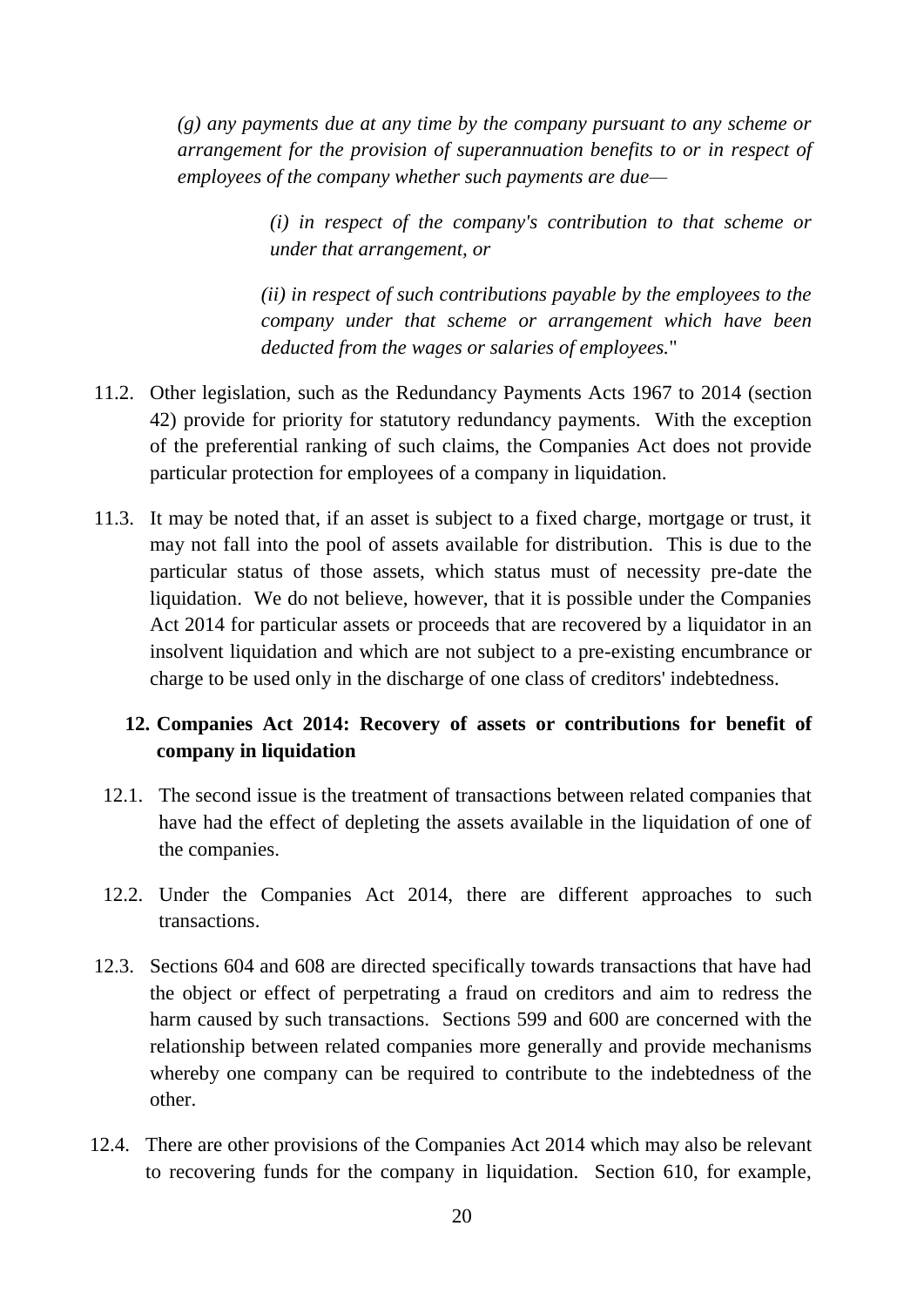provides for liability for the company's debts to be imposed on a director who was knowingly a party to the carrying on of the company's business with intent to defraud creditors. Such provisions are not however within the scope of the Terms of Reference, as they are concerned with imposing liability on directors, and are not examined here. For the purposes of this examination, section 604 is similarly not relevant, as that provision is solely concerned with payments to creditors. Section 600 only operates when both related companies are in liquidation, and it is therefore not applicable here.

12.5. The primary provisions of the Companies Act 2014 which may be relevant are therefore section 608 and section 599, each of which will now be considered.

# *Section 608: Delivery up of an asset or proceeds to liquidator*

- 12.6. Section 608 provides that, when a company is in liquidation, the liquidator or a creditor or contributory of the company can apply for, and the court can grant, an order that a person who appears to have the use, control or possession of a property or the proceeds of sale of that property, must deliver that property or pay that sum to the liquidator. This is only possible if it can be shown to the court's satisfaction that the property in question was disposed of and the effect of the disposal was to perpetrate a fraud on the company, its creditors or its members.
- 12.7. The "*property*" and "*disposal*" that are covered by section 608 are broadly formulated. The property in question can be property "*of any kind whatsoever*" and the manner of its disposal can be "*either by way of conveyance, transfer, mortgage, security, loan, or in any way whatsoever whether by act or omission, direct or indirect*."
- 12.8. Further, to prove that the *effect* of a disposal was to perpetrate a fraud on the company, its creditors or members, does not require proof that the *intention* of the disposal was to perpetrate a fraud. This has been stated in several judgments on the predecessor to section 608, section 139 of the Companies Act 1990, including the judgment of Murphy J in *Le Chatelaine Thudichum (In liq.) Ltd. v. Conway*: 7

"*The final question I have to address in determining whether a fraudulent disposition occurred is whether the effect of that disposition was to perpetrate a fraud on the company, its creditors or members. While this question does not seem to have been judicially considered, assistance can be drawn from commentators on the area. It has been suggested that unlike s. 286 of the Companies Act 1963, as amended,* 

<sup>7</sup> *Le Chatelaine Thudichum (In liq.) Ltd. v. Conway* [2010] 1 IR 529 at para 35.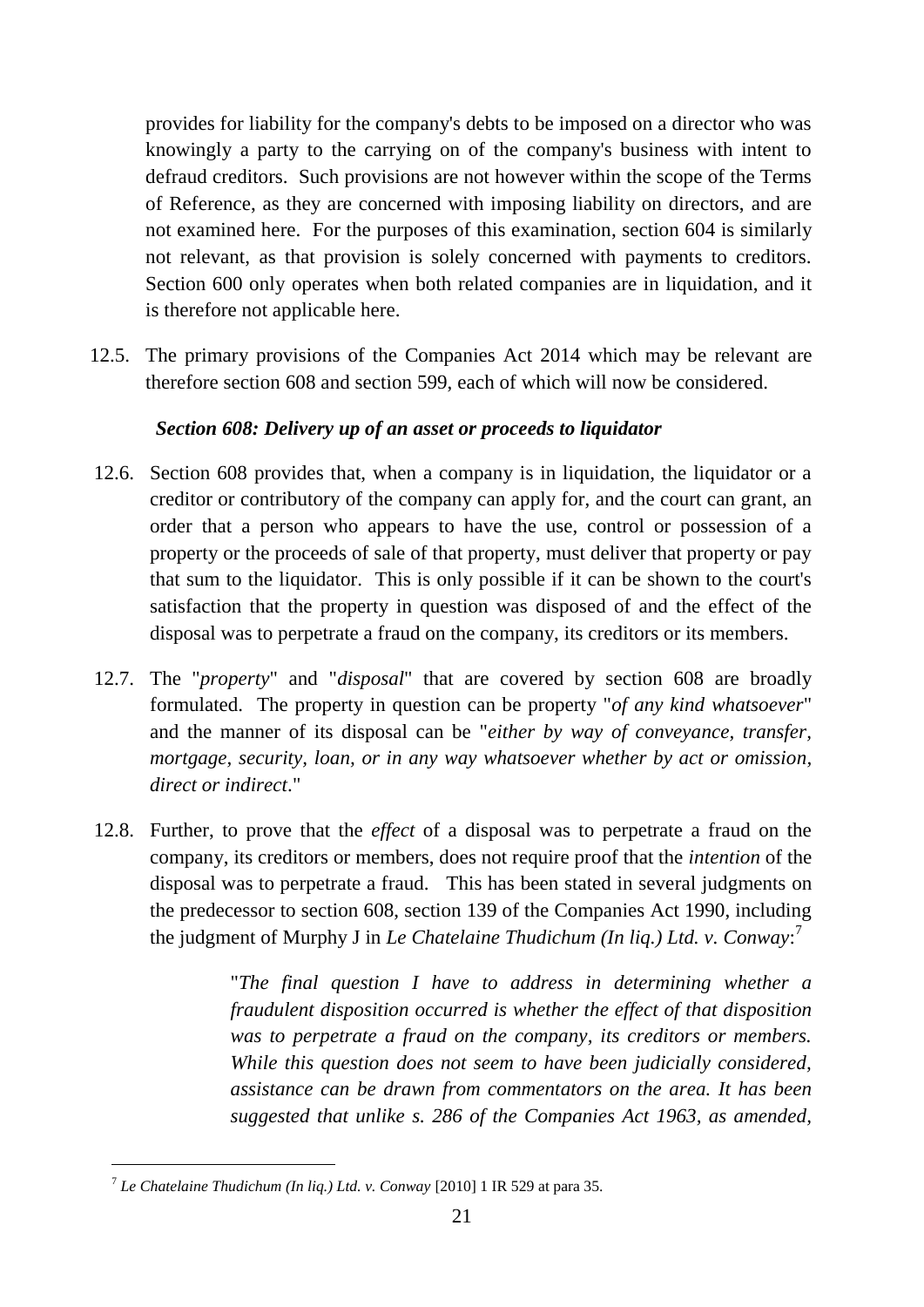*which focuses on intention, the fraud criterion in s. 139 of the Companies Act 1990, merely requires that the company, its creditors or members be deprived of something to which it is, or to which they are, lawfully entitled (Courtney,The Law of Private Companies, (2nd ed., 2002, Dublin) at para. 27.093). I would adopt this proposition as a correct statement of the law*."

12.9. The Court applied the provision as follows to the circumstances of that case:

**"***[41] I am satisfied that the disposition in favour of the respondent had the effect of perpetrating a fraud on the applicant in depriving it of its assets, and on the creditors in diminishing the pool of assets available for distribution upon liquidation. The creditors were thus denied the possibility of having a portion of the debts owed to them repaid, and were accordingly deprived of a benefit to which they were lawfully entitled.*

*[42] Since the respondent acquired the cash and the proceeds of sale of stock he appears to have had the use, control or possession of such monies and is accordingly a person to whom the section applies.*"

12.10. It may be noted that, in a more recent case, the High Court has required some "*additional ingredient*" in a section 139 application. In the case of *Re Tucon*  Process Installations Limited,<sup>8</sup> the High Court (Hunt J) held that a transaction by an insolvent company is not automatically captured by section 608 (then section 139) and that some additional ingredient is necessary:

> "*A simple payment made to an unsecured creditor when the company is insolvent will not, without more, trigger the operation of the section. It is not the case that every otherwise lawful payment made by an insolvent company to a legitimate unsecured creditor will automatically amount to a fraudulent disposition. ...The additional ingredient must amount to an impropriety before the provisions of the section are engaged*."

12.11. This judgment appears to be under appeal, and it cannot be predicted whether the approach of the High Court to this question will be upheld. It seems safe to assume that the threshold for proving that a transaction has a fraudulent effect remains low. However, there is another aspect of this provision which needs to be examined.

<sup>8</sup> *Re Tucon Process Installations Limited* [2015] IEHC 312.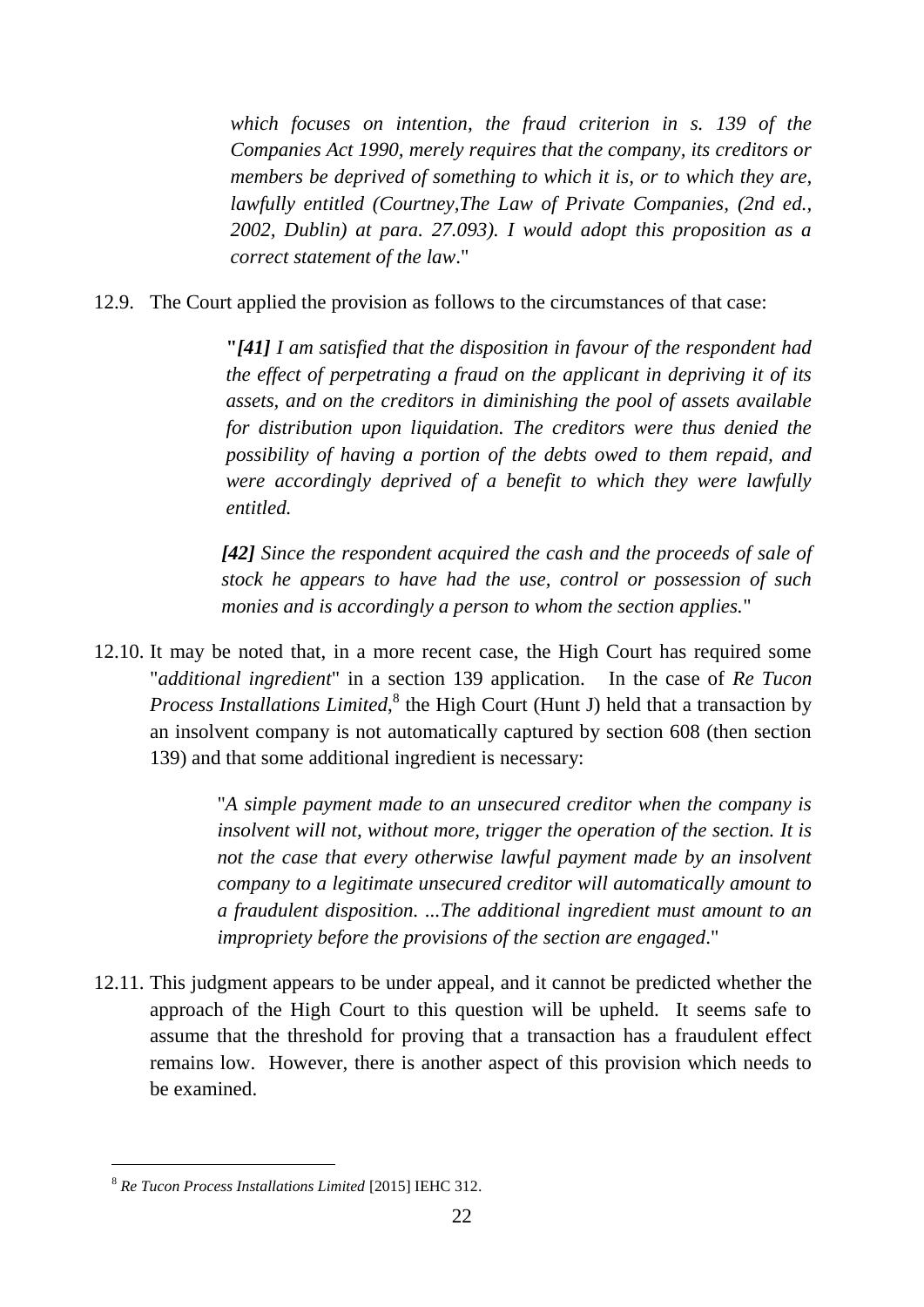12.12. The court can only make an order under section 608 "*if it deems it just and equitable to do so*". Section 608(4) then states,

> *"In deciding whether it is just and equitable to make an order under this section, the court shall have regard to the rights of persons who have bona fide and for value acquired an interest in the property the subject of the application.*"

- 12.13. The courts have on occasion refused to make an order under section 608 to the extent that the proceeds of the disposal were applied in the discharge of employee claims or other debts of the company in liquidation and that it was not therefore *"just and equitable*" to apply section 139 in respect of those amounts. This is what occurred in *Re Citywest Hire Limited, Kirby v. Petrolo Limited*. 9
- 12.14. The question of whether a person was a *bona fide* purchaser for value within the meaning of the predecessor to section 608(4) was considered by Murphy J in *Le Chatelaine Thudichum (In liq.) Ltd. v. Conway*: 10

"*Since he acquired the stock and cash knowing that the company could not fully discharge its debts to its other creditors, he cannot be said to have acquired the property bona fide, and accordingly s. 139(3) of the Companies Act 1990 has no application to the present proceedings. The court may therefore require the respondent to pay a sum to the company in respect of the property acquired*."

- 12.15. It seems on the basis of this judgment that, provided the counter-party to the impugned transaction knew the company could not fully discharge its debts to its creditors, section 608(4) cannot apply.
- 12.16. This overview of the scope of section 608 demonstrates the following: if a company disposes of property to a third party for less than full value, with the effect (although not necessarily the intention) that, when the company subsequently goes into liquidation, there are inadequate assets to meet the entitlements of creditors, section 608 *prima facie* applies. If, however, the counter party to the transaction can prove a lack of knowledge that the company was or would be unable to pay its debts, a court may find that it is not just and equitable to make an order under that section.
- 12.17. This provision could be availed of if a company that is in insolvent liquidation is proved to have disposed of a valuable property for less than full value, with the

<sup>9</sup> *Re Citywest Hire Limited, Kirby v. Petrolo Limited* [2014] IEHC 279.

<sup>10</sup> *Le Chatelaine Thudichum (In liq.) Ltd. v. Conway* [2010] 1 IR 529 at para 42.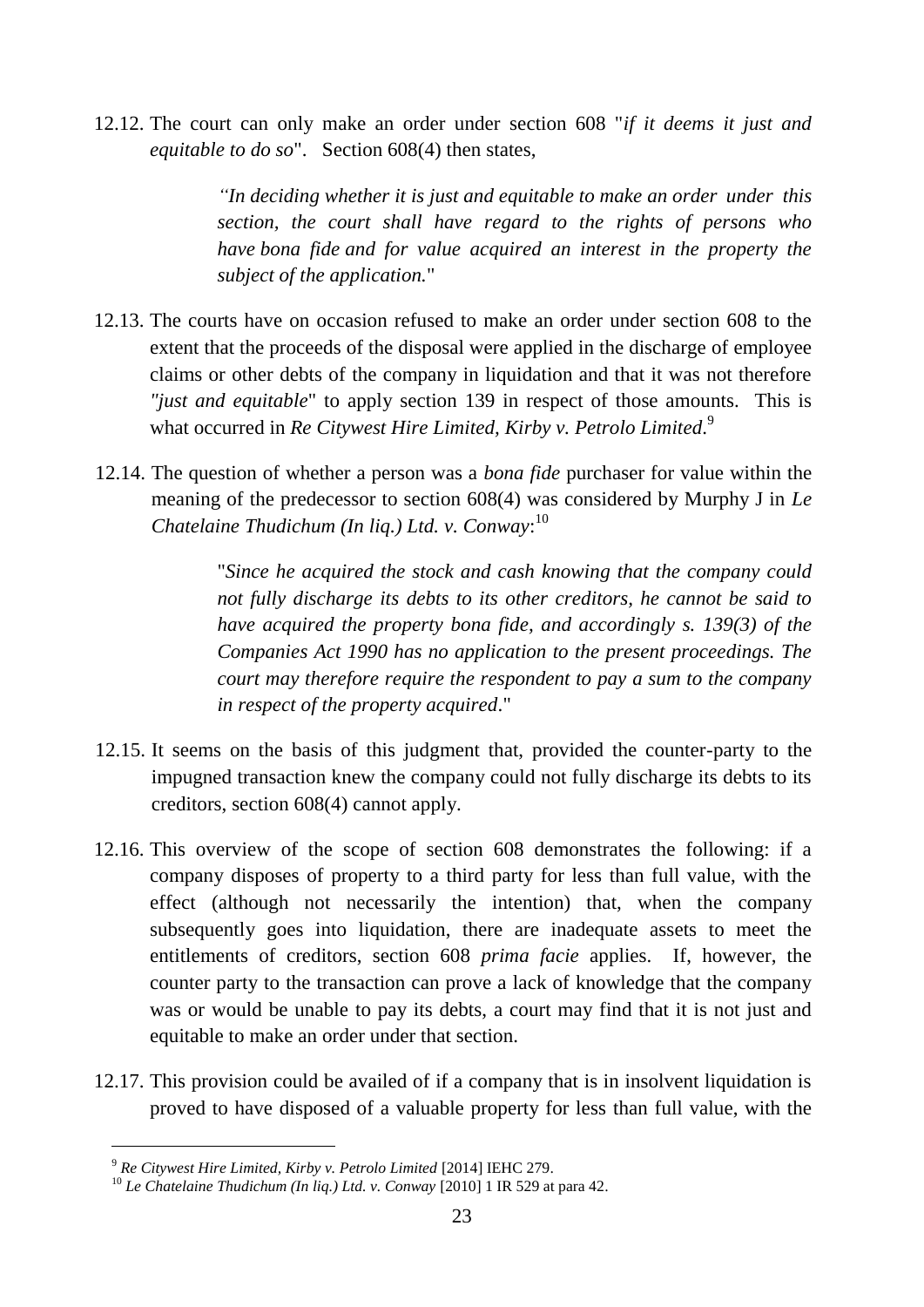effect of leaving inadequate or no assets to meet the claims of employees. In such circumstances, the entity in possession of that asset or the proceeds of sale of same could be required to return that asset to the liquidator, if the court finds that it is just and equitable to do so. One relevant factor will be whether that transferor knew that the company would not be able to discharge its debts to employees following the disposal of the asset.

- 12.18. While the predecessor to section 608 (section 139 of the Companies Act 1990) was not frequently applied and there are no judgments on section 608, the breadth of the provision and the court's discretion under it are clear. It is a mechanism that currently exists under the Companies Act 2014 for the recovery of an asset that was transferred out of a company with the effect of defrauding creditors of that company.
- 12.19. The real issue is that the potential applicants under section 608 are the liquidator, a creditor or a contributory of a company. The likely complexity of such an application and the costs that it would be likely to entail, may make it an unattractive prospect for creditors or liquidators with limited resources. However, in terms of its formulation, the provision as currently drafted does provide a mechanism for looking back at transactions that were undertaken by a company and that depleted the assets available for distribution in the liquidation. There are no obvious amendments to the language of the provision itself that would enhance its utility for this purpose.

### *Section 599: Contribution to the debts of a related company*

12.20. Section 599 of the Companies Act 2014 provides as follows:

"(1*) On the application of the liquidator or any creditor or contributory of a company that is being wound up, the court, if it is satisfied that it is just and equitable to do so, may make the following order.*

*(2) That order is one that any company that is or has been related to the company being wound up shall pay to the liquidator of that company an amount equivalent to the whole or part of all or any of the debts provable in that winding up.*

*(3) The court may specify that that order shall be subject to such terms and conditions as the court thinks fit.*

*(4) In deciding whether it is just and equitable to make an order under this section the court shall have regard to the following matters:*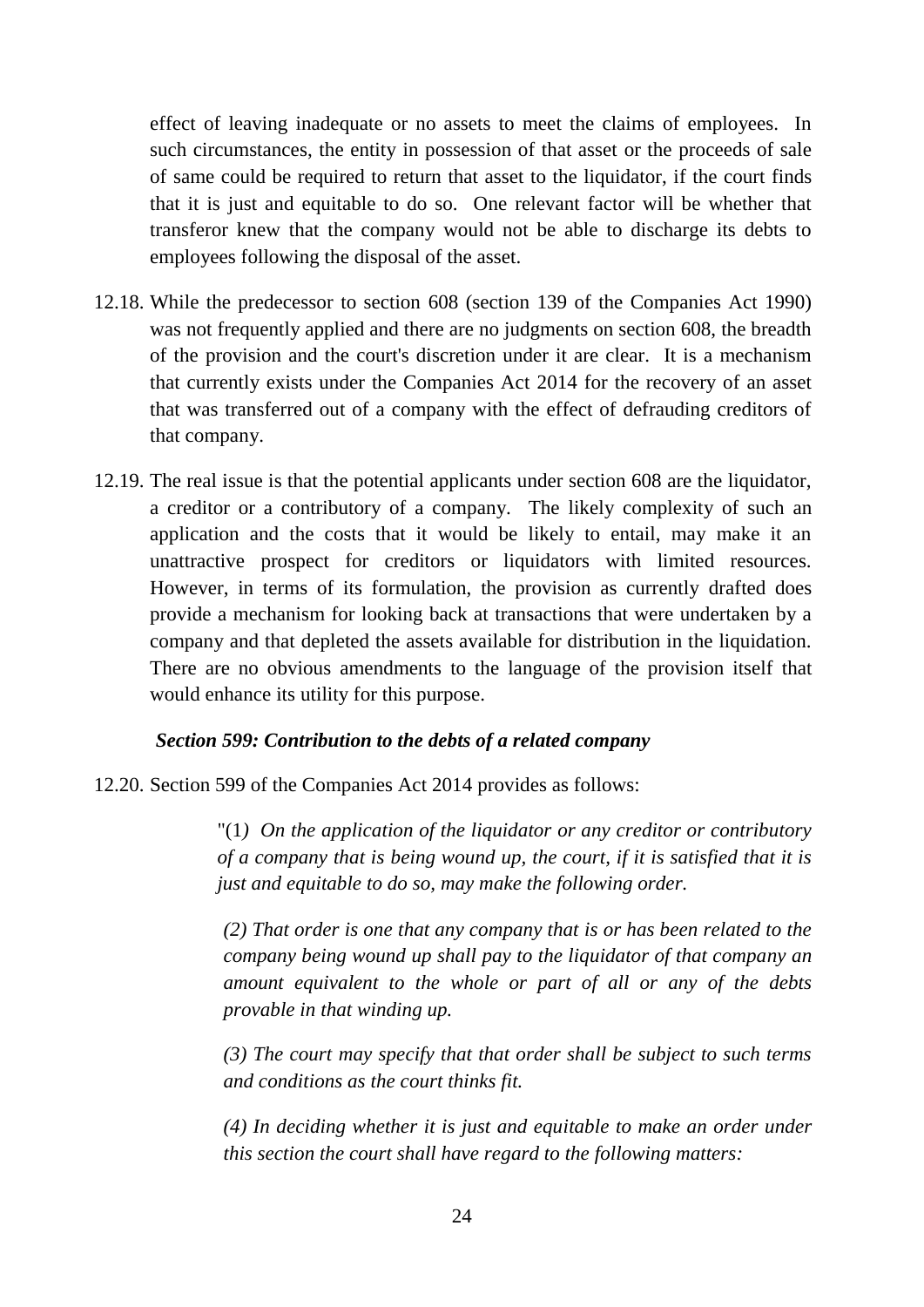*(a) the extent to which the related company took part in the management of the company being wound up;*

*(b) the conduct of the related company towards the creditors of the company being wound up;*

*(c)the effect which such order would be likely to have on the creditors of the related company concerned.*

*(5)No order shall be made under this section unless the court is satisfied that the circumstances that gave rise to the winding up of the company are attributable to the acts or omissions of the related company.*

*(6)Notwithstanding any other provision, it shall not be just and equitable to make an order under this section if the only ground for making the order is—*

*(a)the fact that a company is related to another company, or*

*(b) that creditors of the company being wound up have relied on the fact that another company is or has been related to the firstmentioned company*."

- 12.21. There are a number of important points about this provision.
- 12.22. First, the overriding rule is that an order of contribution will only be made if the Court is satisfied that the order is just and equitable.
- 12.23. Second, in determining whether it is just and equitable, the Court must take into account the factors set out in that section, namely
	- the extent of the related company's involvement in the management of the company in liquidation;
	- the conduct of the related company towards the creditors of the company that is being wound up; and
	- the effect an order of contribution would have on the creditors of the related company.
- 12.24. Finally, an order of contribution cannot be made on the sole basis that the companies in question are related to each other or that the creditors of the company being wound up have relied on the fact that they are so related.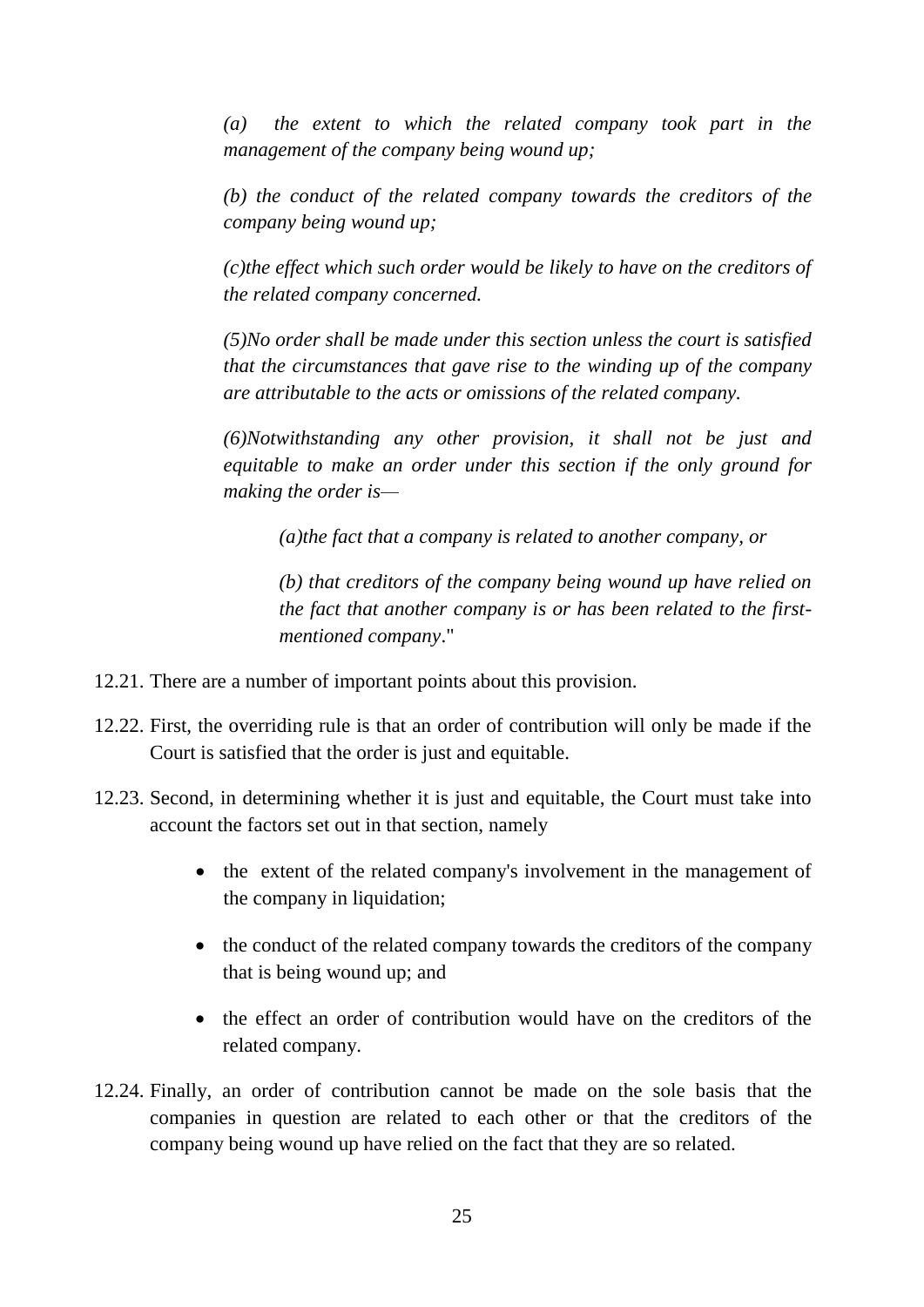- 12.25. As there is no Irish authority directly interpreting this provision, it is instructive to have regard to the comparative example of New Zealand, which introduced a provision similar to section 140 in 1980 (and which apparently was the precedent for the Irish provision). The relevant contribution provision is now contained in section 271 of the Companies Act 1993. This provision was recently applied by the New Zealand High Court (MacKenzie J) in the judgment in *Lewis Holdings Limited v. Steel & Tube Holdings Ltd*. 11
- 12.26. The plaintiff, Lewis Holdings Ltd (Lewis), was the owner of a property, which was leased to Stube Industries Ltd (Stube), a wholly owned subsidiary of the defendant Steel & Tube Holdings Ltd (STH). Stube was put into liquidation by a shareholders' resolution and a few days later, the liquidators disclaimed the lease as onerous property. Lewis filed a proof of debt with the liquidators and Lewis and the liquidators made a claim against STH, under s 271(1)(a), for the payment to the liquidator of the whole of Lewis' claim in the liquidation.
- 12.27. The facts as so found by the Court were that Stube had no employees and was effectively managed by STH, with STH paying the rent for which Stube was liable under the lease. The directors of Stube were the CFO and CEO of STH. No formal board meetings of the directors of Stube were held. There appears to have been no real attempt to separate the companies. Further, the decision to put Stube into liquidation followed unsuccessful attempts by Stube to exit the lease.
- 12.28. MacKenzie J referred to the fact that only Ireland and New Zealand have a provision of this nature: *"Section 271 has not been frequently invoked. It is, apart from a similar provision in Ireland, unique to New Zealand in the common law world, so no assistance is available from other similar jurisdictions*."
- 12.29. The Court considered the fundamental principle of separate corporate personality and noted at para 21:

"*A particular aspect of the separate corporate identity of a company which must be taken into account in the balancing exercise is the common business practice of using the principle of separate corporate identity in the creation of group structures. The evidence shows, if indeed evidence was necessary, that it is common practice in company groups that a range of services are undertaken centrally, group staff are used to manage subsidiaries, and senior officers of the parent act as directors of the subsidiary. STH places considerable reliance on such matters. Those propositions are largely uncontroversial as statements of general* 

<sup>11</sup> *Lewis Holdings Limited v. Steel & Tube Holdings Ltd.* [2014] NZHC 3311.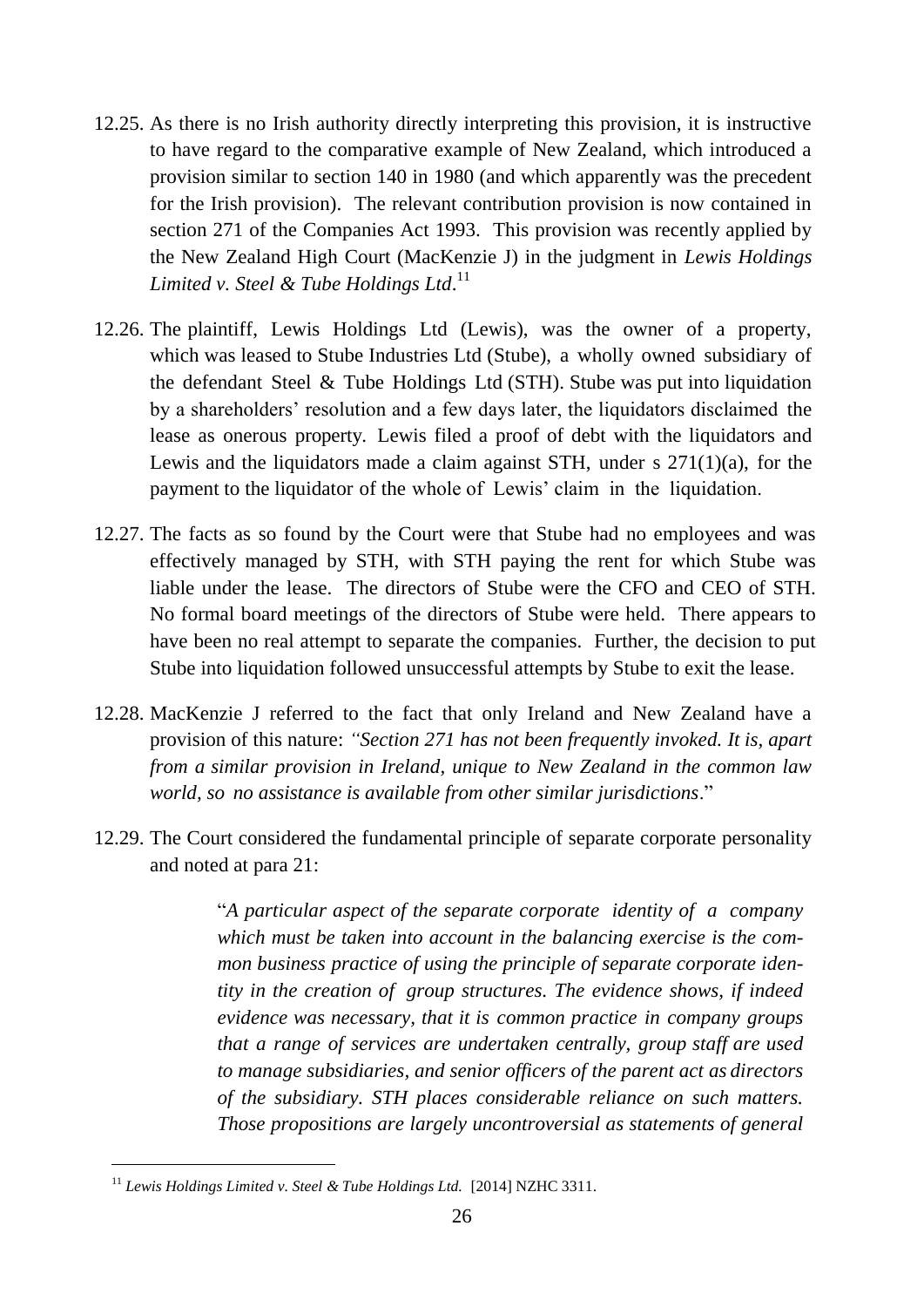*practice. What is required is a factual assessment of the practices adopted in this case, to determine whether there is some conduct or other circumstance falling within the s 272 guidelines that disentitles STH from relying on the separate legal existence of Stube*."

- 12.30. The first criterion assessed by the court was the management of the companies. The Court therefore conducted a detailed examination of the operation of the companies and the facts surrounding their management and interaction, which included cross-examination of witnesses, such as the directors of Stube. The Court concluded that the directors of Stube managed that company in their capacity as CFO and CEO of STH.
- 12.31. The Court then considered the financial affairs of the companies in the group and noted at para 51:

*"Stube was treated as a division of STH, for financial purposes. Stube had no separate bank account. All receipts and payments on its behalf had to be made through STH's bank account. The use of the parent's bank account would not of itself indicate involvement by the parent in the management of the subsidiary, at least so long as a clear record of the transactions was kept within the internal records of the group. However, the evidence shows that the financial intermingling of the affairs of Stube and STH went well beyond the use of a common bank account. Receipts and payment were not only transacted through STH's bank account, they were accounted for as STH's transactions*."

12.32. The Court concluded,

"*STH took part in the management of Stube to an extent which was total in all essential respects. Mr Crossland describes Stube as a 'slave' of STH. Another metaphor might be 'puppet'. The separate legal entity which was Stube was devoid of any capacity to conduct its own affairs*."

- 12.33. The second criterion was (like section 599(4)(b)) the conduct towards the creditors of the company in liquidation. In this regard, MacKenzie J held that, while Lewis knew Stube was the nominal lessee, STH created the impression that it would discharge all liabilities and would not insist on the separate corporate entities in the group.
- 12.34. The third matter considered by the Court was whether the liquidation of Stube was attributable to STH. In this regard, MacKenzie J held, "*I find that the circumstances that gave rise to the liquidation of Stube are attributable entirely to*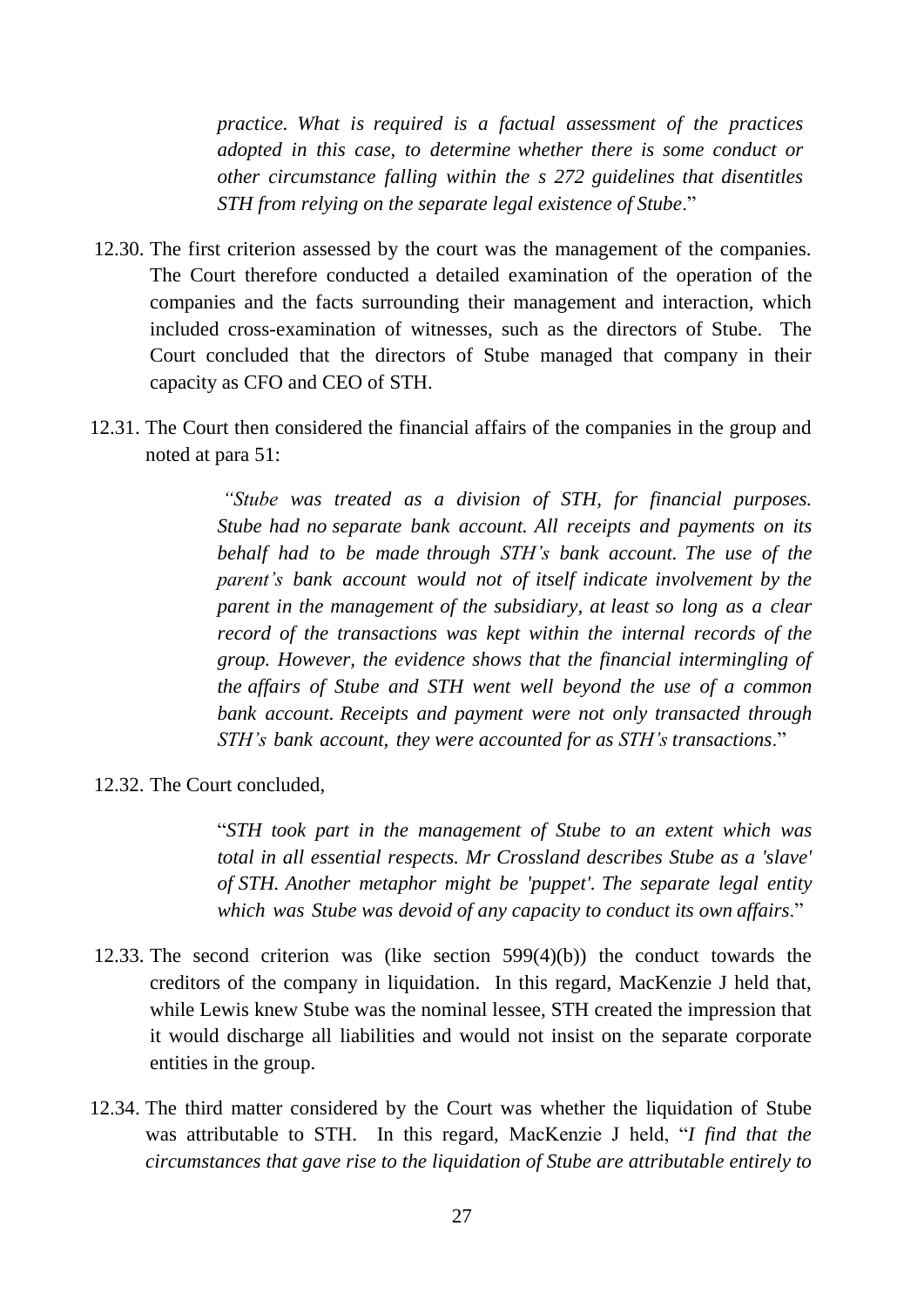*the actions of STH, in deciding to withdraw the support which it had previously provided to Stube*."

12.35. The Court considered various other matters and concluded at para 108:

"*As I have held, it is perfectly proper and usual commercial practice to appoint employees of the holding company as directors of a subsidiary. It is also permissible for those employee directors to act in accordance with the best interests of the holding company, even although that may not be in the best interests of the subsidiary, provided the constitution so provides, as it does here. What is not permitted is that those employee directors have regard only to the interests of the holding company, without giving separate consideration to the separate legal existence of the subsidiary, or the separate best interests of the subsidiary*."

- 12.36. On the basis of the various findings of fact outlined above, the Court ordered that STH contributed to the debts of Stube under section 271.
- 12.37. While the decision in *Lewis Holdings Limited v. Steel & Tube Holdings Ltd.<sup>12</sup>* would not have any binding effect on an Irish court, it may provide some indication of how an Irish court would approach the interpretation of section 599. It demonstrates that the enquiry that must be undertaken is a heavily fact-specific one. It was only on the basis of detailed evidence, including oral evidence, that the Court was able to assess whether a contribution order was warranted. What is interesting is the Court's ready acceptance that the actions of the parent company gave rise to the liquidation of the related company. While there were particular facts in that case surrounding the financial management of the companies, the Court did find that the withdrawal of financial support was responsible for the liquidation.
- 12.38. If it is to be applied to the circumstances outlined in the Terms of Reference, section 599 would require proof that the employer's insolvency is attributable to the acts or omission of the company to which the asset was transferred and would require evidence as to the involvement by the latter in the management and affairs of the company in liquidation. The Court then has a broad discretion to determine whether it is "*just and equitable*" that the related company should be required to contribute to the debts of the company in liquidation.
- 12.39. It is impossible to state with any certainty how an Irish court would approach the exercise of this discretion. However, in principle, the criteria of section 599 may

<sup>12</sup> *Lewis Holdings Limited v. Steel & Tube Holdings Ltd.* [2014] NZHC 33.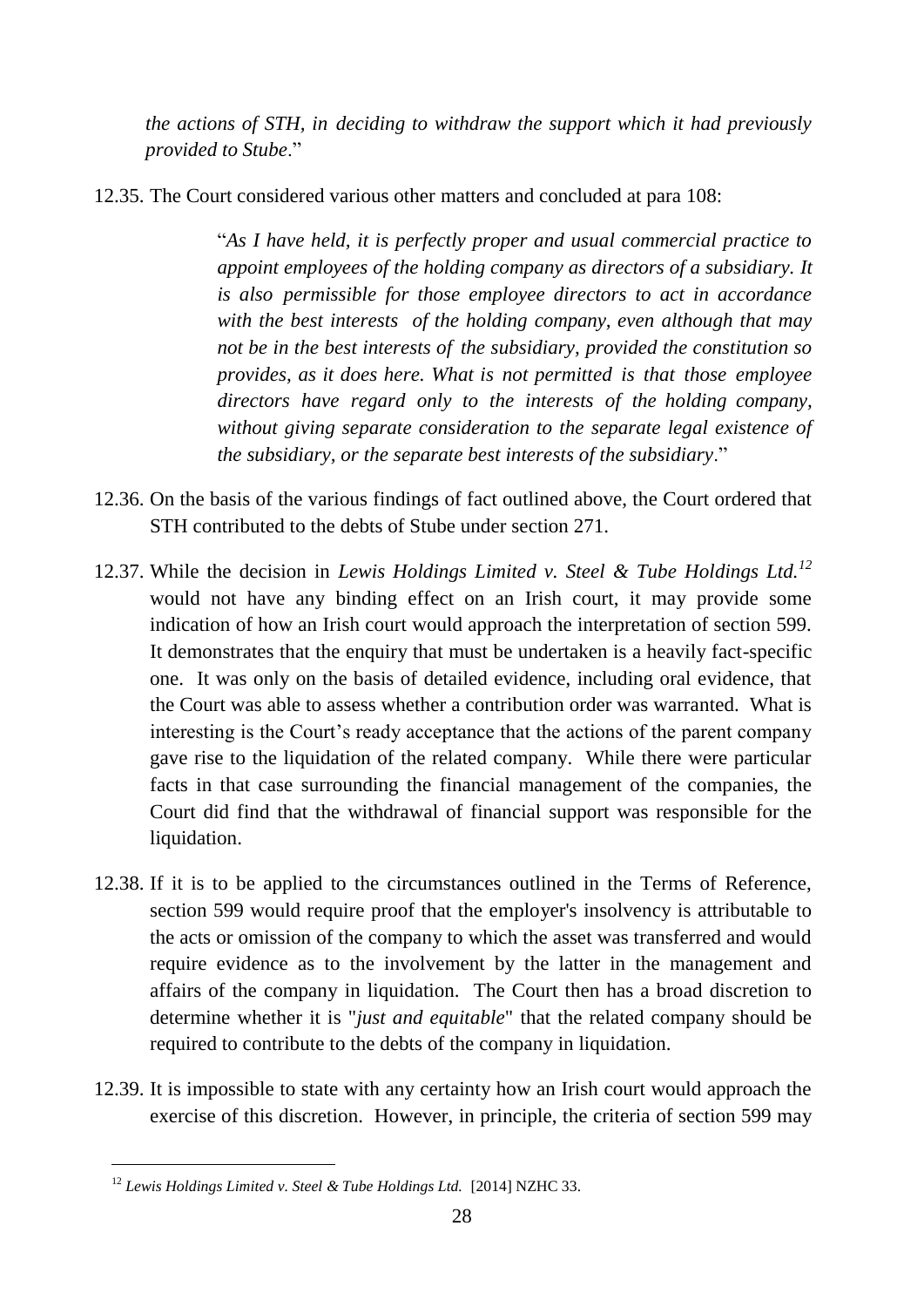well be satisfied in the circumstances outlined in the Terms of Reference. The grounds on which section 599 may not be available could include the following:

- Lack of evidence that the acts or omissions of the related company contributed to the insolvency of the employer;
- Lack of evidence that the related company was involved in the management of the related company
- The significance of such an order for the creditors of the related company.
- 12.40. While an order under section 599 may be refused on these grounds, this appears to be a fair and just outcome. It would not appear just, for example, for a related company to be required to discharge the indebtedness of a company if there is no evidence that the insolvency of the latter was due to any act or omission of the former or if the consequence of such an order would be to make the related company insolvent.
- 12.41. It therefore seems that section 599 is a potentially useful provision to address the concerns outlined in the Terms of Reference. It is only when this provision has been tested by the courts that any necessary amendments may become apparent.

### **12. Other provisions of the Companies Act 2014**

- 12.42. There are many provisions of the Companies Act 2014 that may be invoked to sanction and punish directors of companies in liquidation where there has been dishonest or irresponsible conduct, fraudulent trading or other fraudulent transactions.<sup>13</sup> In such circumstances, directors may be restricted from acting as directors, disqualified from so acting or they may be liable to criminal conviction. There are also provisions of the Companies Act that may be used to make directors liable for the debts of a company in liquidation and to require various persons to return property to the company in liquidation. This may be ordered, for example, where the property was misapplied or where there was misfeasance or breach of duty.<sup>14</sup>
- 12.43. However, the Terms of Reference do not extend to measures against directors and they are not therefore addressed here, although it must be noted that these provisions could be of real significance in the circumstances outlined in the Terms of Reference, both as a deterrent and as a means of sanctioning the conduct described therein.

 $13$  See for example, sections 717, 722, 819, 842 of the Companies Act 2014.

<sup>&</sup>lt;sup>14</sup> See for example section 612 of the Companies Act 2014.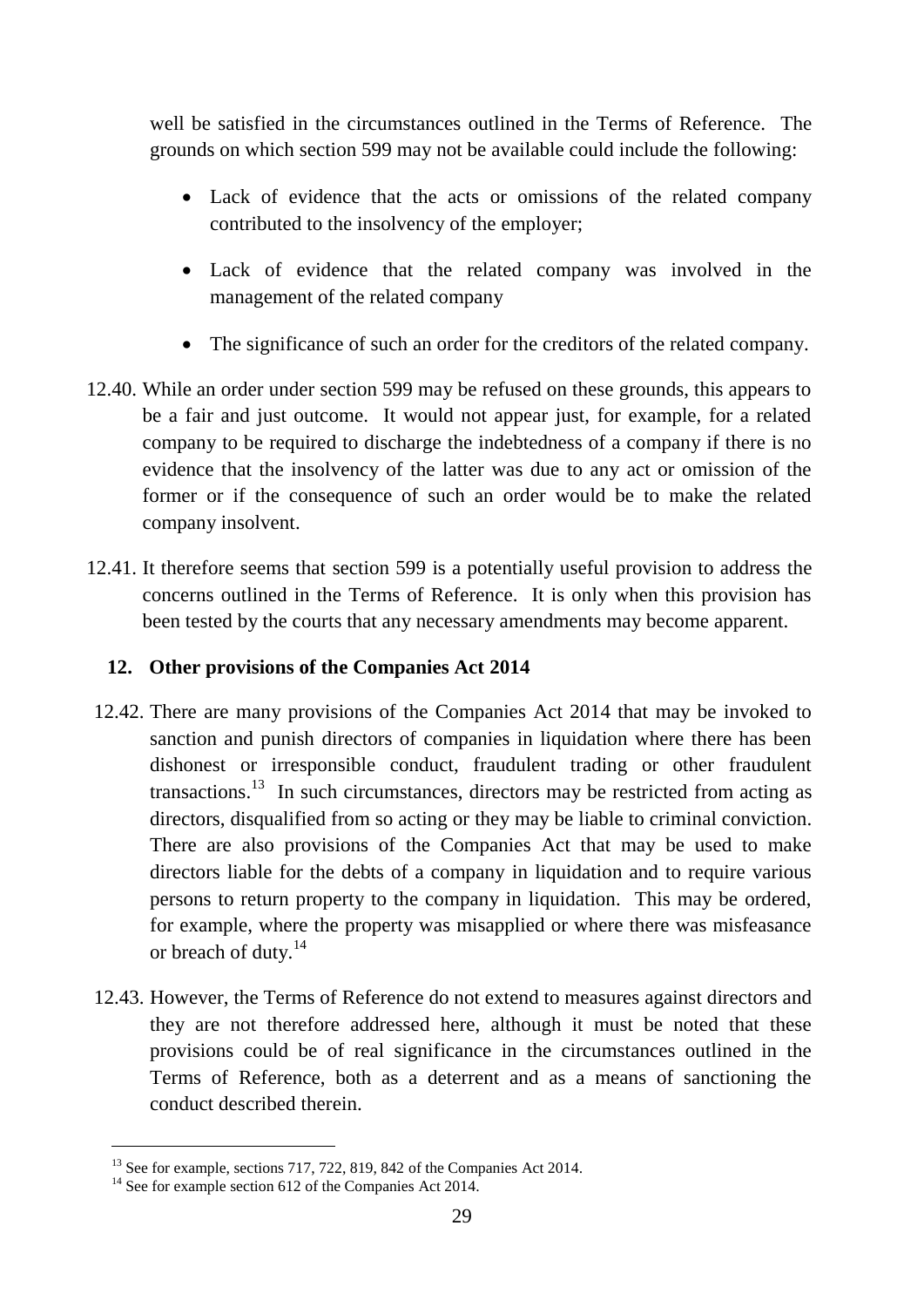- 12.44. It is nonetheless worth noting that if the directors of an operating company misapplied the property of that company or committed a breach of duty by transferring that property to a third party for less than full value, section 612 of the Companies Act 2014 could be invoked. If an application was made under section 612 by the Director of Corporate Enforcement, a creditor or the liquidator, a court could make an order restoring that property to the company in liquidation or an order for the payment of compensation for such misapplication.
- 12.45. While we are not concerned with examining the liability of persons such as directors or officers of companies in liquidation, the existence of such provisions as section 612 is highly relevant to an assessment of the utility of the existing legislation and the amendments that are necessary to ensure a just outcome for creditors of insolvent companies, such as employees.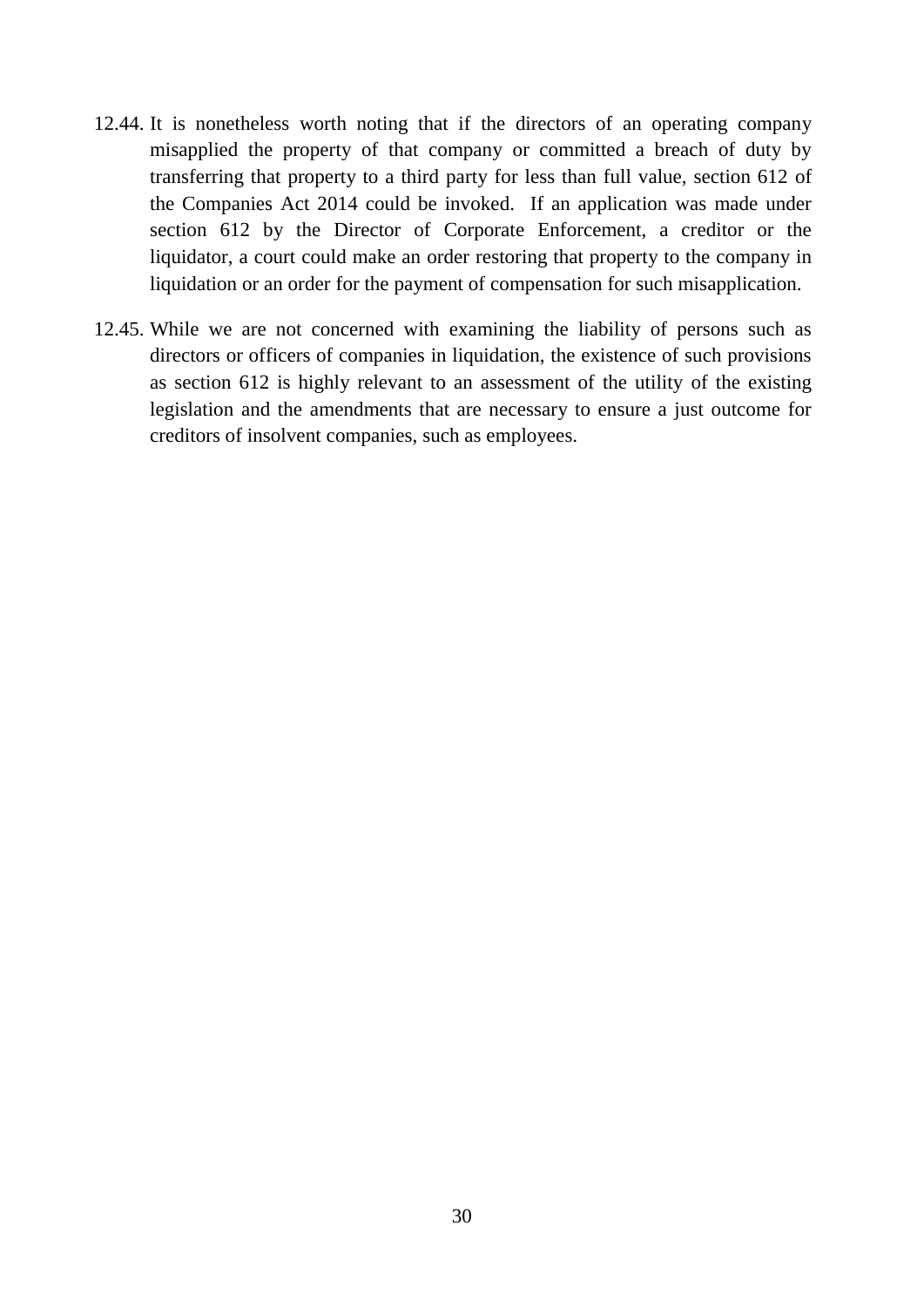# **Part III**

#### **OPTIONS FOR REFORM**

### **13. General**

- 13.1. There are a number of possible options which could, either individually or in combination, go some way towards addressing the problems identified in the Terms of Reference. Each of these proposals would require legislative change in current employment law provisions. The options addressed here focus on those areas where there appears to be a case for legislative amendment.
- 13.2. The proposals that are made must be read in conjunction with the provisions of the Companies Act 2014 that were addressed earlier in this examination, among others. By contrast with the applicable employment legislation, the provisions of the Companies Act 2014 that are already available do not appear to be in need of amendment, but more in need of use. It is striking that many of the provisions of the Companies Act which may be of assistance are not frequently invoked (such as section 608) or are not invoked at all (such as section 599). The reason for this appears to relate to the costs and risks associated with such applications, rather than the formulation of the provisions themselves. For this reason, one of our proposals includes conferring power on the Minister, as creditor of an insolvent employer (having paid the employee claims through the Social Insurance Fund), to delegate the taking of statutory applications to a liquidator and to provide funding to the liquidator for that purpose.
- 13.3. There is also a case for adapting and applying the mechanisms in the Companies Act to cover employers not within the scope of that Act, such as partnerships, individuals or unincorporated associations. We address these points as part of our proposals, but only in passing, as the Terms of Reference relate to liquidations, to which the provisions of the Companies Act 2014 would apply.
- 13.4. The changes that are proposed would require careful drafting so as to confine their effect to the type of situation that they are intended to address and have no broader or unforeseen consequences in either field. We do not engage in such drafting here, but instead highlight the types of measures that we believe would assist in addressing the issues raised in the Terms of Reference.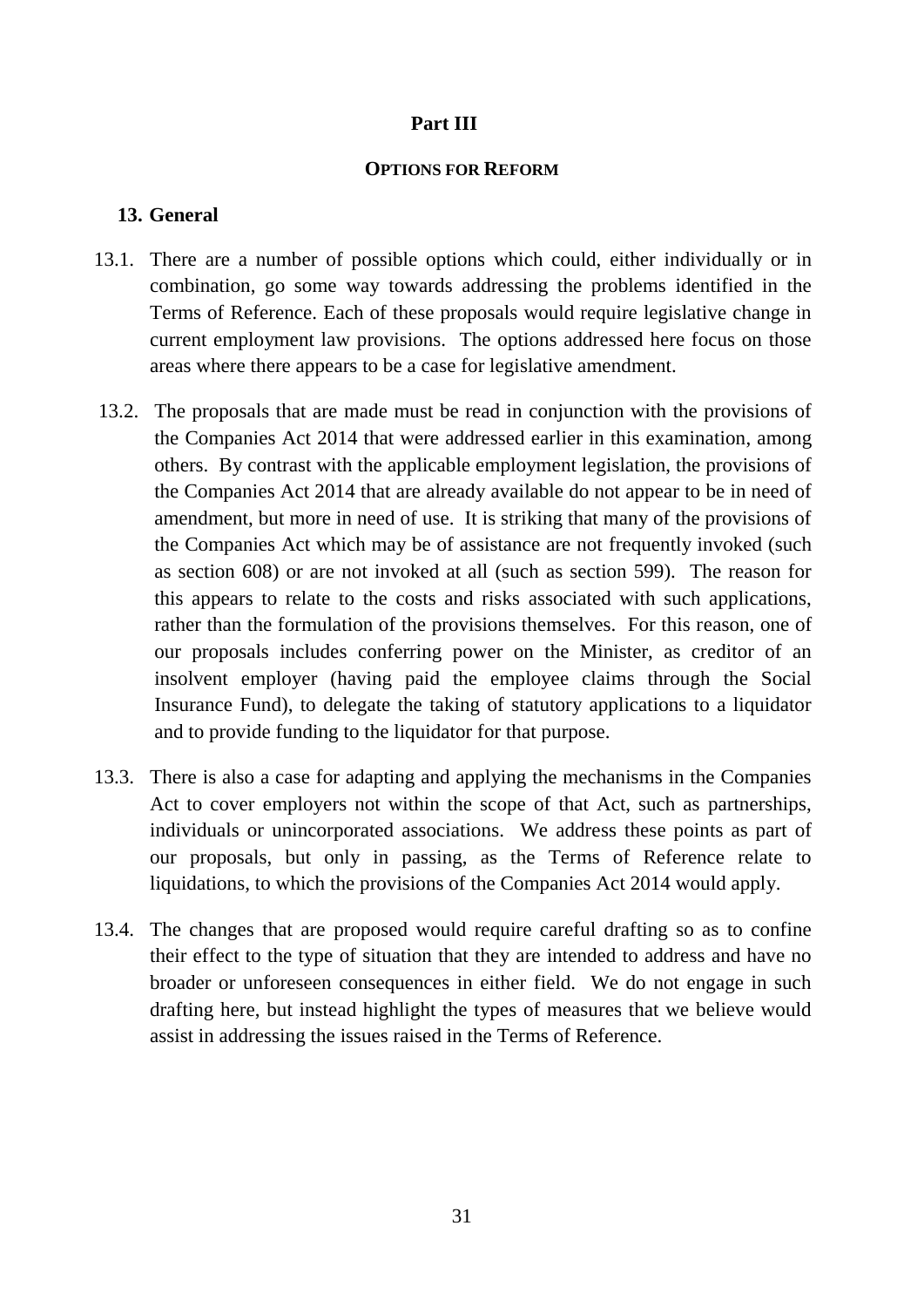# **14. Proposal 1 - Remove the insolvency exception from the prohibition on implementing collective redundancies during the consultation period**

- 14.1. A central complaint articulated by the Unions representing the former Clerys' employees related to the peremptory manner of their dismissal. This objection could be addressed by deleting the statutory exemption at section 14(4) of the Protection of Employment Act from the prohibition against the giving effect to collective redundancies until the expiry of 30 days after the notification to the Minister in circumstances of insolvency.
- 14.2. The effect of removing the exemption would be to prohibit a liquidator from dismissing workers by way of a collective redundancy until the expiry of the consultation process. While the Protection of Employment Act does not expressly provide that a purported dismissal in contravention of section 14(1) is void, the removal of the current exemption would place all employees in the same position, whether the redundancies arise from insolvency or not.
- 14.3. Further, there is no reason in principle why the Act could not be amended so as to expressly provide that, in addition to the other remedies and sanctions that are available where the Act is contravened, a dismissal in contravention of section 14(1) would be treated as a legal nullity. A provision to similar effect is contained at section 23 of the Maternity Protection Act 1994 where a purported dismissal of a woman while on leave to which she is entitled under that Act is rendered void *ab initio*.
- 14.4. A provision which prohibited dismissal until the expiry of the mandatory period would need to be supported by effective sanction where the provision is contravened. This could include both criminal sanctions and effective civil redress. In respect to the latter, the current maximum compensation that can be awarded to an aggrieved employee (four weeks' pay) may not constitute an effective remedy having deterrent effect. This is addressed further in Proposal 3 below.
- 14.5. It might also be necessary to provide that the consultation / notification period required could not run concurrently with the notice period that applies under the Minimum Notice and Terms of Employment Acts 1973 to 2005, so as, in effect, notice of dismissal could not be given until the end of the statutory consultation / notification period.
- 14.6. Such a provision, if made, would not have the effect of requiring an insolvent business to continue trading during the 30 day period. The insolvent entity could not implement the redundancies during that period of time, but would not be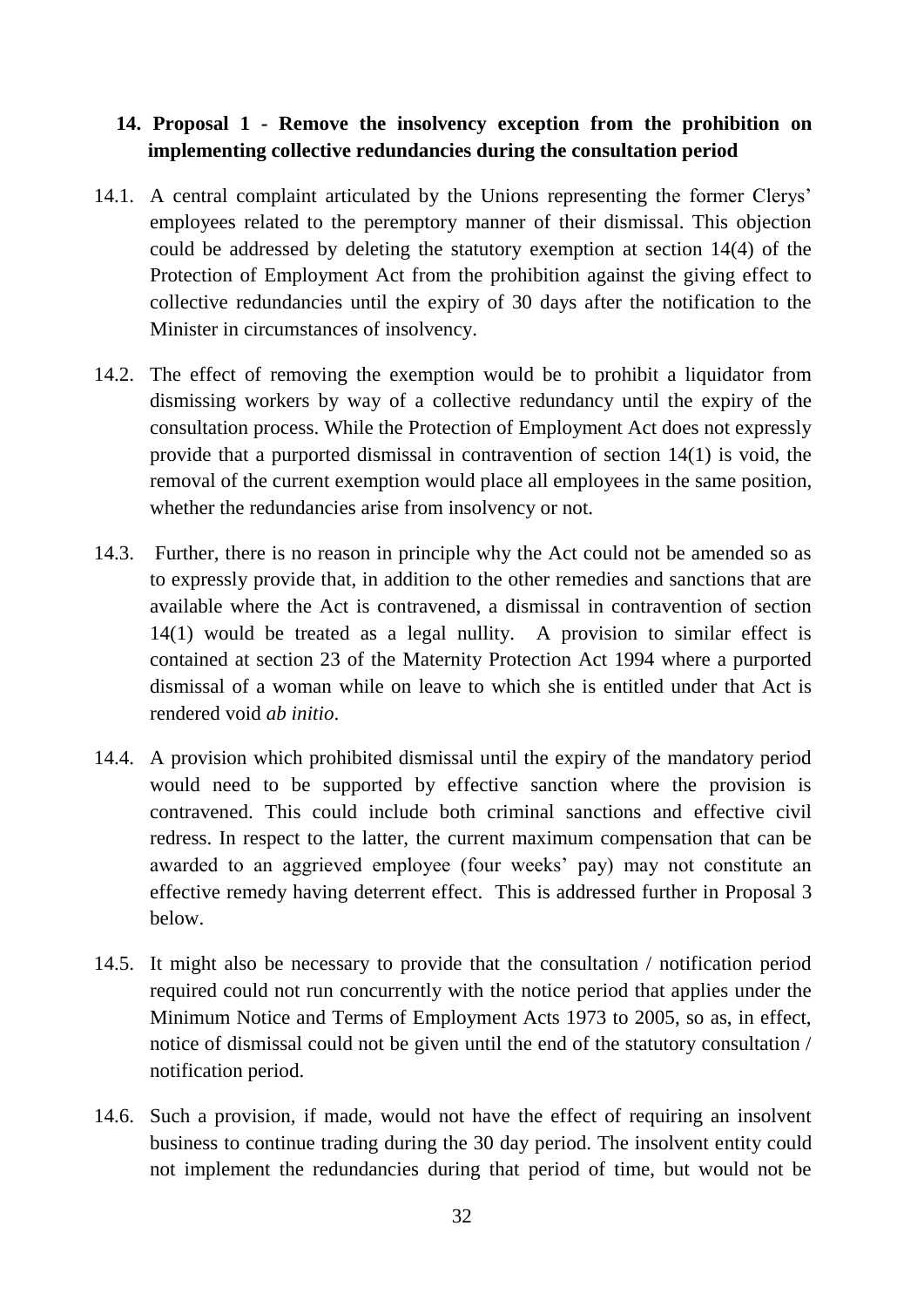required to carry on business or contract any other debts. Further this proposal would not prevent the appointment of a liquidator during the 30 day period.

- 14.7. Rather, its net effect would be to give employees an entitlement to payment of their normal wages and an opportunity to consult with their employer while still in employment during the consultation period. In cases where the employer is unable to pay the wages the payments would ultimately be made out of the Social Insurance Fund. That may not be considered a desirable outcome unless the amounts paid out of the Fund could be recovered from another undertaking (as considered in Proposal 4, below). There is a policy question involved in this assessment on which we do not express a view.
- 14.8. We are mindful that continuing to trade while insolvent may attract certain sanctions for a company's directors under the Companies Act 2014, such as liability for the company's debts.<sup>15</sup> There may be a concern that directors of insolvent companies could fall foul of such provisions of the Companies Act 2014 if they are required to suspend the implementation of collective redundancies for a 30 day period, while the company is insolvent. This could be addressed by the insertion of a provision in the Protection of Employment Act to the effect that the contracting of such debts as are necessary to secure a company's compliance with the requirements of the Act, shall not of itself constitute fraudulent or reckless trading or trading while insolvent for the purpose of the Companies Act 2014. Alternatively, this could be formulated as a defence: it shall be a defence to a claim of fraudulent or reckless trading or trading while insolvent, that the company was only so trading for the purpose and to the extent required, to comply with the Protection of Employment Acts.
- 14.9. Presumably, the exemption in cases of insolvency from the normal requirement to retain employees in employment for the mandatory period was intended to recognise the practical difficulties that would otherwise ensue where a liquidator does not have funds from which to pay wages during the statutory period. This could operate to the disadvantage of employees who might not be entitled to claim job seekers benefits from the Department of Social Protection because they have not been technically unemployed. While unpaid wages could eventually be recovered from the Social Insurance Fund, in the interim, workers could be left without an income.

<sup>&</sup>lt;sup>15</sup> See for example section 610 of the Companies Act 2014 which imposes civil liability for reckless and fraudulent trading.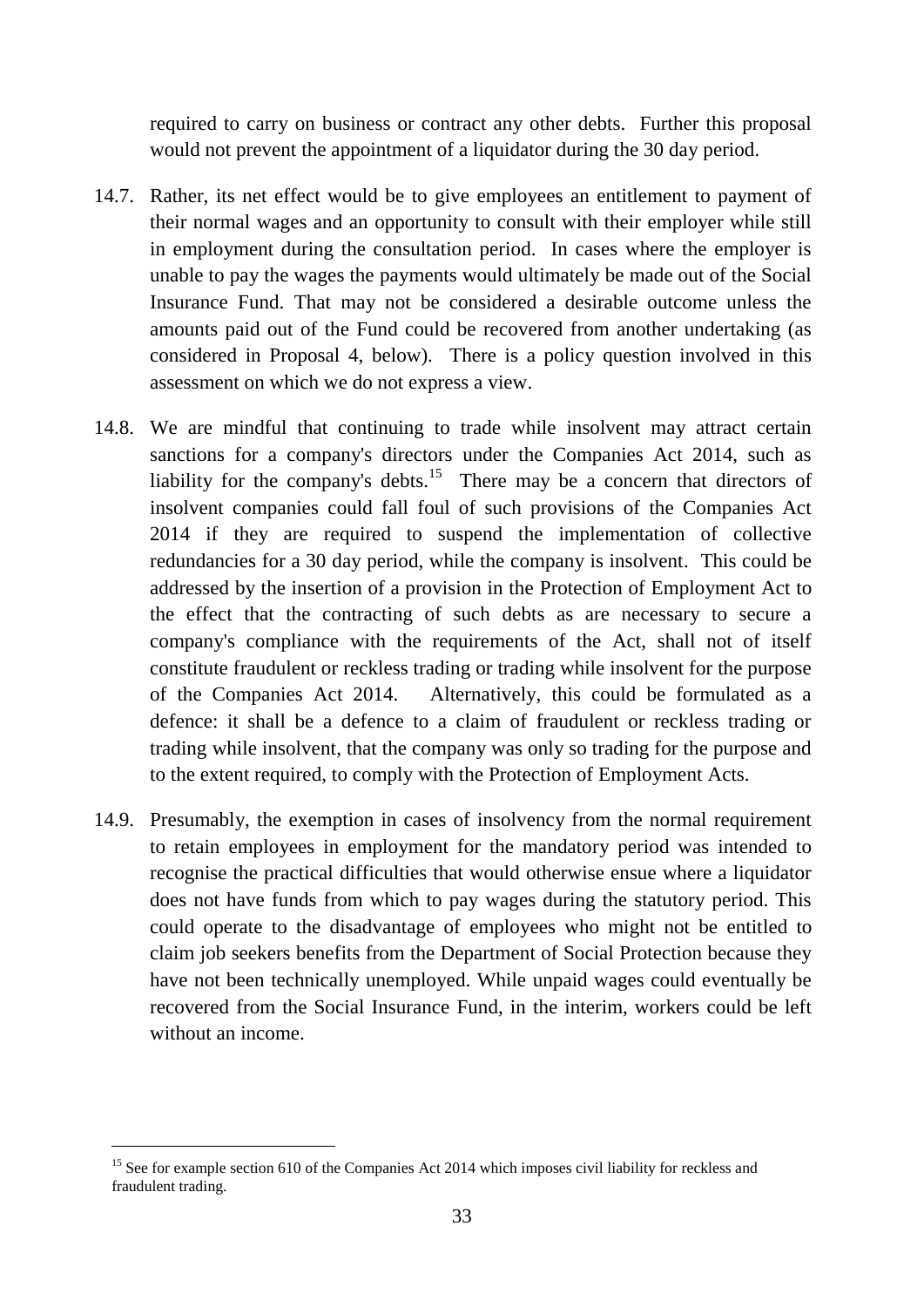- 14.10. These are questions that require further consideration and may require some modifications in the social welfare code but are not within the scope of the Terms of Reference for this examination.
- 14.11. A further matter that may be addressed as part of the proposed amendment is that an employer could be required to provide certain information to employees and/or their representatives during the consultation period. For example, if an employer did transfer an asset of significant value to another person and it is believed that this transfer may have had the effect of perpetrating a fraud on the employees, the employees could be entitled to copies of the actuarial/accounting report and directors' statement that were prepared at the time of that transfer, as provided for in Proposal 4 below. This may facilitate employees and/or their representatives in assessing whether there may be grounds for an application under section 599 or section 608 of the Companies Act 2014 (or such other similar provisions as may have been enacted pursuant to Proposal 4).

### **15. Proposal 2. - Place an obligation on the** *de facto* **decision maker**

- **15.1.** The Protection of Employment Act could be amended so as to provide that where a decision is in contemplation by a person in relation to an asset of significant value over which it exercises control and it is known, or ought to be known, that collective redundancies will arise in a related person in consequence of that decision, if implemented, that undertaking shall: -
	- (a) Inform the employer concerned of the proposal to take the decision,
	- (b) Provide the employer concerned with such information as may be necessary for that employer to ascertain: -
		- (I) The number of redundancies that may occur
		- (II) The timeframe within which the redundancies may occur
		- (III) The financial and other resources that may be available to the employer from which debts to employees in respect to the matters referred to section 6(2) of the Protection of Employment Act can be met by the employer
- 15.2. In such cases the employer concerned should also be obligated to notify the Minister in accordance with section 12 of the Protection of Employment Act.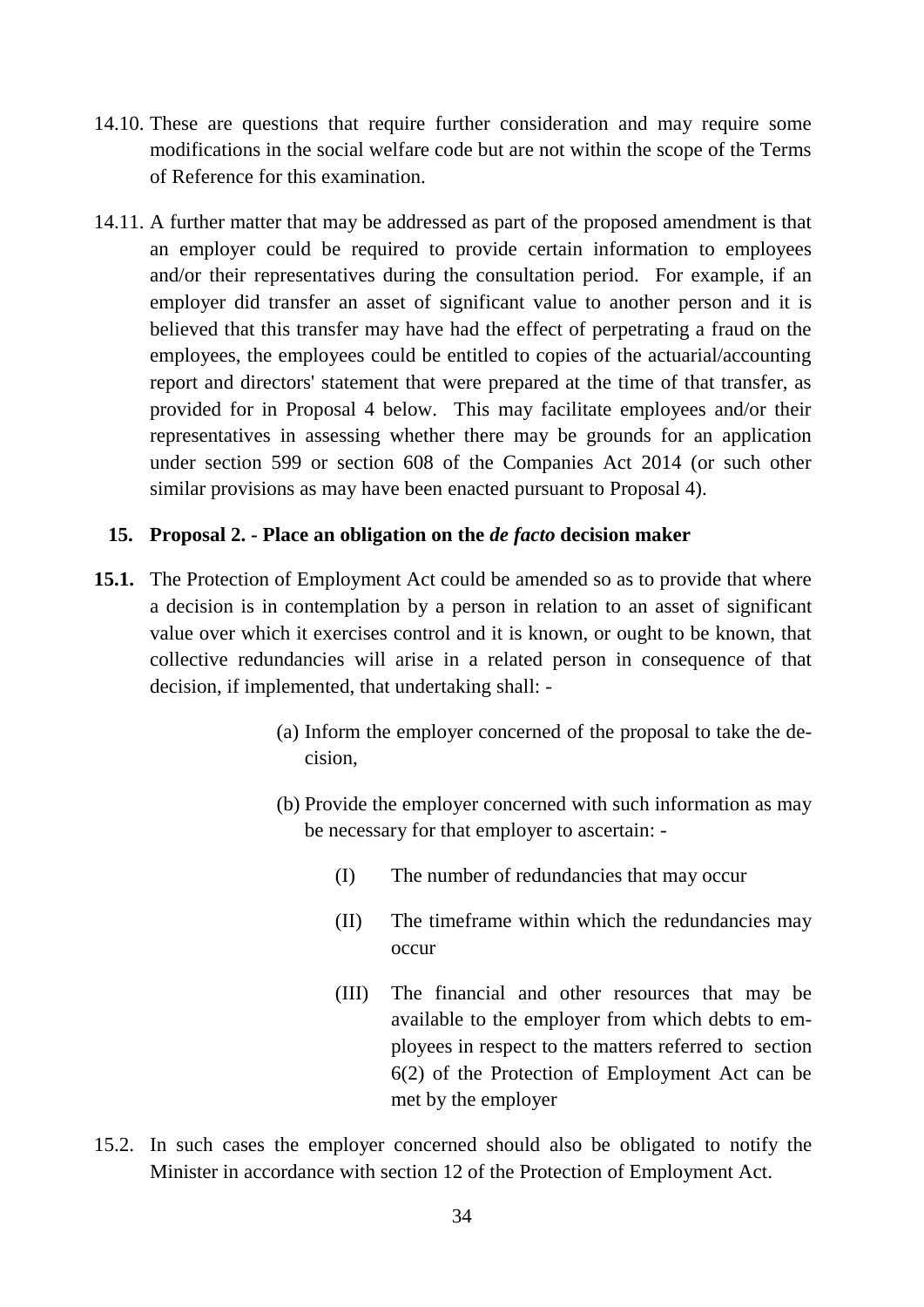- 15.3. The consultation period of 30 days prescribed by sections 9 and 12 of the Protection of Employment Act should apply. In addition to the matters referred to at section 9(2) of the Act, this consultation period should be used to ascertain the extent of the employer's liability in respect to the matters referred to at section 6(2) of the Act.
- 15.4. It could also be provided that a decision to which the provision relates could not be implemented until after the expiry of the consultation period.
- 15.5. A failure on the part of a related person in control of the asset in question to comply with its obligation in this regard should constitute a criminal offence. In addition to any criminal sanction that may be provided, provision could also be made that in such circumstances the related person who failed to comply with the notification requirement could be rendered liable to discharge the accrued liabilities of the employer (including the claims of its employees).
- 15.6. With regard to the term "*related person*", there is merit in using existing definitions and not proposing new definitions and concepts unnecessarily. A "*person*" is defined broadly in the Interpretation Act 2005 "*as importing a body corporate (whether a corporation aggregate or a corporation sole) and an unincorporated body of persons, as well as an individual, and the subsequent use of any pronoun in place of a further use of "person" shall be read accordingly.*" 16
- 15.7. Section 2(10) of the Companies Act 2014 sets out a comprehensive definition of "*related companies*". This definition could be adapted to define a "*related person*" as follows:
	- ".*.. an employer is related to another person if—*
		- *(a) that other person is its holding company or subsidiary; or*
		- *(b) the employer is a company limited by shares and more than half in nominal value of its equity share capital is held by the other person and persons related to that other person (whether directly or indirectly, but other than in a fiduciary capacity); or*
		- *(c) the employer and the other person are both companies limited by shares and more than half in nominal value of the equity share capital of each of them is held by members of the other (whether directly or indirectly, but other than in a fiduciary capacity); or*

<sup>&</sup>lt;sup>16</sup> Section 18(c) of the Interpretation Act 2005.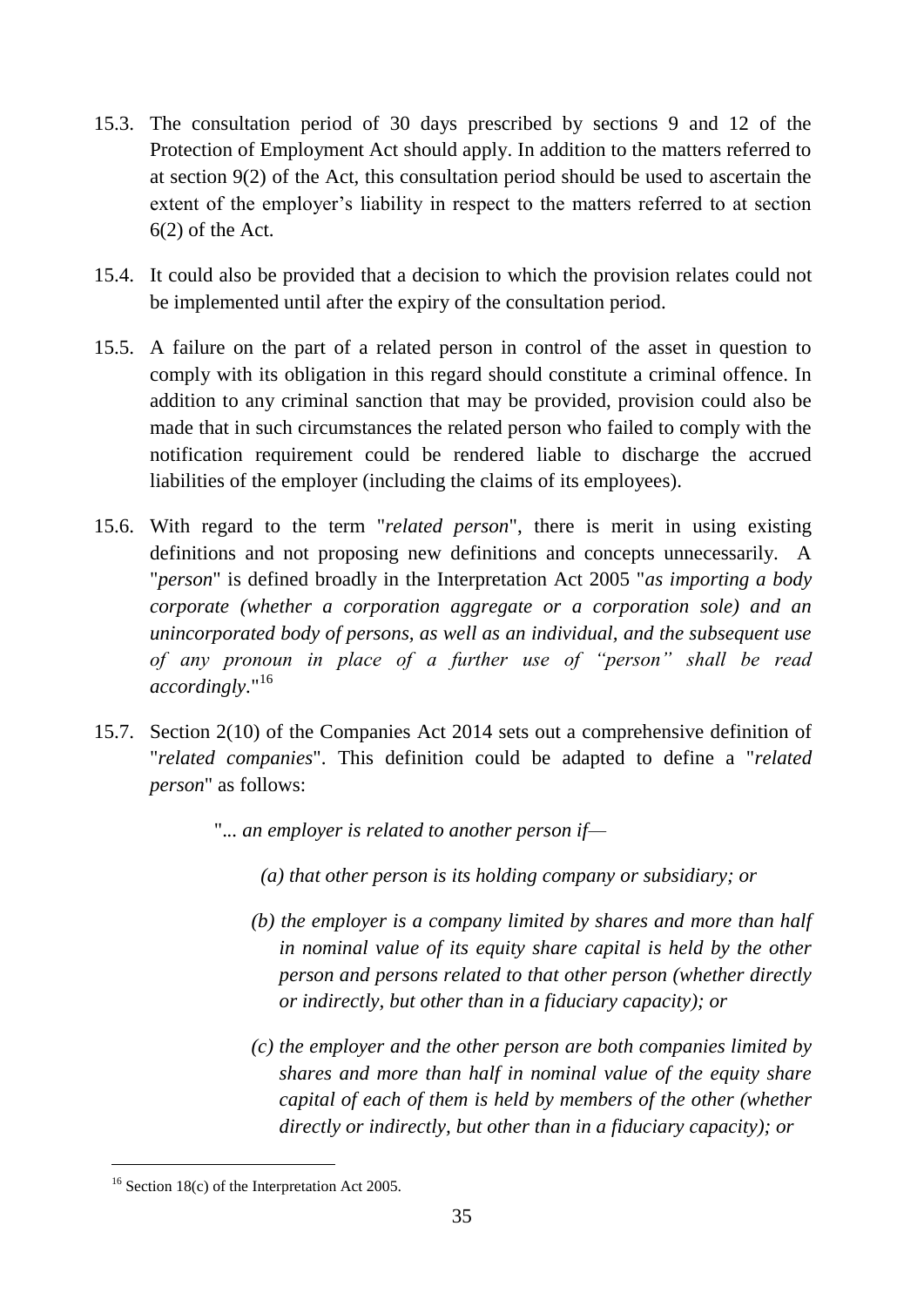- *(d) that other person or a person or persons related to that other person, or that other person together with a person or persons related to it, are entitled to control the exercise of more than one half of the voting power at any general meeting of the employer; or*
- *(e) the businesses of the employer and that other person have been so carried on that the separate business of each, or a substantial part thereof, is not readily identifiable; or*
- *(f) there is another person to which both the employer and the other person are related,*

*and "related person" has a corresponding meaning...*"

### 16. **Proposal 3**. –**Redress for a failure to notify and consult**

- 16.1. Article 6 of the European Communities (Protection of Employment) Regulations 2000, S.I 488/2000 makes provision for the bringing of complaints before an Adjudication Officer of the WRC that an employer has contravened sections 9 or 10 of the Protection of Employment  $\text{Acts}^{17}$ . The maximum compensation that can be provided under the Regulations is set at the equivalent of four weeks' pay. There is no provision in the Regulations for civil redress where collective redundancies are given effect before the expiration of the 30 notification period to the Minister in contravention of section 14(1) of the Act.
- 16.2. A contravention of sections 9.10 and 14(1) of the Protection of Employment Acts can have consequences of varying degrees of gravity for the employees concerned. The purpose of consultation is set out at section 9(2) of the Act and includes the possibility of avoiding some or all of the redundancies and of mitigating their consequences. That can include such matters as offering redeployment, retraining or financial compensation. Where an employer fails to respect its statutory duty to engage in the process of consultation required by the Act employees are deprived of the opportunity to pursue all or any of these possibilities and to put forward their own proposals as to how they might be achieved.

 $17$  In its original form this Order did not provide for an appeal against a decision on a complaint under Article 6. However, section 44 of the Workplace Relations Act 2015 now provides that an appeal shall lie to the Labour Court against every decision of a Adjudication Officer. Section 46 of the Workplace Relations Act 2015 provides that every determination of the Labour Court under that Act may be appealed to the High Court on a point of law.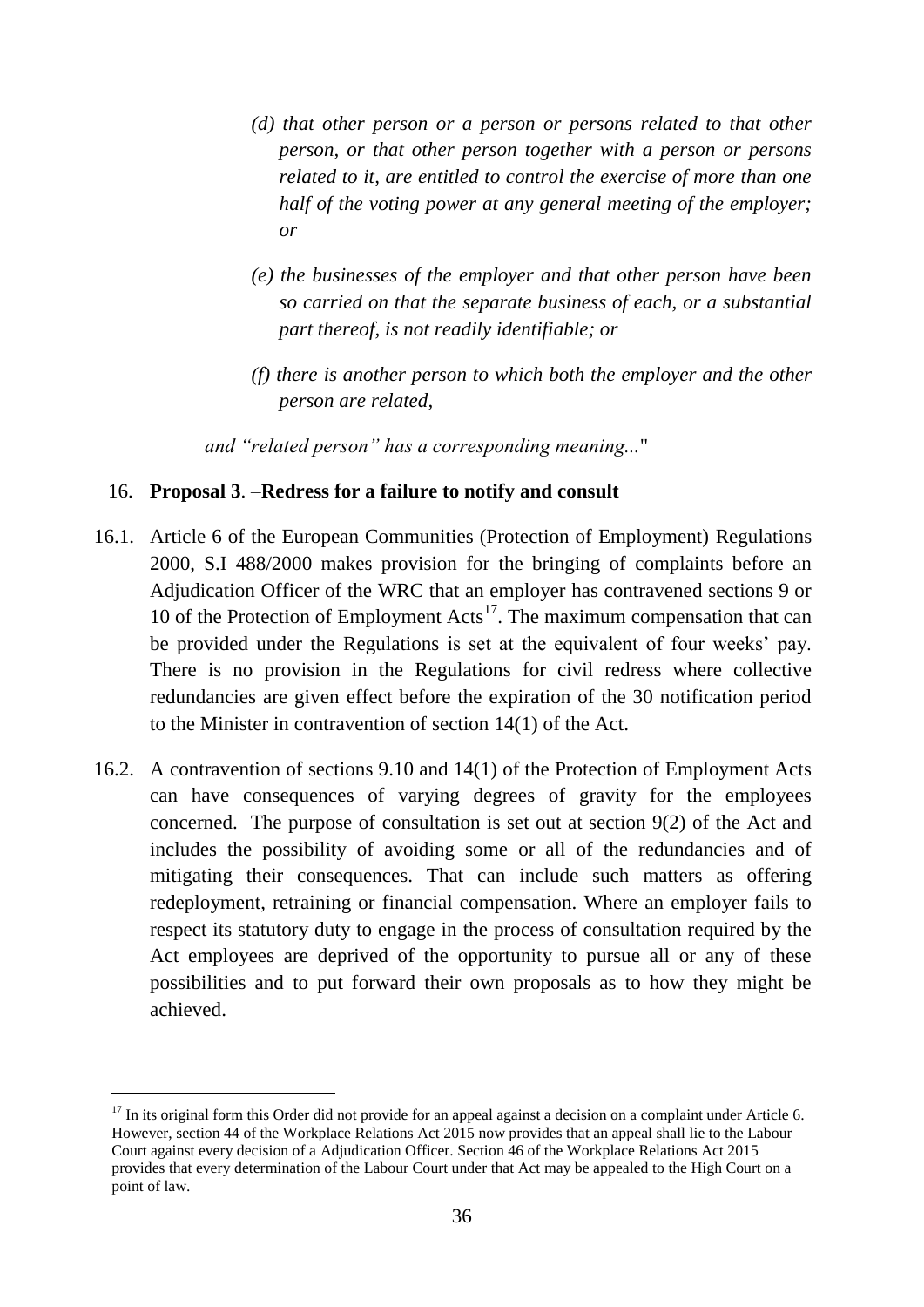16.3. Against that background an award of the amount currently allowed for may not provide adequate redress where the rights of employees are not respected, nor can it have a sufficient deterrent effect in all cases. The monetary jurisdiction of an Adjudication Officer and the Labour Court on appeal, under most employment rights enactments is limited to an award of up two years pay. Consideration should be given to bringing the amount that can be awarded for a relevant contravention of the Protection of Employment Act up to that amount. Further, a complaint concerning a contravention of section 14(1) of the Protection of Employment Act should be brought within the ambit of Article 6 of the European Communities (Protection of Employment) Regulations 2000.

### 17. **Proposal 4 - Recovery of assets or proceeds**

- 17.1. One issue raised in the Terms of Reference is the possibility of "*ringfencing*" certain monetary entitlements of employees on the transfer of an asset, whether by means of a bond or lien or otherwise. There are difficulties with creating a trust, bond, lien or other interest in respect of an asset or the proceeds of sale of an asset, without significant restrictions and conditions. In particular, it seems necessary that the persons for whom the lien, trust or bond is being created should have a defined interest in the asset itself before any restrictions could be imposed on dealings with the asset. It could be a disproportionate and unduly restrictive measure to prevent a company or other person entering into transactions to transfer an asset, unless it can be shown that there is a competing claim to the ownership of the asset or an established basis for requiring the company or person not to dispose of the assert.
- 17.2. In light of the difficulties with such a proposal, a useful starting point is to consider the mechanisms that already exist under the Companies Act 2014 for reversing the effects of a transfer which had the result of leaving insufficient assets in the liquidation to discharge the company's liabilities.
- 17.3. Section 608 appears to be particularly appropriate here and a provision similar to section 608 could be adapted in the employment law context to be available in respect of employers and persons not within the scope of the Companies Act 2014. According to such a provision, where an asset or assets of significant value are transferred by the employer to another person, it should be possible to have recourse to the asset, assets or proceeds of sale of same, if that transfer has the fraudulent effect of leaving inadequate resources in the employer to discharge the entitlements of the employees who are subsequently made redundant as a result of the employer's insolvency.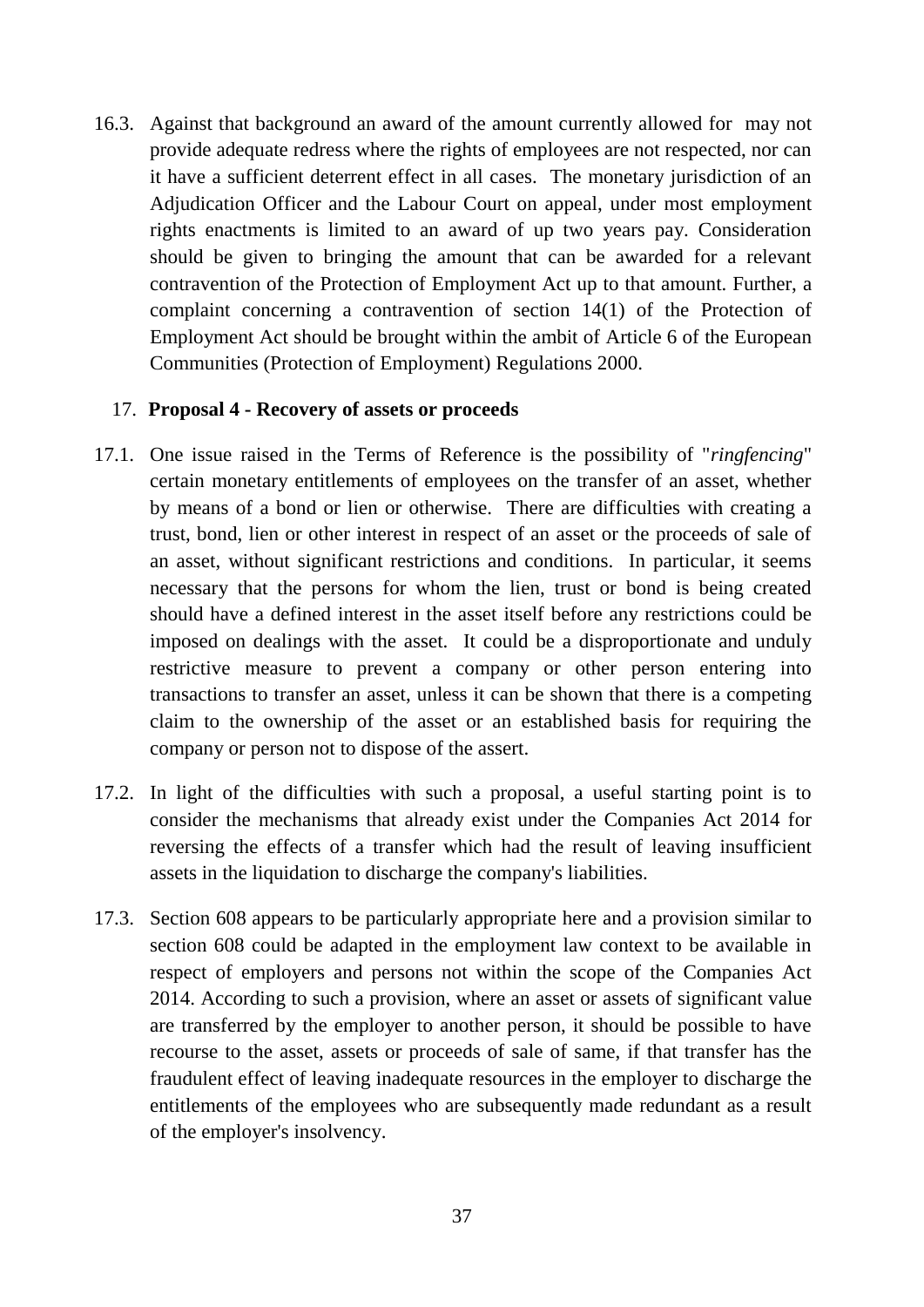- 17.4. This proposal could be achieved by a statutory provision along the following lines: -
	- (a) Where collective redundancies arise in circumstances in which the employer is insolvent,
	- (b) The employer is unable to fully discharge the debts owing to employees,
	- (c) The Minister for Social Protection has made payments under the Social Insurance Fund,
	- (d) an asset of significant value had been disposed of either by way of conveyance, transfer, mortgage, security, loan, or in any way whatsoever whether by act or omission, direct or indirect, and
	- (e) the effect of such disposal was to perpetrate a fraud on the company's employees, and
	- (f) it is just and equitable to do so

the person who appears to have the use, control or possession of the property concerned, or the proceeds of the sale or development of the property can be ordered to restore the asset or its value to the employer.

- 17.5. The asset or its value would then form part of the assets of the employer for the purposes of the liquidation (or other form of distribution, if not a body corporate), and could be distributed in accordance with section 621 of the Companies Act 2014 (if applicable). We do not express a view on whether employees should be entitled to priority over other preferential creditors with regard to the distribution of the asset or its value. This is a matter of policy beyond the scope of this examination.
- 17.6. To mitigate the potential severity of this provision, it could be provided that it is a defence to such an application for the employer and/or the transferee to produce a directors' statement prepared at the time of the transaction to the effect that all accrued liabilities of the employer were quantified and assessed and the transfer was executed in reliance on a report of an actuary or an accountant to the effect that the employer was in a position to discharge all accrued employee entitlements after the transfer was implemented. Such a provision could also ease the evidential burden of an applicant, as the absence of a directors' statement and actuarial/accounting report could be *prima facie* evidence that the transfer was one with the effect of perpetrating a fraud on employees. The residual question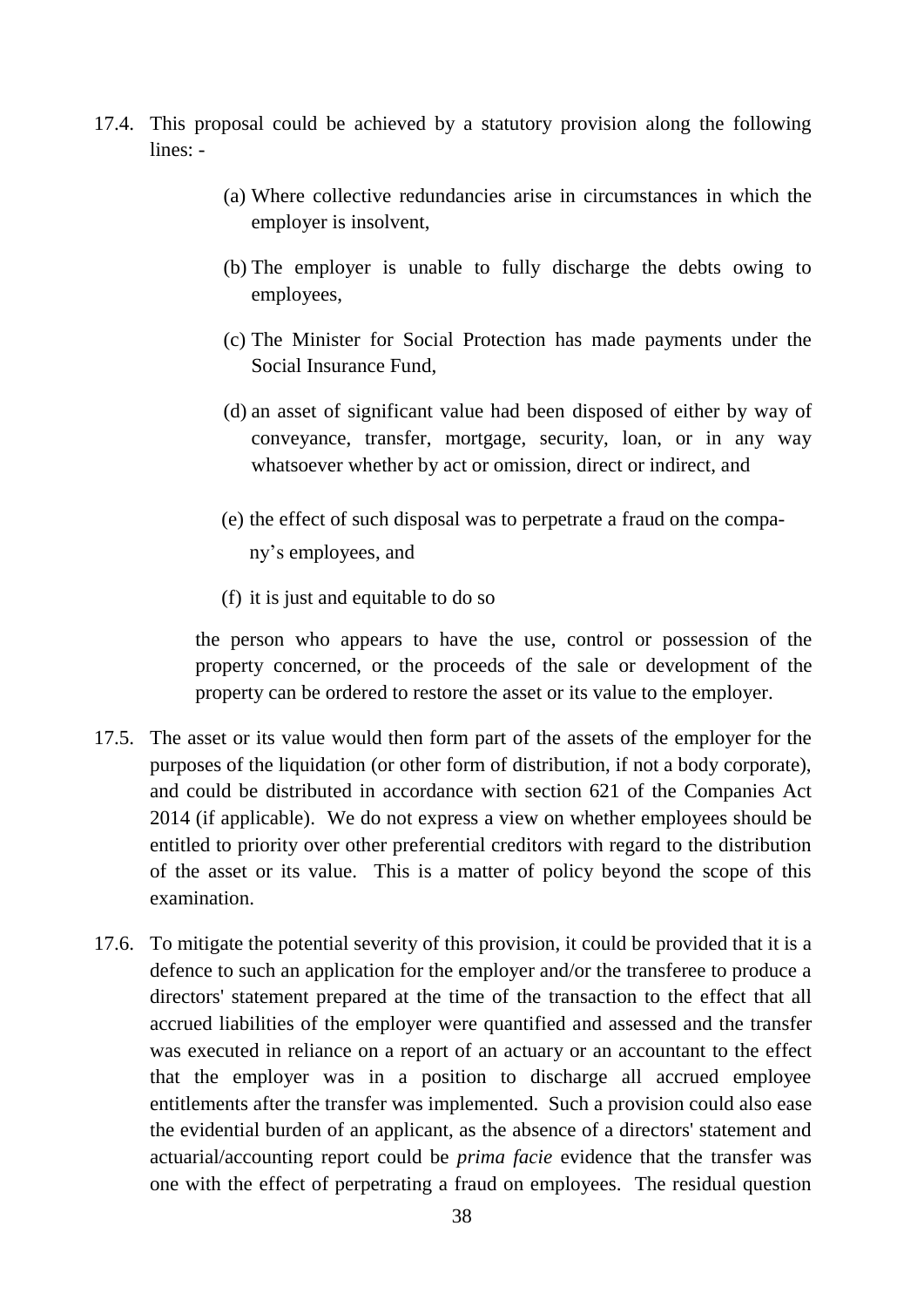of whether it is just and equitable to make an order under the provision would remain to be assessed.

- 17.7. As a practical matter, it seems the Minister would be the person with standing to pursue an application of this nature, once payments have been made from the Social Insurance Fund. This is provided by section 10 of the Employers' Insolvency Act. To facilitate an application for the recovery of an asset or the proceeds, and to maximise the use of the powers of investigation and evidencegathering available under the Companies Act 2014, a provision could be inserted to the effect that the Minister may delegate the power to pursue such an application to the liquidator and may fund the liquidator for that purpose. The liquidator could then use the powers of investigation and information-gathering that are available under the Act to advance the application. The Minister's power to delegate the application to the liquidator may be qualified by the requirement that it must be established that the likelihood and value of a successful outcome justifies such an application.
- 17.8. We focus here on section 608 as it is the provision that is most relevant to the issues raised in the Terms of Reference. However, there may be a case for similarly adapting other provisions of the Companies Act 2014, such as section 599, to allow their use in situations where the employer and/or the related party are not companies, but are other forms of natural or legal persons who have engaged in conduct of the type captured by section 599 (or indeed have engaged in unfair preferences under section 604).
- 17.9. There may also be a case for extending the power of the Minister to delegate to the liquidator responsibility for making an application under section 608, and the related power to put the liquidate in funds for that purpose, as proposed above, to several other available provisions of the Companies Act 2014 (including such provisions as may be extended to other forms of legal entities under these proposals). This could be done by means by a general amendment to section 10 of the Employers' Insolvency Act.

# **18. Proposal 5 - Statutory Injunction**

18.1. A further possibility that is worthy of consideration is to provide for recourse to a statutory *Mareva-*type injunction (possibility in the Circuit Court) to prevent the dissipation of assets. In that regard there is an interesting decision of the High Court in *Fleming and Others v Ranks (Ireland) Ltd<sup>18</sup>* (which predated the enactment of the 1984 Act) in which the plaintiff sought an injunction to prevent

<sup>18</sup> *Fleming and Others v Ranks (Ireland) Ltd* [1983] I.L.R.M.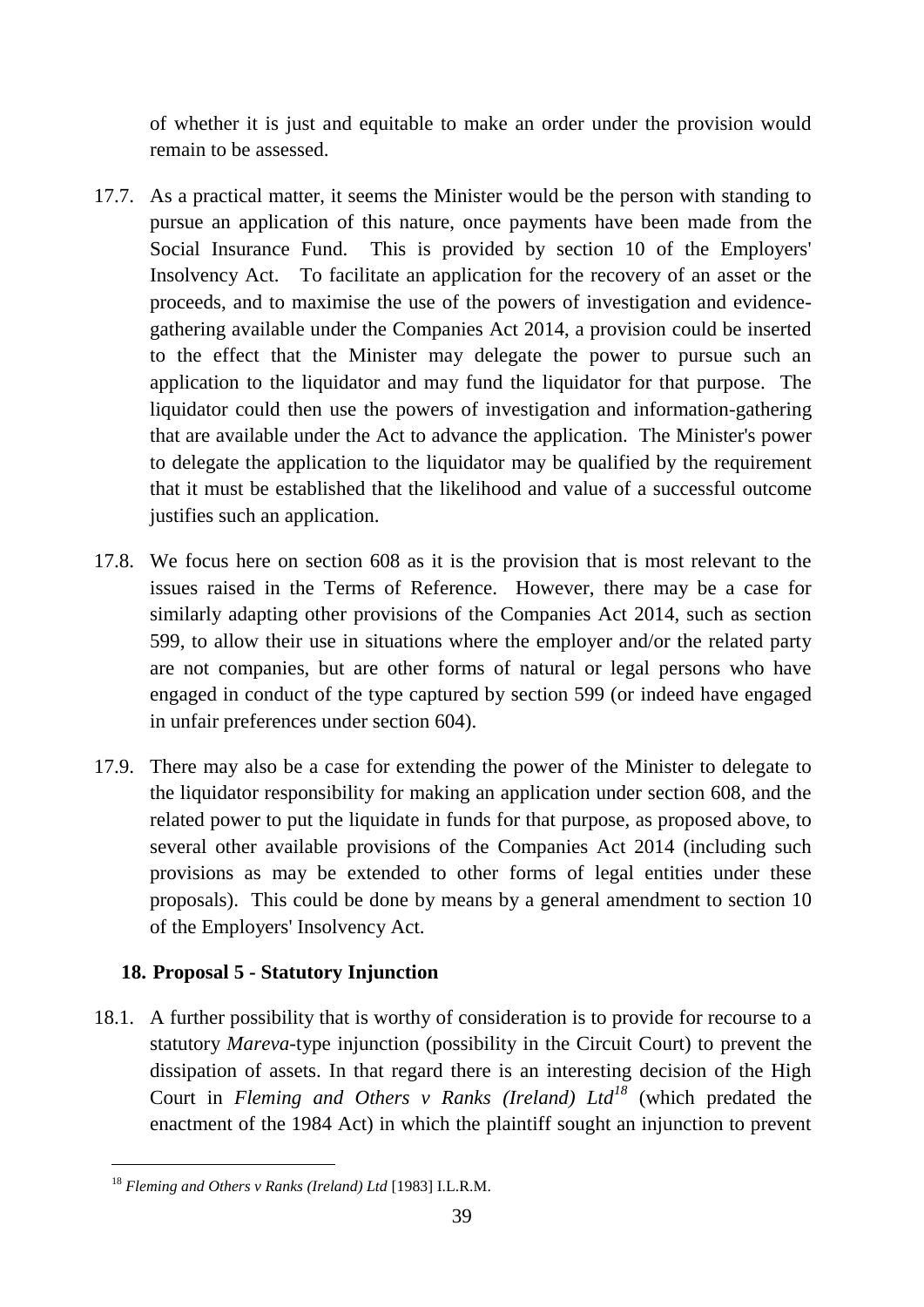the dissipation below an amount necessary to discharge liabilities that he believed were due to him. While the injunction was refused McWilliam J confirmed in his judgment that a Mareva injunction could be granted in such a case, even where the defendant is resident within the State.

18.2. Coupled with an obligation to inform employees (and the Minister) of proposals on restructuring that could result in collective redundancies, a statutory provision could be considered which would allow an application to the Courts (probably the Circuit Court) to prevent the reduction of a company's assets below the level necessary to discharge accrued liabilities to employees.

### **19. Proposal 6 - Enhanced redundancy payments**

- 19.1. When a collective redundancy arises the debts owing to employees can be many and varied. They usually include redundancy lump sum payments due under the Redundancy Payments Acts, payments in lieu of notice under the Minimum Notice and Terms of Employment Acts 1973 to 2005 and payments due under the Organisation of Working Time Act 1997, in respect of accrued and untaken holidays. They can also include outstanding wages, pension contributions and outstanding awards due to individuals in respect of claims pursued under employment rights legislation.
- 19.2. In addition to considering how statutory rights may be protected, we are expressly required by the Terms of Reference to consider how employees could negotiate better terms and conditions in circumstances where the employer entity is separating assets from the operations entity. In that regard, there is another category of claims that can arise where collective redundancies take place. A practice has become established of employers and trade unions negotiating enhanced or *ex-gratia* redundancy payments where either voluntary or compulsory redundancies are in contemplation.
- 19.3. That practice can mean that employees who lose their employment by reason of redundancy may have an expectation that they will receive compensation in excess of that provided for by statute, which reflects the extent of their service to the employer and their contribution to the business. That expectation can be based on the existence of collective agreements providing for enhanced redundancy payment or on an established custom and practice either within the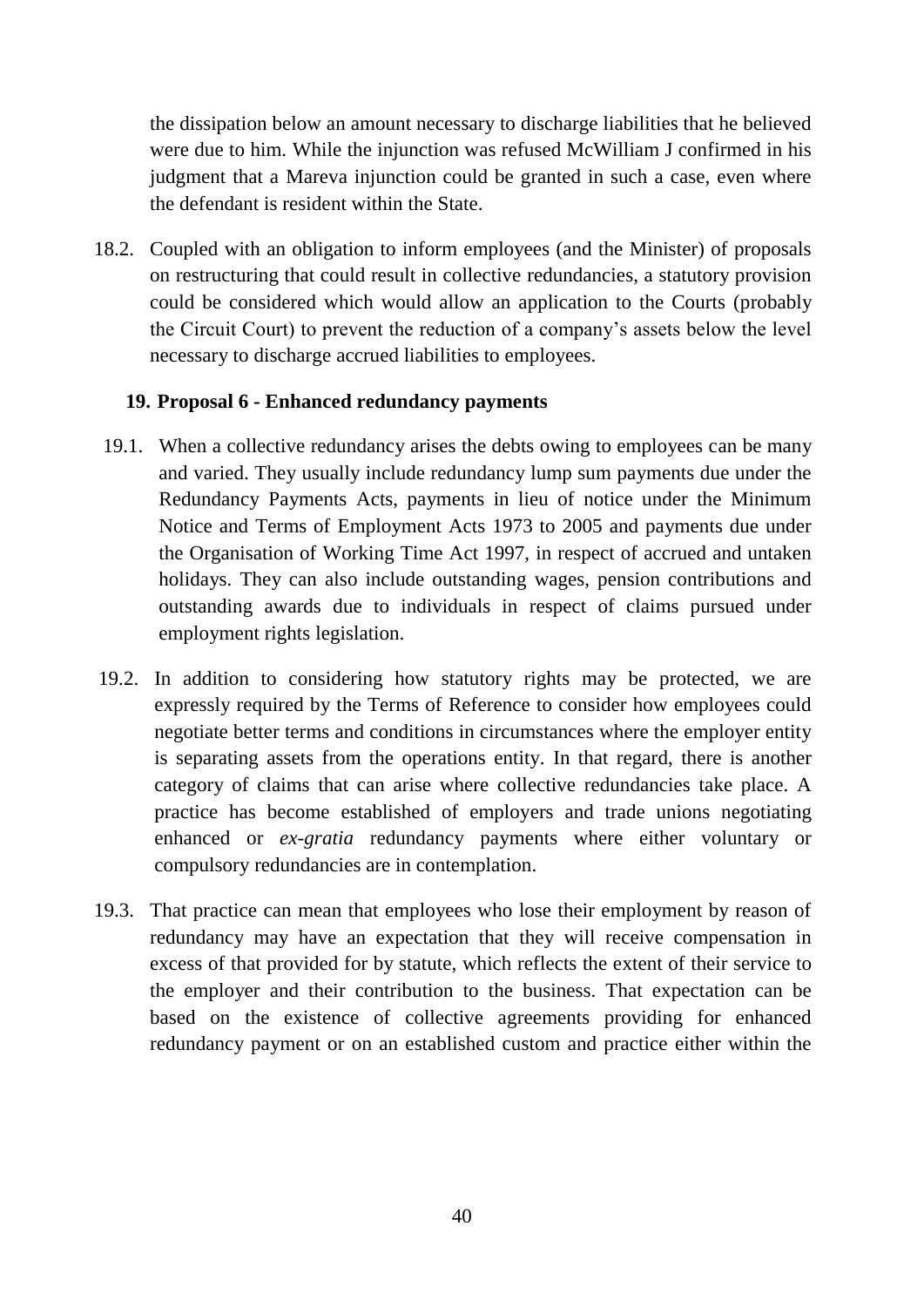employment concerned or within the trade or sector in which the employment is located $19$ .

- 19.4. These claims for enhanced redundancy payment are generally pursued as industrial relations claims using established industrial relations dispute resolution processes. That normally involves negotiation between the employer and trade unions in the first instance. Where the dispute is not resolved in negotiation, it is referred to the conciliation service of the Workplace Relations Commission ("*WRC*") and ultimately to the Labour Court under the Industrial Relations Acts 1946-2015. In such cases the Labour Court issues a recommendation to the parties which is not binding in law but is usually accepted as a matter of good employment or industrial relations practice.
- 19.5. In these cases the Labour Court is usually guided by such considerations as the terms of any prior agreement or practice on enhanced redundancy payments within the particular employment, the terms of settlement of similar disputes in comparable employments and the economic circumstances of the employer. However, any sum recommended for payment by the employer cannot be regarded as a legally enforceable debt owing to the employees and binding on a liquidator. Nor are they regarded as a debt recoverable from the Social Insurance Fund.
- 19.6. ICTU regard the loss of this expectation of enhanced redundancy compensation as a major issue that may need to be addressed. Ibec, for its part, do not accept that there is any warrant or justification for elevating any putative expectation of enhanced redundancy payment to the level of a statutory right. It is, however, a matter that we are required to address by the Terms of Reference.
- 19.7. Finding a mechanism by which such expectations could give rise to a legally enforceable right is problematic. Where there is a collective agreement which provides for enhanced redundancy payments, it may be possible to provide that the terms of the agreement can be enforced. However, in general, collective agreements are not accorded contractual status in Irish law although in some cases the terms of the agreement may be incorporated in the individual contract of employment. Further, it is settled that a term can be implied in a contract of

 $19$  A comprehensive statement of the law regarding the circumstances in which a term can be implied in a contract of employment by custom and practice can be seen in the decision of the High Court in *O'Reilly v Irish Press* [1937] 71 I.L.R.M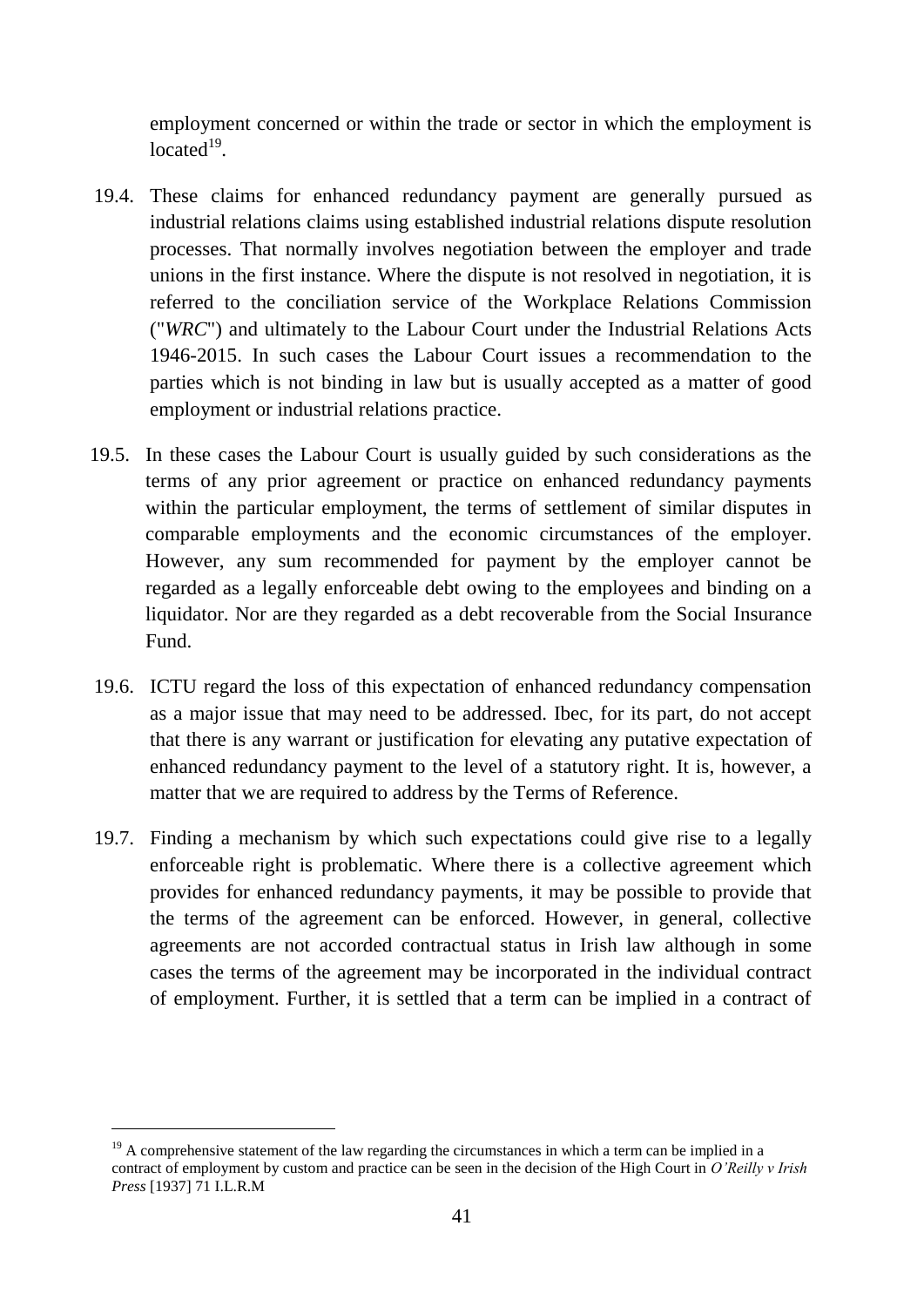employment by utilising either the "*officious bystander*" test or by custom and practice.<sup>20</sup>

- 19.8. It is, however, difficult to see any justification for making special provision for the enforcement of putative contractual entitlement to enhanced redundancy payments, in the case of collective redundancies arising from insolvency, and not make a similar provision in the case of all redundancies. That point was strongly emphasised by Ibec in its submission..
- 19.9. In the normal course of events the statutory consultation period before collective redundancies can take effect will be used by trade unions to negotiate enhanced terms in return for an orderly close down of the business. If agreement cannot be reached the industrial relations machinery of the State is utilised in order to resolve the dispute. In the majority of cases where collective redundancies arise that system works. A problem can, however, arise where employment is terminated with immediate effect and the possibility of reaching a negotiated settlement of employee claims is thereby negated.
- 19.10. There are difficulties in practice and in principle in addressing this aspect of our terms of reference. In our view it is not desirable to create a special class of redundant worker with legal rights that go beyond those of the generality of workers who lose their employment in circumstances of redundancy. However, where workers have a sustainable claim to enhanced redundancy payments based on a contractual or quasi-contractual entitlement, there is cogency in the argument that a practical mechanism should be provided by which those claims can be pursued.
- 19.11. If it is considered desirable to make provision for the pursuit of this category of claims, it could best be achieved by increasing the level of compensation that can be awarded where the Protection of Employment Acts is contravened, as discussed in Proposal 3. This could enable those who suffer adverse consequence from a contravention of the Act to be put in a position akin to employees whose rights are respected under that legislation who should already have had the opportunity to address the entitlements to such enhanced payments. If that approach were to be adopted it would be possible for an Adjudication Officer, and the Labour Court on appeal, to take into account any prejudice suffered by employees in consequence of their employer's failure to comply with the Act. That could include a failure to obtain enhanced redundancy payments on foot of an express or implied terms incorporated in the employees' contracts of

<sup>20</sup> See *McCarthy v HSE* [2010] 21 ELR 165, see also *Albion Automotive Limited v Walker and Others* [2002] EWCA Civ 946 *,and Park Cakes Ltd v Shumba & Ors* [2013] EWCA Civ 974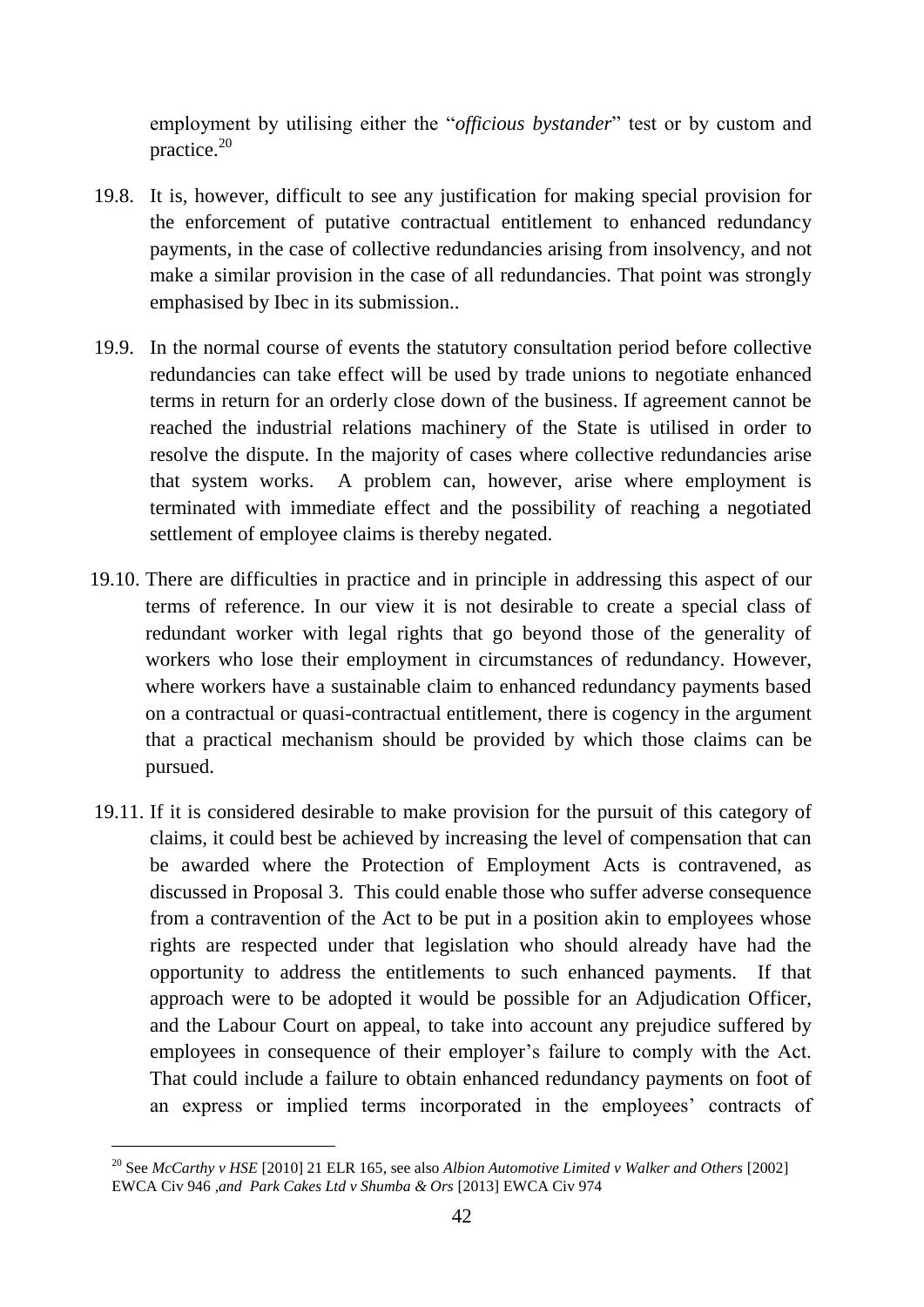employment, whether through a pre-existing collective agreement or established by custom and practice. The amount awarded would then be recoverable under the Employers' Insolvency Act in circumstances in which it cannot be discharged by the employer due to insolvency. The process proposed in Proposal 4 could then be utilised in seeking to recover the amount paid out of the Social Insurance Fund in circumstances in which the employer's insolvency arose from a transfer of assets.

- 19.12. In the context of what is proposed here, difficulties may arise in determining whether an entitlement to enhanced redundancy payments in fact arises. That difficulty could be ameliorated by making provision in the Terms of Employment (Information) Act 1994 for the inclusion amongst the terms of employment that must be particularised in the statement required by section 3 of that Act of the payments that will be made in the event of the employee's employment ending by reason of redundancy. Section 3(1) of that Act requires an employer to furnish such a statement within two months after the commencement of the employee's employment. Section 7 of that Act provides a mechanism by which a dispute concerning the accuracy of the statement provided pursuant to section 3 can be pursued. A statement provided under that Act would be of strong evidential value in deciding what if any entitlement existed to enhanced redundancy. Moreover, any dispute on that question could be resolved long before any redundancy arises.
- 19.13. The consequence of the foregoing is that any amounts awarded by way of compensation on the basis of enhanced redundancy payments could then be included among the preferential payments to which employees are entitled in the context of a liquidation under section 621 of the Companies Act 2014. If this is considered desirable as a matter of policy, the amendment could be introduced by way of amendment to the relevant employment legislation, rather than necessitating an amendment to the Companies Act 2014.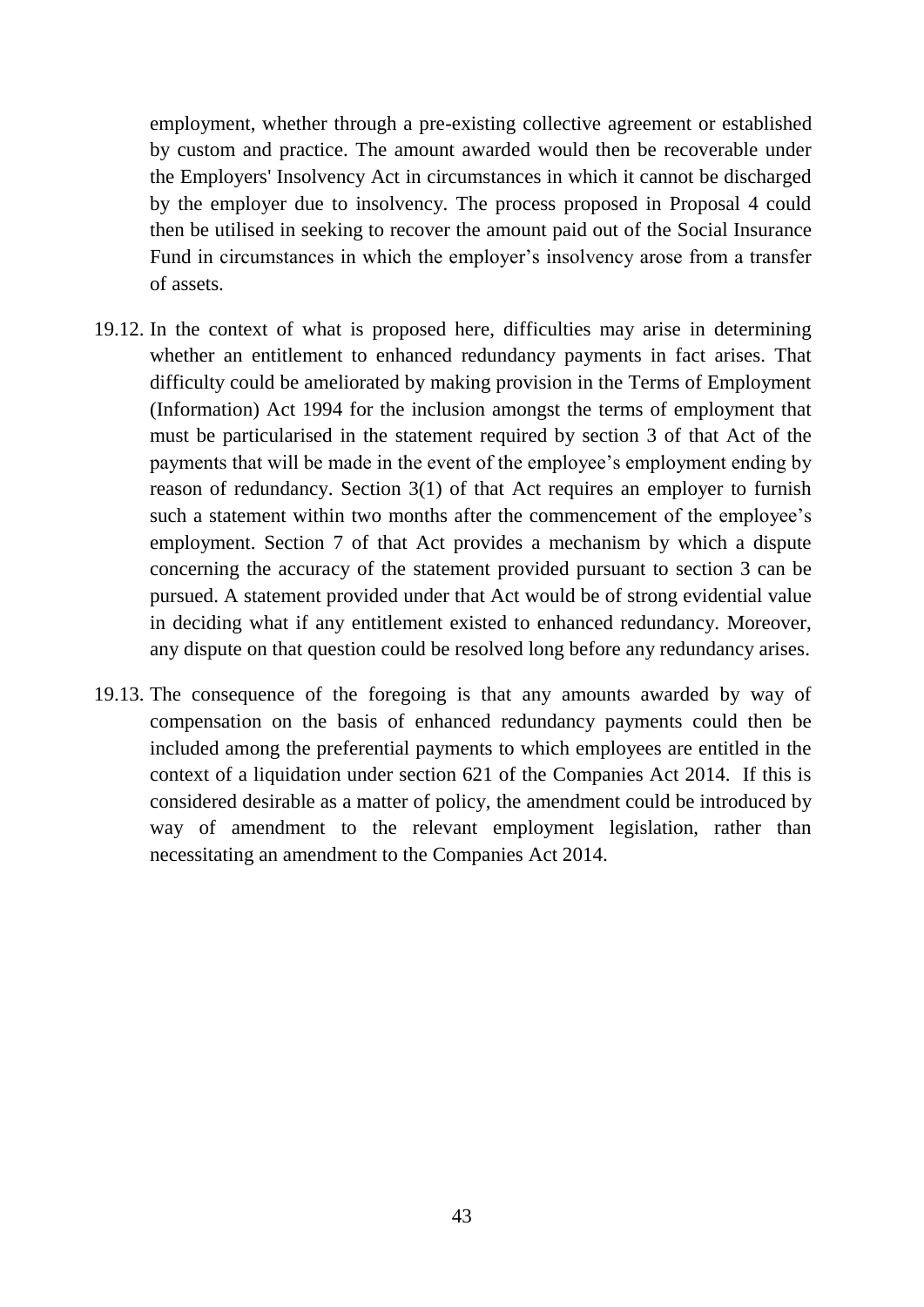## **PART IV**

### **20. CONCLUSIONS**

.

- 20.1. The proposals that are considered in this examination are designed to address the specific concerns raised in the Terms of Reference. The success of any such proposals in deterring the conduct referred to or in remedying the effects of such conduct, will be heavily dependent on the use that is made of existing provisions of employment and company law, as well as the sanctions and measures proposed here (if acted upon).
- 20.2. In terms of civil remedies, the possibility of imposing civil liability on a *de facto* decision-maker who fails to comply with the steps required under Proposal 2 may have some significance in deterring unscrupulous transactions that would deplete the resources available for employees' claims, as could the possibility of an injunction to prevent the depletion of assets under Proposal 5 and the risk of an order under Proposal 4 for the return of an asset or the proceeds of same to the insolvent employer. The existing provisions of the Companies Act 2014 also provide some substantial weaponry that could be used against directors and related companies to redress the effects of, and deter, harmful transactions. However, these provisions are only of weight if they are employed and seen to be employed. The proposals made here attempt to facilitate and ease the making of relevant applications, but the new proposals made here and the existing available mechanisms must be utilised if they are to be of any effect.
- 20.3. Further, the prosecution of offences is an important element in securing compliance with the obligations imposed on employers in the event of collective redundancies arising. In this regard, it is noted that section 37 of the Workplace Relations Act 2015 provides that the power to bring and prosecute summary proceedings for an offence under employment enactments is now vested in the Workplace Relations Commission. Measures should be taken to ensure that the Commission is adequately resourced to effectively discharge that function where offences relating to the matters within our Terms of Reference are detected.
- 20.4. Even if the available civil remedies are pursued more readily and criminal prosecutions brought more frequently, it is impossible to prevent or reverse every form of transaction involving an employer which depletes the assets of the employer and results in employees being made redundant without proper consultation and without resources being available to discharge their entitlements,